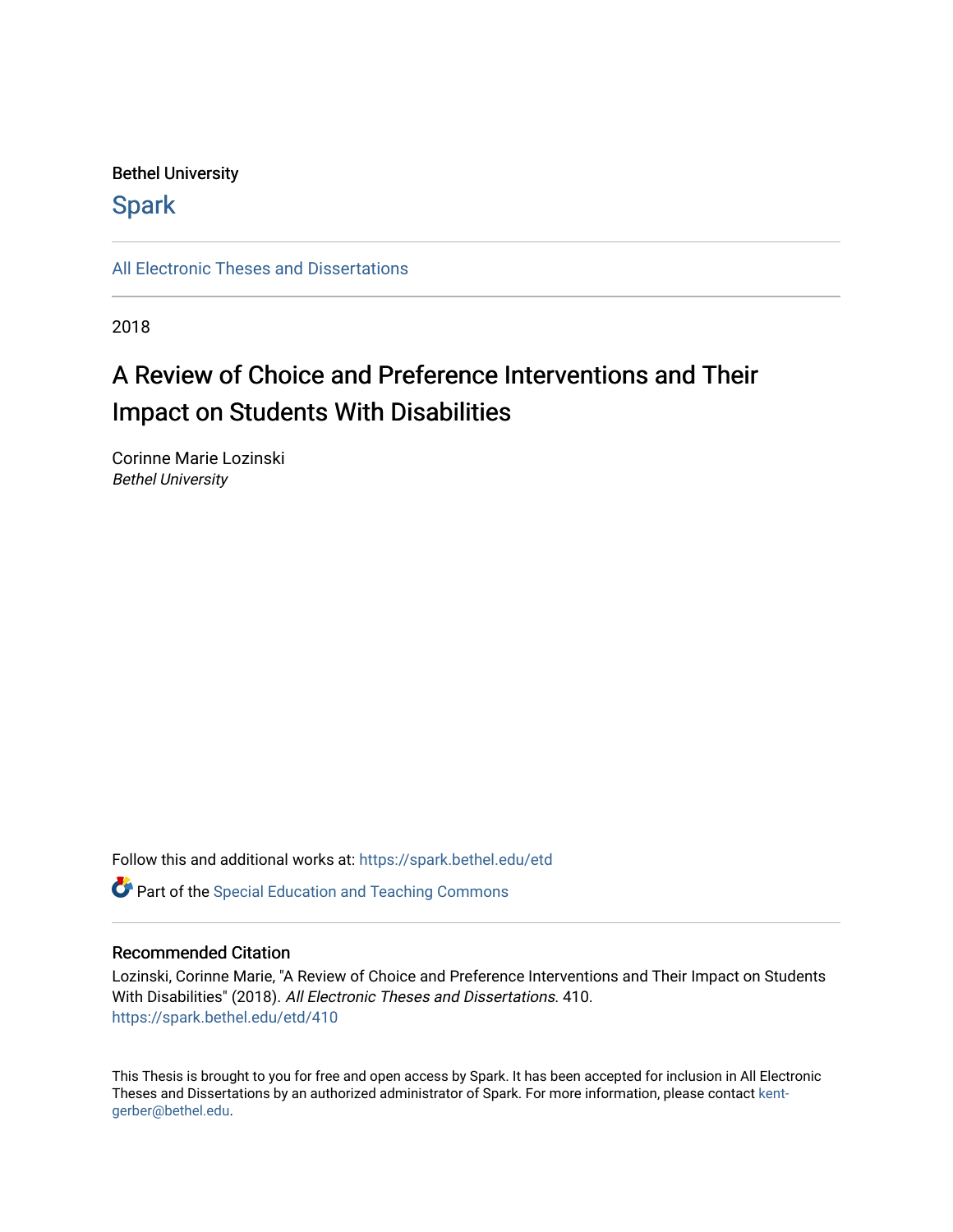## A REVIEW OF CHOICE AND PREFERENCE INTERVENTIONS AND THEIR IMPACT ON

STUDENTS WITH DISABILITIES

A MASTER'S THESIS

## SUBMITTED TO THE FACULTY

OF BETHEL UNIVERSITY

BY

CORINNE LOZINSKI

IN PARTIAL FULFILLMENT OF THE REQUIREMENTS

FOR THE DEGREE OF

MASTER OF ARTS IN SPECIAL EDUCATION

AUGUST 2018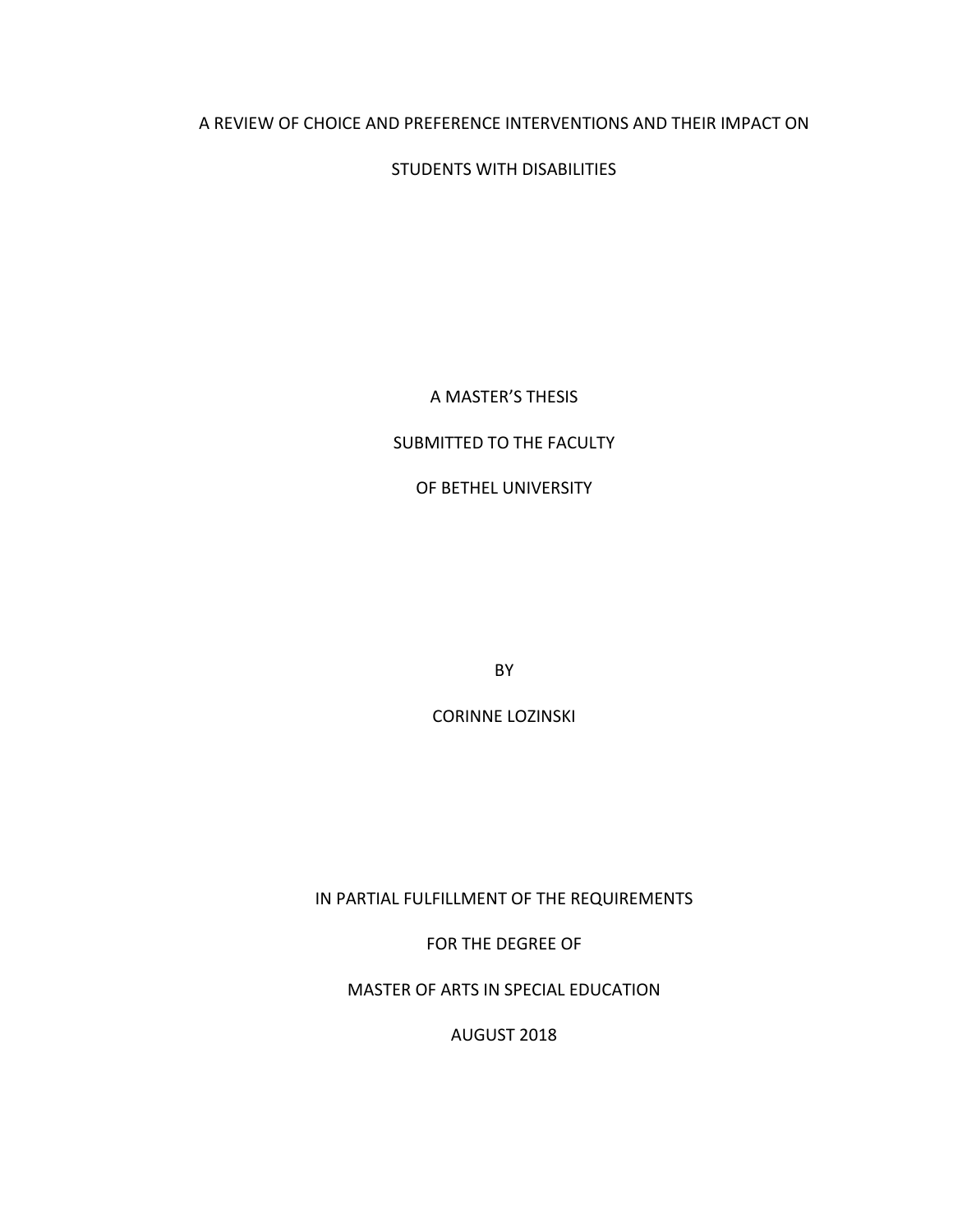#### BETHEL UNIVERSITY

## A REVIEW OF CHOICE AND PREFERENCE INTERVENTIONS AND THEIR IMPACT ON

## STUDENTS WITH DISABILITIES

Corinne Lozinski

AUGUST 2018

APPROVED

Thesis Advisor: Nathan Elliott, M.A.

Program Director: Katie Bonawitz, Ed. D.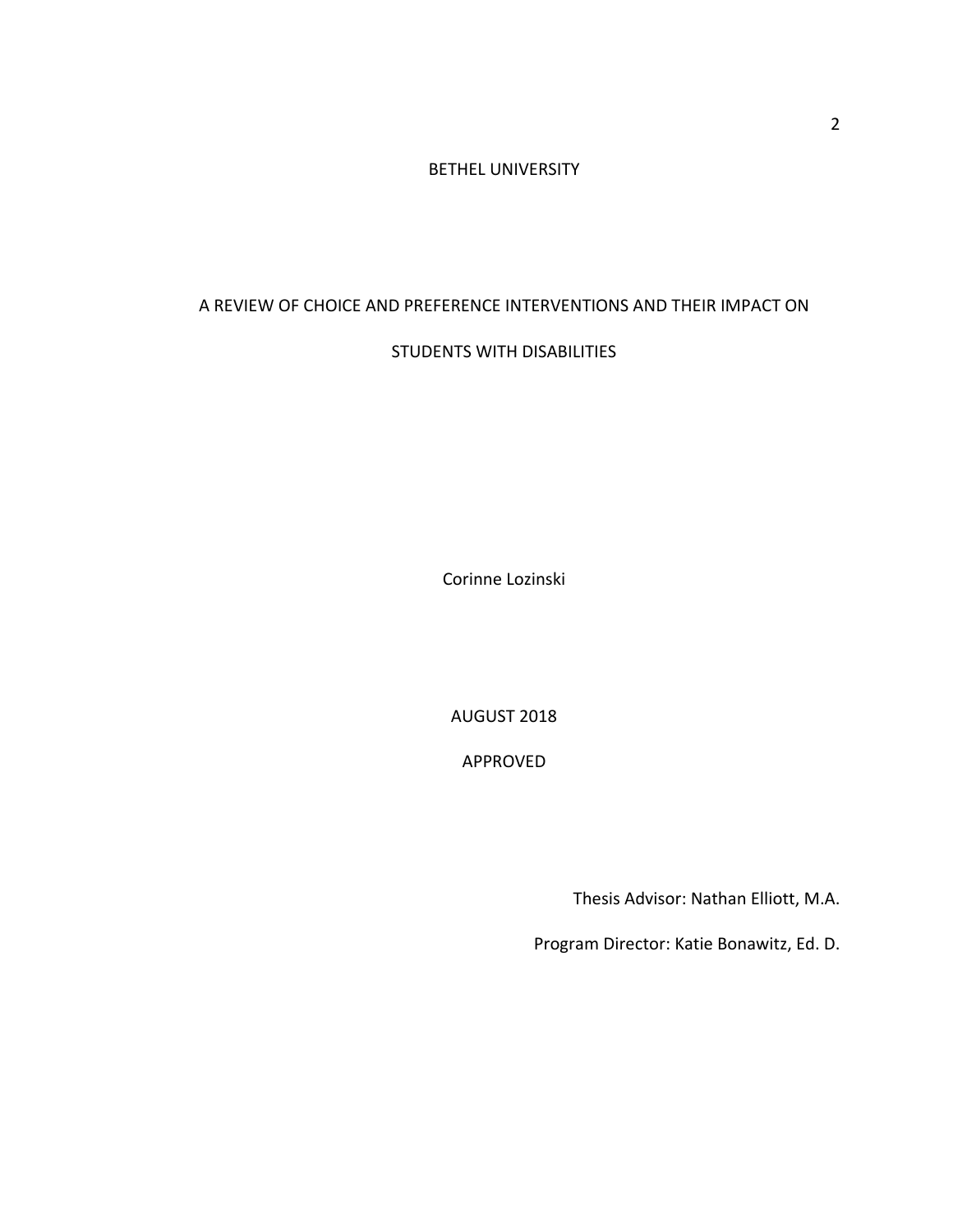#### Acknowledgements

I would like to first thank the Assistant Director of Special Education for the Sherburne Northern Wright County Special Education Coop for taking a chance and hiring me for multiple long term special education substitute positions within the Monticello School District. The opportunity to serve students with disabilities within these positions reignited the flame deep in my soul to become a special education teacher. Without your encouragement to chase my dream I may have meandered through life as a Substitute Teacher until retirement. I would secondly like to thank my sons, Corbin and Bryce, for their unwavering encouragement. Corbin, I am in awe of the accomplishments you have achieved at such a young age. Watching you slowly work towards and obtain your dream of becoming an Eagle Scout has been the highlight of my role as your mother. Bryce, watching you set your feet on the path of earning the same amazing accomplishment has been equally humbling and awe-inspiring. I have learned a great deal about the strength I have within me through observing the two of you work diligently towards achieving your dreams. Lastly, I would like to thank my Husband. Dustin, you are the lighthouse in my darkest and foggiest of nights. We have experienced some incredible highs and heartbreaking lows together, and through it all we have upheld the promise we made to each other in our wedding vows. Your support, love, and encouragement has kept me true to myself and with you by my side the professional and personal accomplishment of the completion of this thesis feels truly astounding.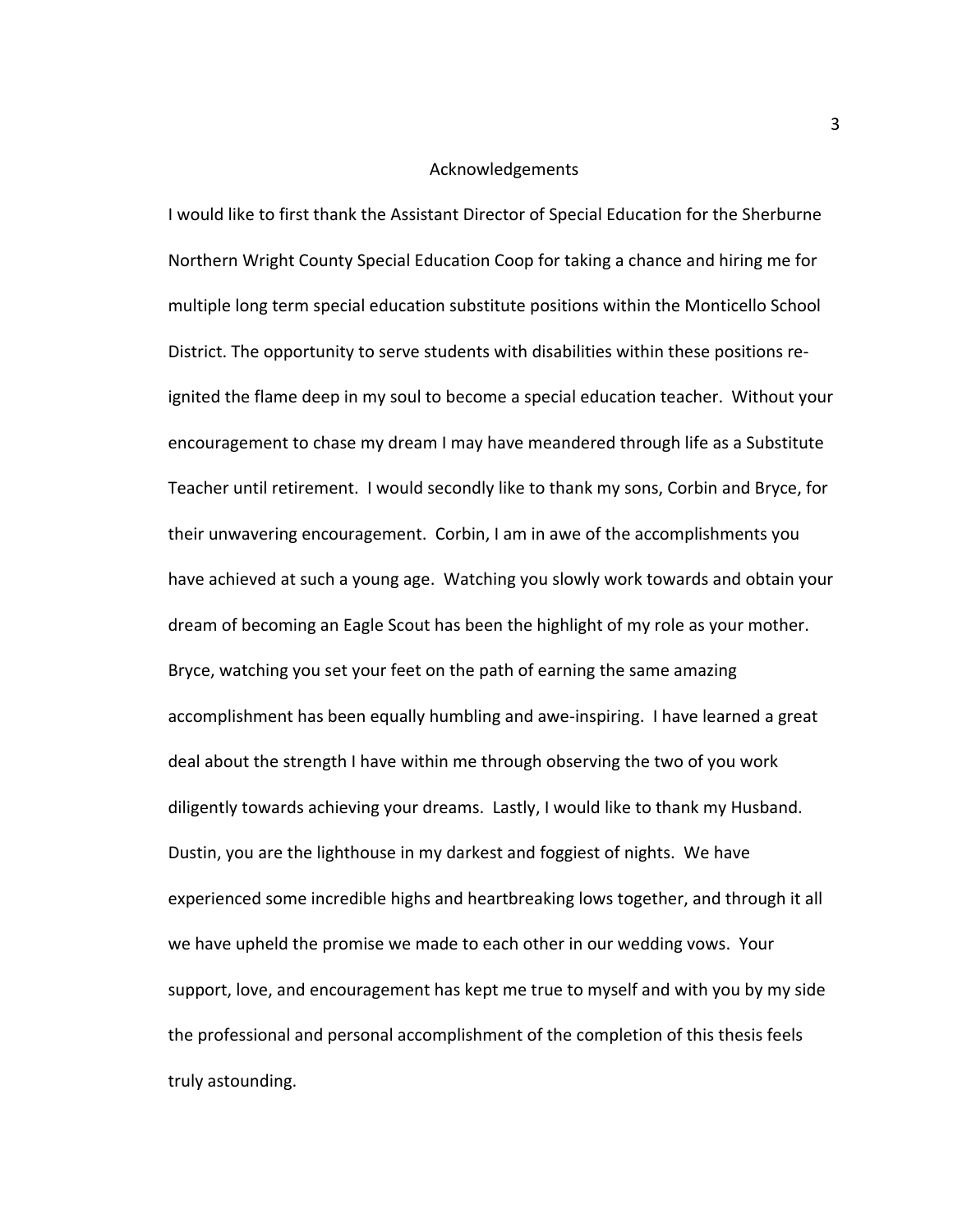#### Abstract

This empirical research literature review was conducted in order to better understand the effects that students' choice and preference have on increasing academic performance rates and decreasing disruptive behaviors within classroom and residential settings for students with disabilities. 30 peer reviewed publications were included in this review and were organized into sections pertaining to instructional/material choice, task-sequence choice, preference/task choice, and consequence (reward) choice. Results from this study provide evidence that implementing choice and preference into the classroom setting can decrease disruptive classroom behavior while simultaneously increasing student work performance.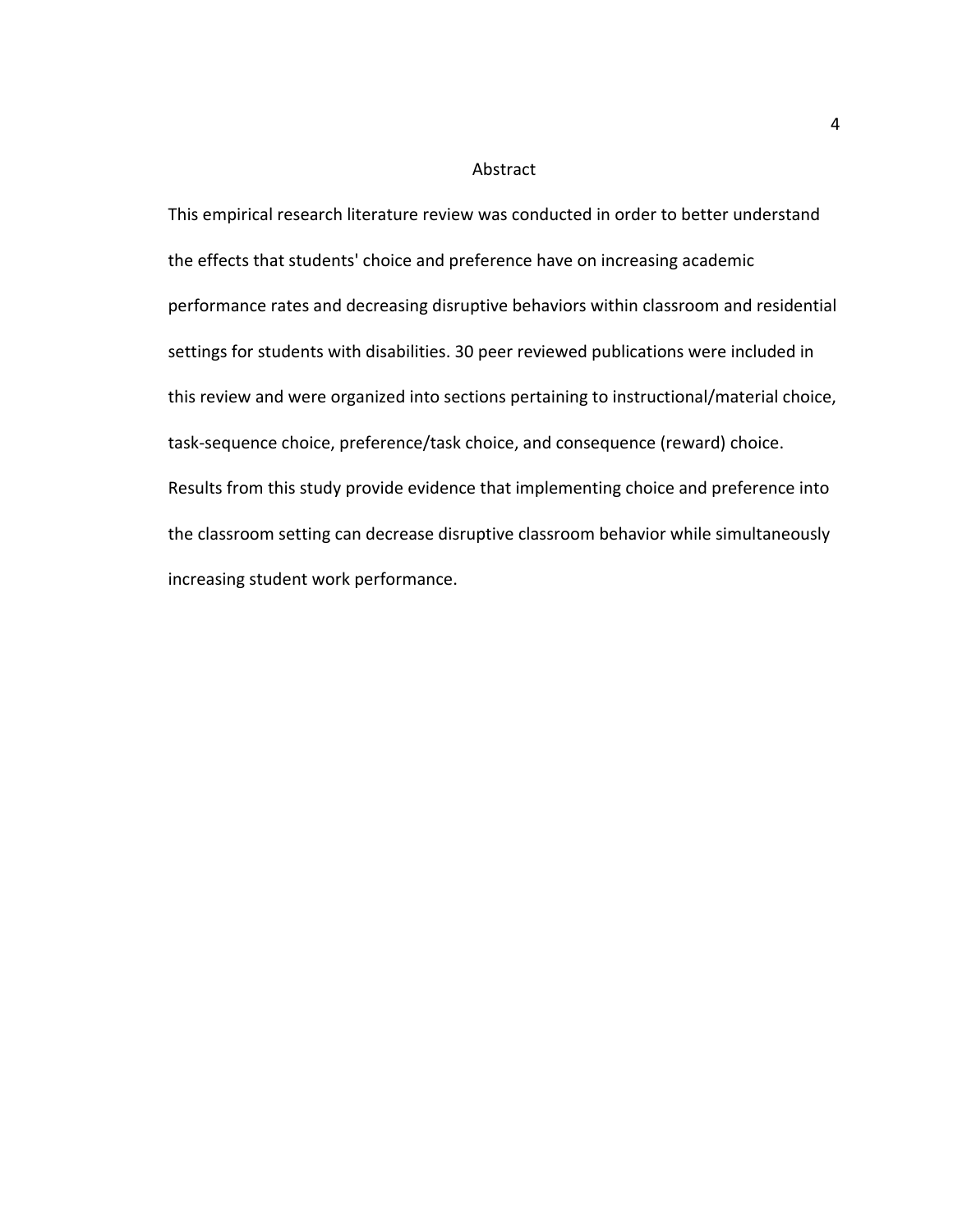## Table of Contents

| The Inclusive Classroom and Students with Behavioral Disorders 8 |
|------------------------------------------------------------------|
|                                                                  |
|                                                                  |
|                                                                  |
|                                                                  |
|                                                                  |
|                                                                  |
|                                                                  |
|                                                                  |
| 44                                                               |
|                                                                  |
|                                                                  |
|                                                                  |
|                                                                  |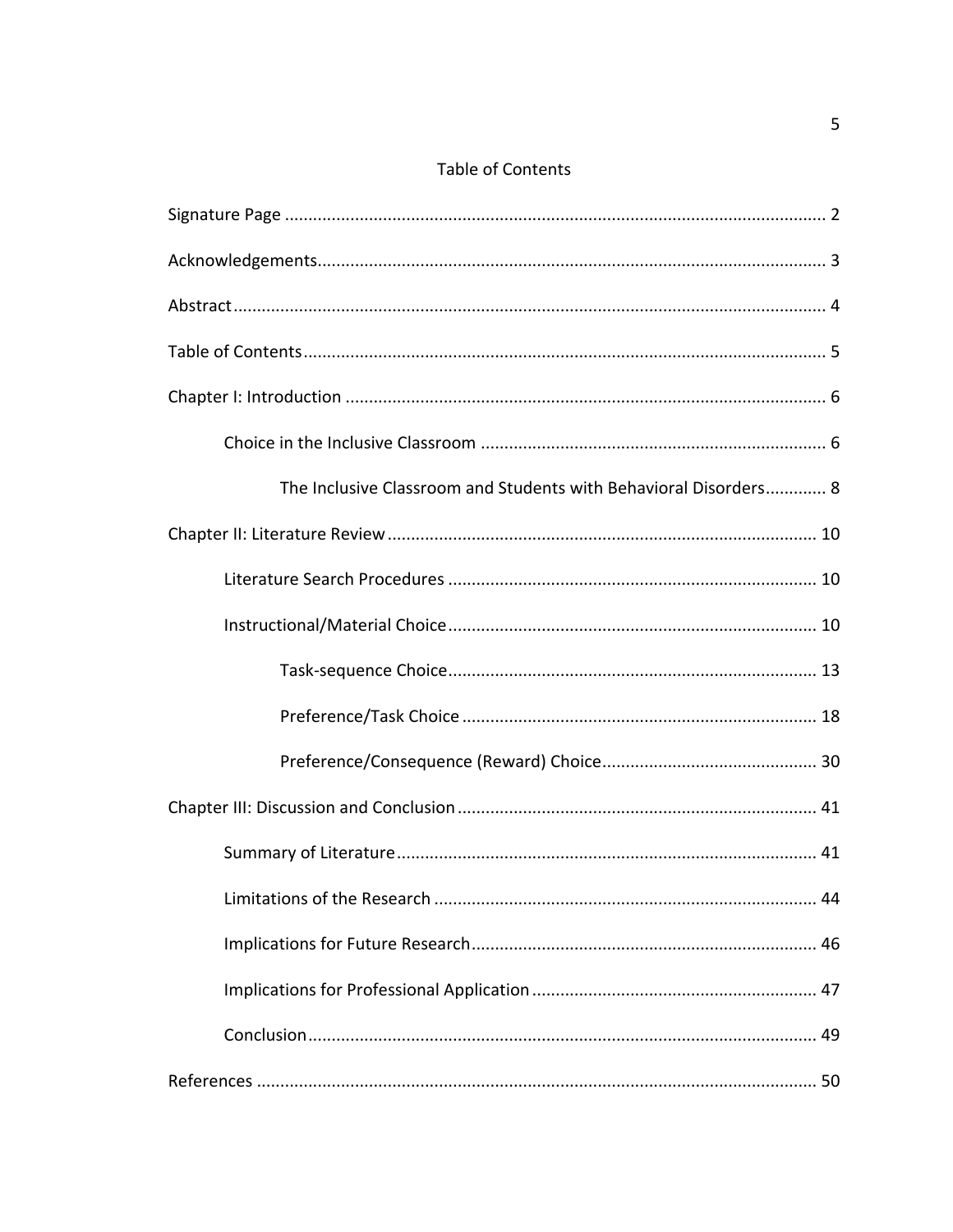#### **CHAPTER I: INTRODUCTION**

The United States of America holds at its core the belief that its citizens have the unalienable right with regards to the individual pursuit of happiness as outlined in the Declaration of Independence which was adopted on July 4, 1776 by the Second Continental Congress. This personal pursuit comes with the implied notion that individuals have the right to make choices within their everyday lives to supply them with their desired happiness. Furthermore, many believe that the opportunity to express oneself through choice is an essential factor in leading a healthy life in that providing choice and decision making not only enables individuals with the power to express themselves, but is also assists in maintaining high levels of personal motivation as well. This day in age, North Americans make a multitude of daily snap-decision choices that offer us almost instant gratification for our basic everyday desires. Simply stated, choice surrounds all of us. But are we letting choice-making opportunities surround our school age students who have diagnosed disabilities?

#### **Choice in the Inclusive Classroom**

The Education for All Handicapped Children Act (EHA) was passed into law in 1975. Better known by its 1990 reauthorized name, the Individuals with Disabilities Education Act (IDEA) ensures that all students with disabilities will have free and appropriate access to a public education that is tailored to their individually unique and specific needs. The No Child Left Behind Act (NCLB) was signed into law in 2002 by President George W. Bush which ensured all students will have the opportunity to not only learn, but excel and live out their personal dreams. In order to provide this

6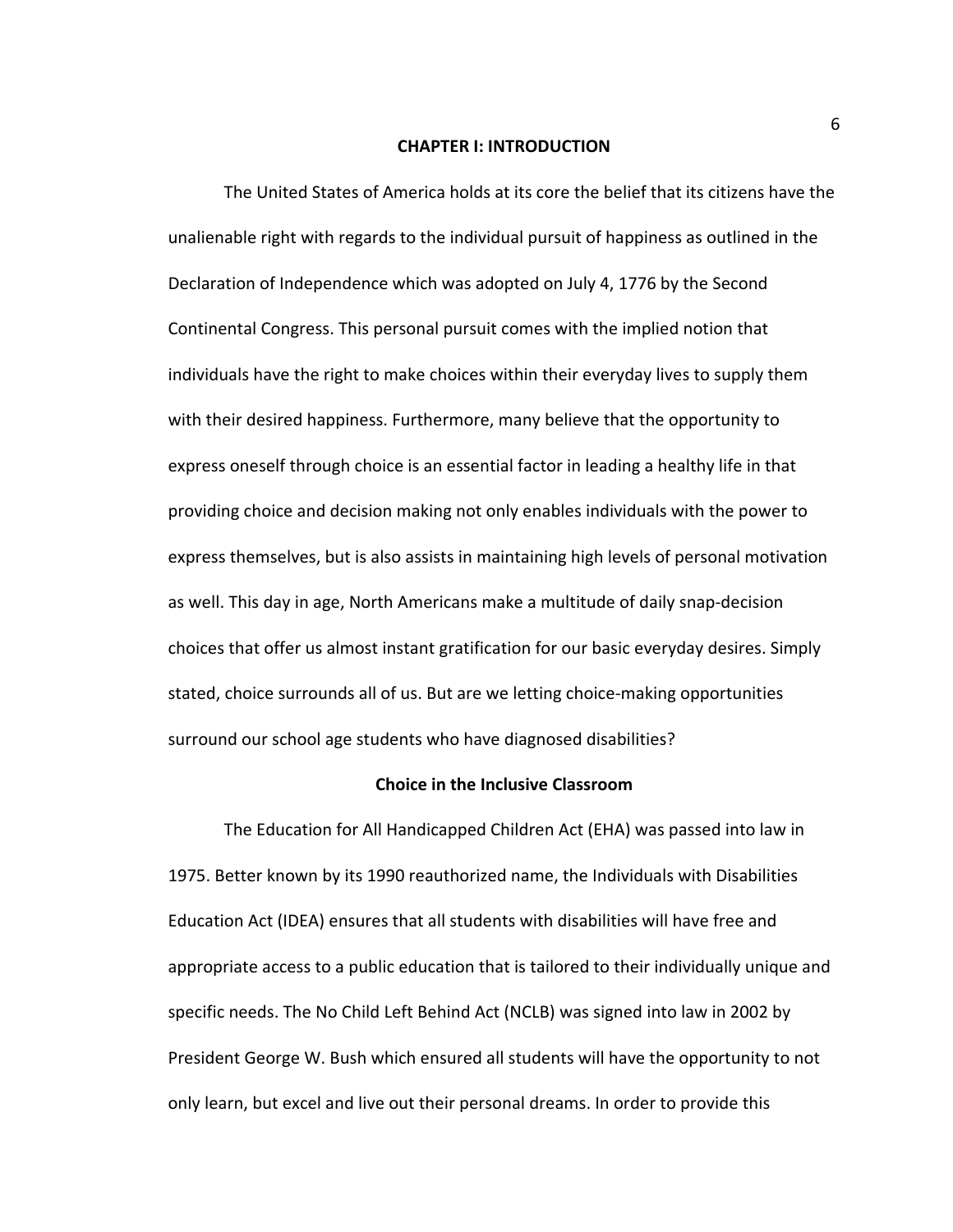unrestricted access to the general education classroom, educators have embraced and implemented countless universal design elements that assist all learners, regardless of their abilities, learning styles and diagnosis, in gaining access to proven highly effective research-based curriculum within the classroom setting.

One such element that has been explored and researched as an intervention strategy is offering choice-making opportunities within the established curriculum. Joviette, Wehby, Canale, and Massey (2001) described *choice-making opportunities* as the teacher identifying two or more options that a student can choose from under a specific condition. Utilizing high preference items and offering students choices within the classroom is not a new concept and therefore has been implemented in classrooms across the United States of America in the form of classroom-wide and school-wide behavior management plans, tiered intervention strategies, and accommodations/modifications for students with emotional/behavioral challenges, intellectual disabilities, learning disorders, and Autism. In fact, some research suggests that offering choice-making opportunities within the general education and special education classroom settings can have many significantly positive implications that can provide teachers with highly practical methods that may enhance students' classroom performance including higher rates of academic achievement (Stenhoff et al., 2008), lower incidents of disruptive behaviors (Peck et al., 1996), increased student task engagement times (time-on-task), and higher levels of task completion rates (Mechling et al., 2006).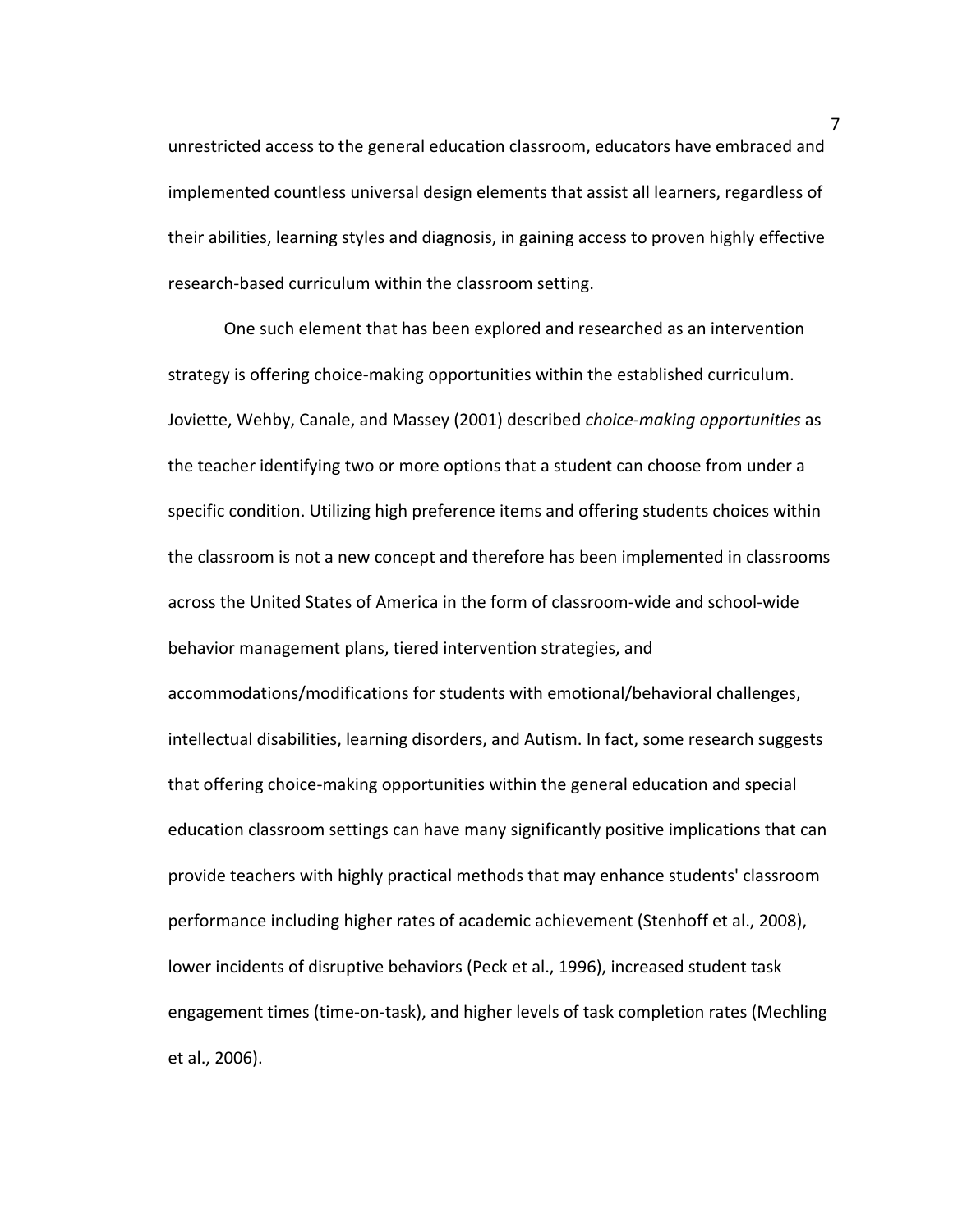#### **The Inclusive Classroom and Students with Behavioral Disorders**

Students with emotional and/or behavioral disorders have a significantly different school day than their peers without behavioral disorders. They tend to experience a higher rate of inadequate academic progress as a result of inappropriate classroom behavior choices due to depression, anxiety, learning difficulties, somatization, and difficulties with interpersonal relationships. Dunlap et al. (1994) state that these frequent behavioral challenges are highly incompatible with the daily routines and requirements of the general education classroom setting. These incompatible behaviors create a learning environment that is not only detrimental to the social and emotional success of the student, but it can greatly affect their academic progress as well. Furthermore, the inappropriate and oftentimes highly disruptive behaviors exhibited by students with emotional and/or behavioral challenges can have a negative impact on the academic progress for the non-disabled peers within the inclusive learning environment.

Classroom teachers respond to the disruptive behaviors with a wide variety of research-based methods which may impact the general education classroom as a whole by decreasing the amount of time-on-task behaviors of the other students as well as significantly reducing the amount of quality instructional time offered by the teacher. Often times these frequently displayed behaviors result in students with behavioral disorders being placed in more restrictive learning and/or residential environments which may not be conducive to supporting maximum academic growth because the emphasis is on behavior management rather than proven academic instruction.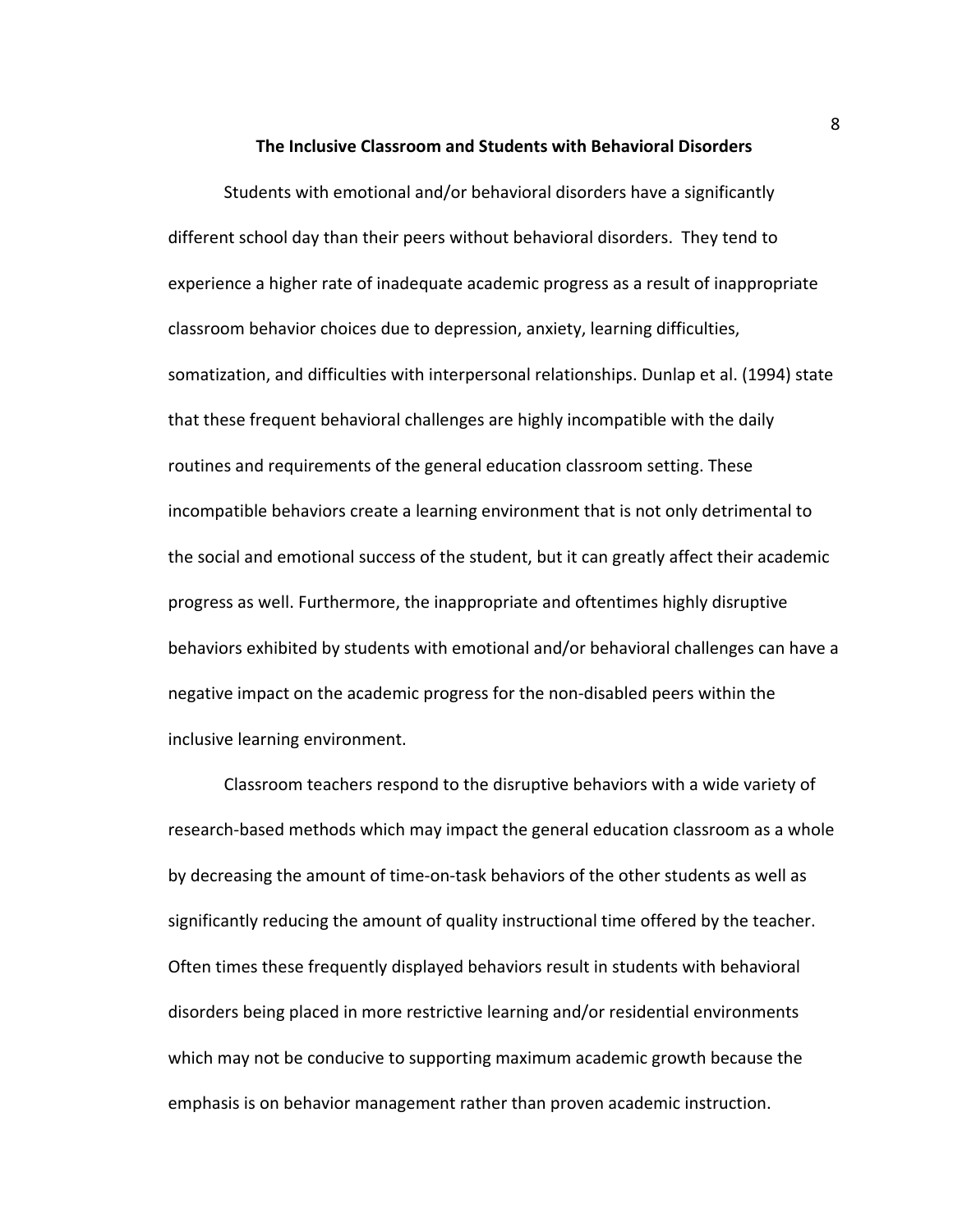To combat the use of utilizing restrictive learning environments educators have sought the implementation of choice-making and preference as an intervention strategy. Lane et al. (2015) describe choice-making and an easy to use, low-intensity intervention that supports content instruction within the inclusive classroom that requires very little preparation time to implement. When assignments or classroom activities are selected by the teacher there is very little room for students to complete tasks that are personally motivating. Offering a variety of academic tasks, instructional materials, consequences (rewards), or highly preferred activities for the student to choose from empowers them to explore not only the instructional content being addressed in class, but it also enables them to strengthen their abilities with regards to decision-making skills. Dunlap et al. (1994) explains that choice-making is a vital component in behavioral support programs due to the important role that making decisions can have on a students' personal control and dignity.

The purpose of this literature review is to seek a deeper understanding with regards to choice-making and preference as an intervention strategy and to determine the effects that choice-making and preference can have in the inclusive general education classroom. The main question that this paper seeks to answer is: How does choice-making and preference within the classroom affect the academic achievement and behavioral responses of students with disabilities?

9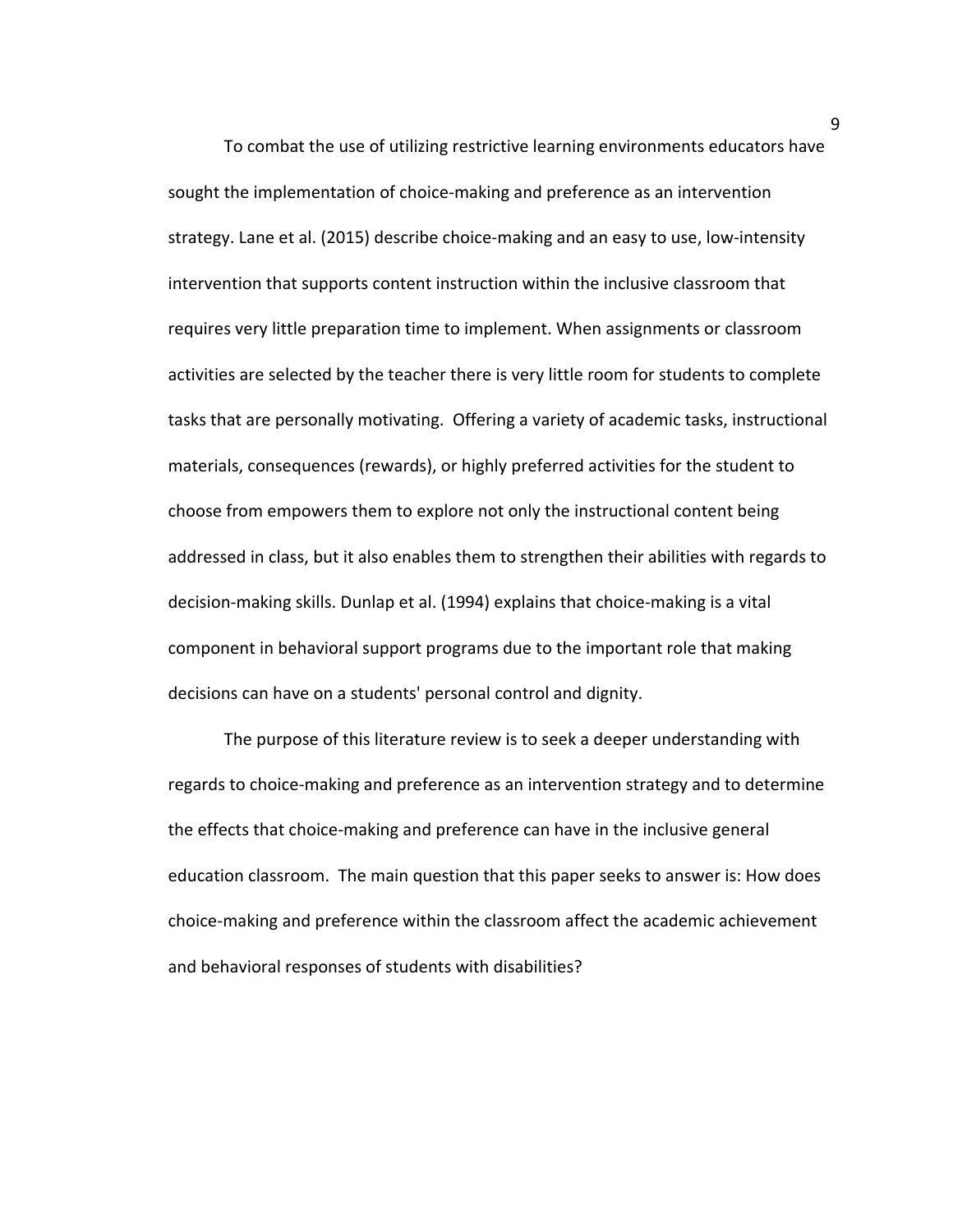#### **CHAPTER II: LITERATURE REVIEW**

#### **Literature Search Procedures**

Articles for this literature review were located through searches of ERIC, Academic Search Premier, and EBSCO MegaFILE for publications from 1990-2015 with a focus on reviewing published empirical studies from peer-reviewed journals that focused on student choice and preference within inclusive and restrictive educational settings as well as residential settings for students with disabilities. Additional focus was placed on articles that pertained to the impact that choice and preference can have in the areas of academic performance and socially appropriate behaviors. The key words that were used in these searches included "choice problem behavior," "preference choice problem behavior," "academic choice students with disabilities achievement," "choice task preference students with disabilities", and "academic choice making disabled students."

#### **Instructional/Material Choice**

The implementation of offering students within-task (choosing between instructional materials and/or environmental arrangements) and across-task (choosing between tasks) options is a simple intervention that requires very little time and effort from the classroom teacher, thus making it a valuable asset within inclusive and restrictive educational settings. Several studies suggested that students demonstrated higher reading fluency rates (Daly III et al., 2006), increased rates of task completion (Kern Koegel et al., 2010), and decreased incidents of disruptive behavior (Kern Koegel et al., 2010; Rispoli et al., 2013) by simply offering students instructional and/or material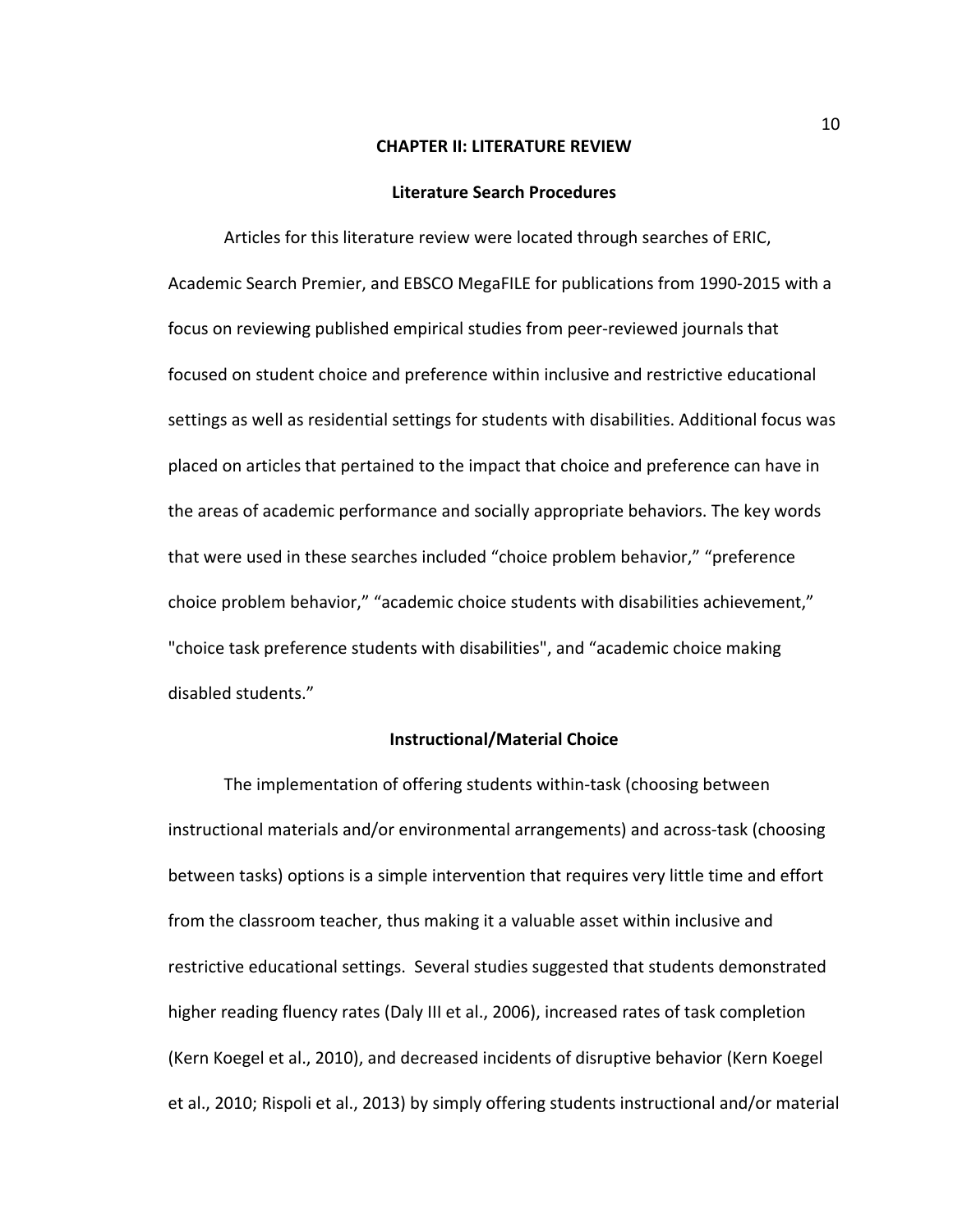choice. However, when comparing the results of a study conducted by Rispoli et al. (2013) to subsequent studies performed by Hua et al. (2014) and Lane et al. (2015), it must be noted that within-task choice may not be as effective in reducing challenging behaviors and increasing task accuracy as compared to other choice interventions explored later in this literature review.

Daly III et al. (2006) examined the direct measurement that student choice could have on academic performance through a multiple-probe design focused on increasing reading fluency rates for middle school aged students with behavioral disorders. Two seventh grade students (one male and one female) were selected as the participants from a public school setting that were identified as having a behavioral disorder. Academic performance data was gathered through reading probes conducted individually in a resource room setting. Independent variables within the study included choice, antecedent instruction, and rewards. Students were able to choose whether they would be instructed or not, choose which form of instruction they preferred, and choose between either tangible or edible rewards upon the successful completion of a session. Results gathered report that both of the participants used the majority of the available instructional time to be instructed in the most difficult instructional method rather than choosing to not be instructed. Oral fluency rates were increased in both participants of this study as well as an increased rate of opportunities for the participants to respond within instruction which may decrease problem behavior within the classroom setting.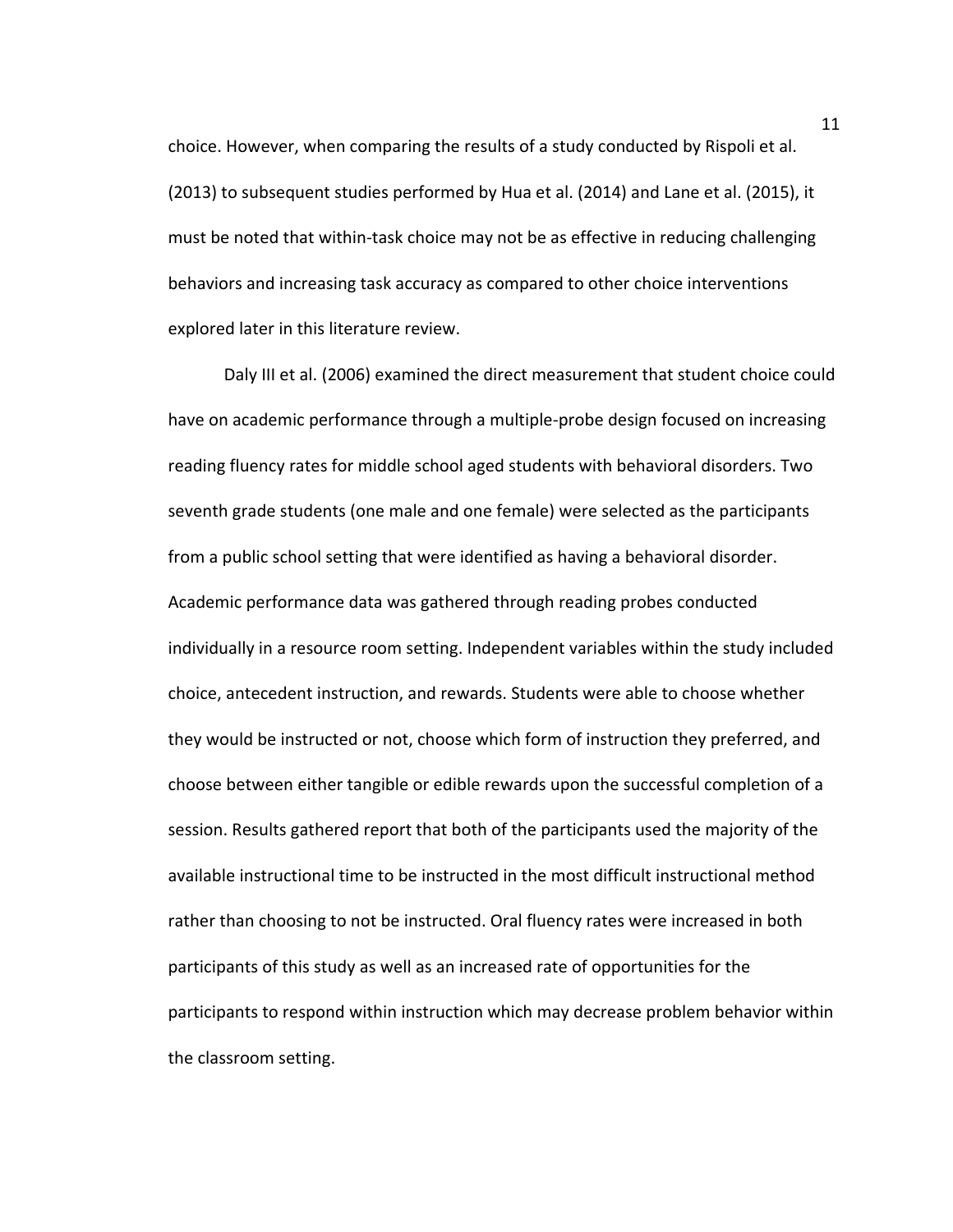Hua et al. (2014) investigated the academic effects of task presentation format and choice on the productivity of students with learning disabilities in a resource setting. Participants included three 4th grade students one being female the other two being male. Data was collected through mathematical curriculum-based measurement probes in three experimental conditions including (1) teacher-assigned worksheets, (2) teacher-assigned paper slips, and (3) students' choice between the worksheet or paper slip in which the total number of correct digits within a five minute timed sample were being tracked. Results show that there was little difference noted pertaining to the task accuracy between the choice and no-choice conditions, thus material choice may not be effective enough as a stand-alone intervention.

Kern Koegel et al. (2010) assessed the motivational variables of preferred reward choice incorporated with choices of materials and task completion and the impact it can have on the academic performance within writing and math activities for students with Autism in their individual residential and daycare settings. Four students diagnosed with Autism (Robbie, Annie, Aidan, and Mitchell) ages 4-7 years old participated in the study. Participants were presented with academic tasks during choice and no-choice conditions. Results show that during the choice conditions latency (amount of time it took the participant to begin the academic task) significantly decreased for all four participants, task completion increased for all participants, disruptive behaviors drastically decreased for all participants, and student interest within the tasks increased for all participants as well. The incorporation of motivational components or preferred rewards assisted in improving the students' interest with regards to completing the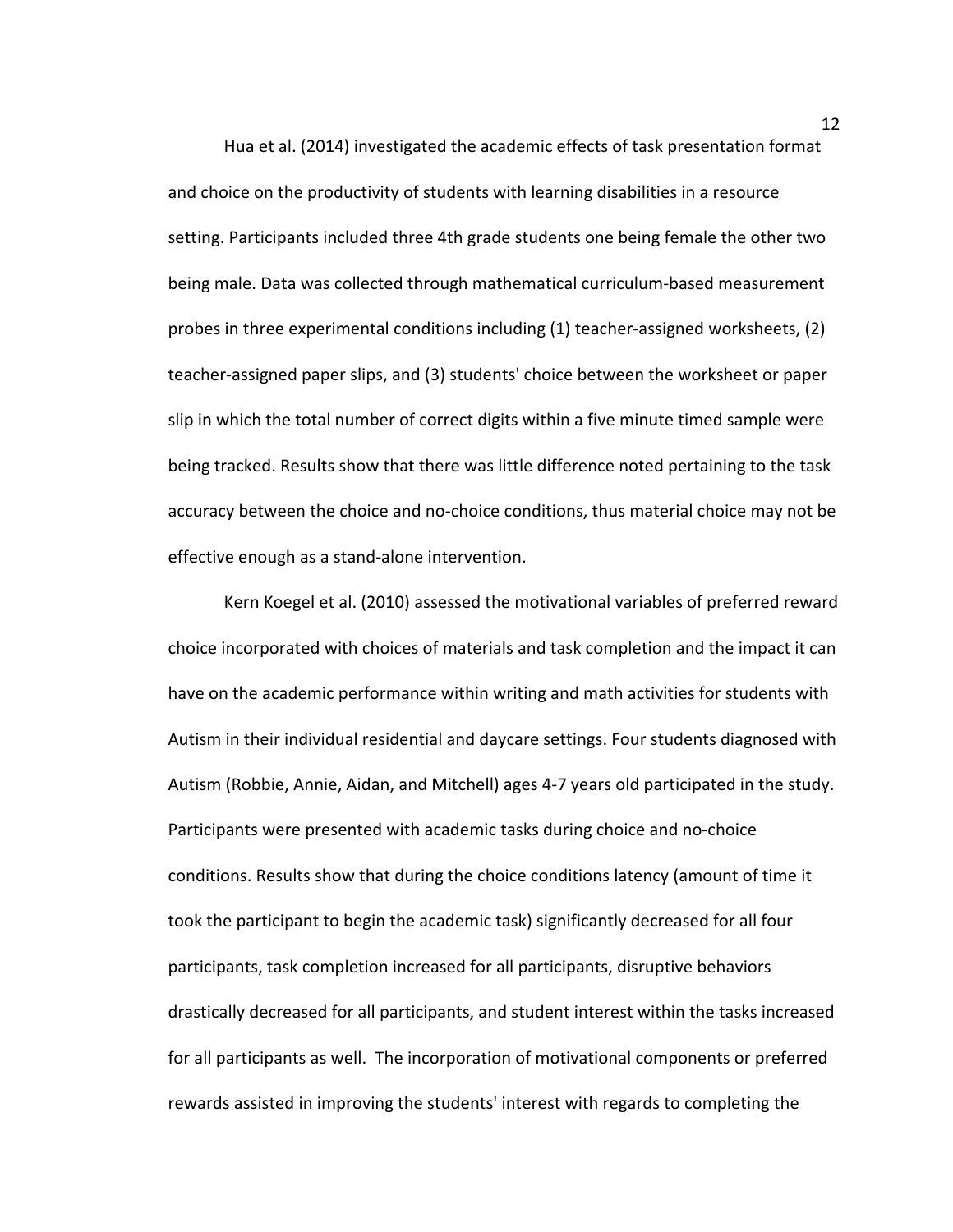tasks at an increased rate of speed without negatively impacting the outcome of the product.

Rispoli et al. (2013) sought to extend previous research by comparing the effects that choice can have across-task (choosing between tasks) and within-task (choosing between instructional materials and/or environmental arrangements) for students with Autism. Participants include 4 students (Alex, Dylan, Kelly & Eddie) between the ages of 5-11 years old. Data was gathered through an alternating ABAB research design to compare the effects of choice for within-activity choice and across-activity choice conditions. Results show that all participants demonstrated lower levels of disruptive behavior during the choice conditions with the lowest levels of disruptive behavior being documented during the across-task (task choice) condition and therefore it is possible that these choice interventions may be the strong facilitator necessary for students with Autism to access the inclusive classroom setting with their same age nondisabled peers.

#### **Task-Sequence Choice**

Allowing students the opportunity to choose the order of completion for multiple tasks can positively effect student classroom behavior (Jolivette et al. 2001; Kern et al. 2001; & Lane et al. 2015) and increase academic performance and/or engagement time (Jolivette et al. 2001; Lane et al. 2015; & Ramsey et al. 2015) along with increasing task completions rates (Ramsey et al. 2015). Research within this area opens the doors to many future applications including the impact of explicit instruction within choice-making skills of young students with Autism Spectrum Disorders and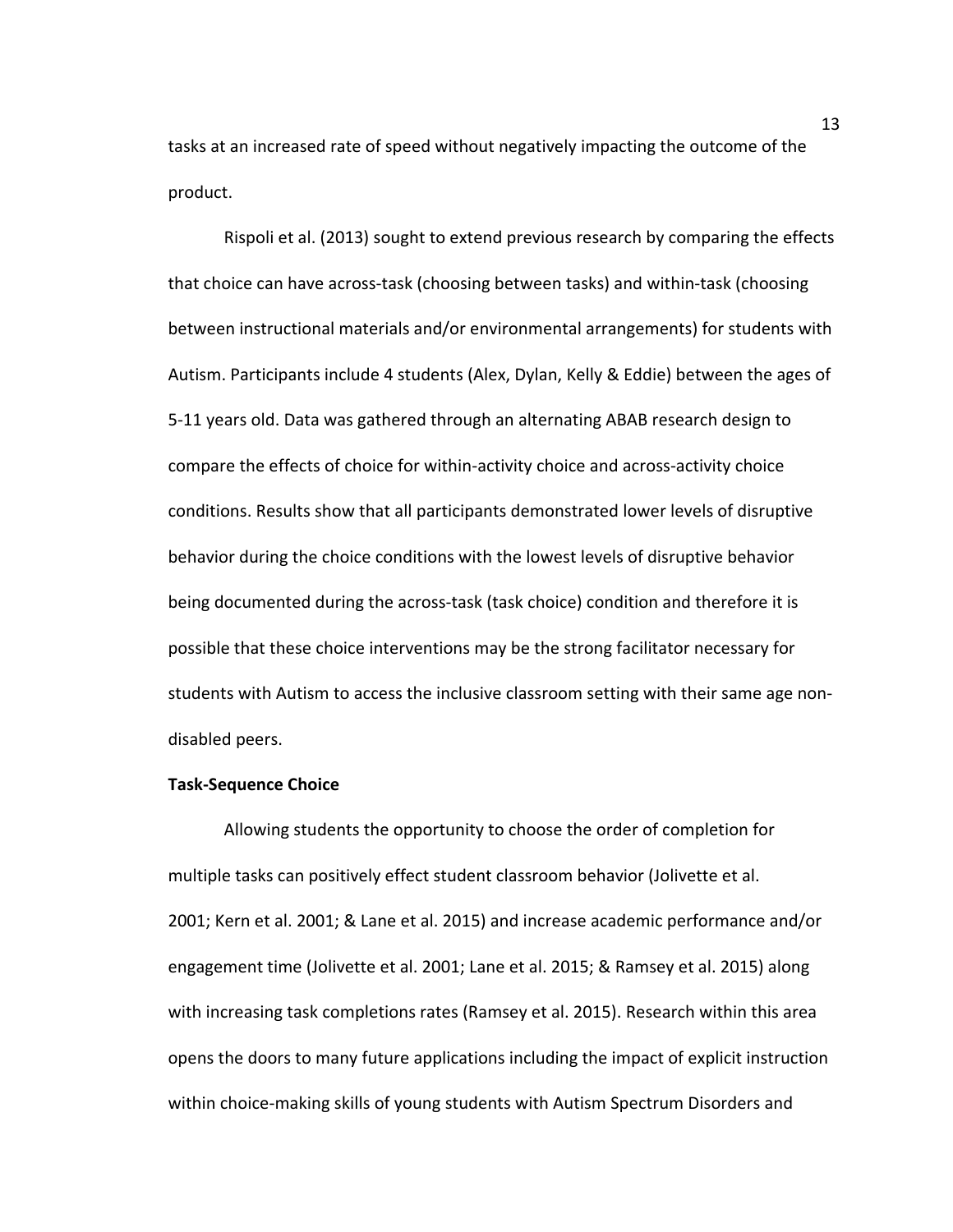behavioral disorders, the effects that task-sequence choice has on increased levels of task engagement, and decreased levels of disruptive classroom behaviors. Applying the research content from this study to inclusive settings within different content areas may offer students the external motivation needed to be more successful in the public school setting.

Jolivette et al. (2001) investigated whether offering students with emotional and behavioral disorders choice-making opportunities would result in positive behavior changes and how easily choice-making opportunities can be implemented into classroom routines. Participants included three male students ranging in age from 6-10 years of age within a self-contained special education classroom setting. Choice and no choice conditions were implemented in a multiple-baseline, across student design during independent work completion time in a mathematics class. Participants were offered a choice of the sequential ordering of the assigned tasks during the choice condition and were given the assigned order of tasks to complete during the no choice condition to which data was gathered for disruptive classroom behaviors including task engagement, off-task behavior and disruption. Results show that higher levels of task engagement were observed in two of the three participants during the choice conditions along with disruptive and off task behaviors being lower during the choice condition for two of the three participants. Furthermore, two of the participants' academic responding and accuracy increased during the choice conditions which provides evidence that giving choice-making opportunities to students with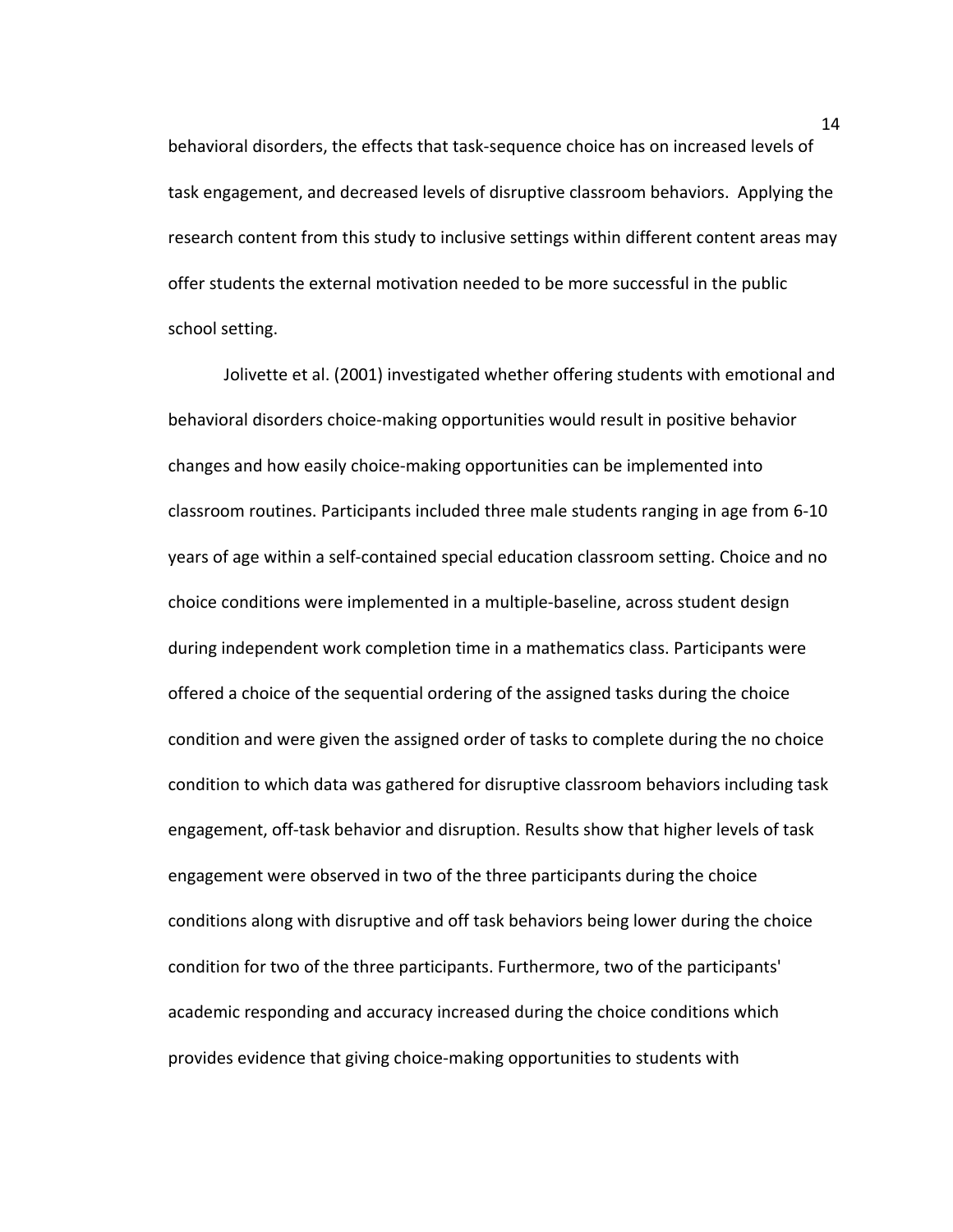emotional/behavioral disorders may assist in establishing and maintaining appropriate social behavior.

Kern et al. (2001) examined the influence that task sequence choice can have on behavior. The main purpose of the study was to further extend previous research by addressing whether choice making has reinforcement value beyond that of the chosen stimulus. Participants include three students (Danny, Shannon, & Kelly) ranging in age from 7-15 years old with a diagnosed behavioral or intellectual disability whom also displayed disruptive behaviors. Two of the participants participated in the study within an inpatient facility while the third participant engaged in the study within a special education resource classroom. A reversal design was used to gather data regarding task engagement within choice and no-choice conditions as applied to the task sequence. Participants were expected to complete randomly assigned tasks within the no-choice condition and during the choice condition each participant was allowed to choose the desired order of the tasks being completed. Results for all participants show that higher rates of disruptive behaviors were exhibited during no-choice conditions whereas there were lower levels of disruptive behavior and higher levels of task engagement during the choice conditions. Kern at al. (2001) concluded that choice making offers a feasible, effective, and practical intervention strategy that can be used for reducing problem behavior and increasing engagement for students with diagnosed behavioral and intellectual disabilities within the special education resource setting.

Lane et al. (2015) sought to explore the effectiveness of across-task choice and within-task choice through answering the following three questions: (1) Can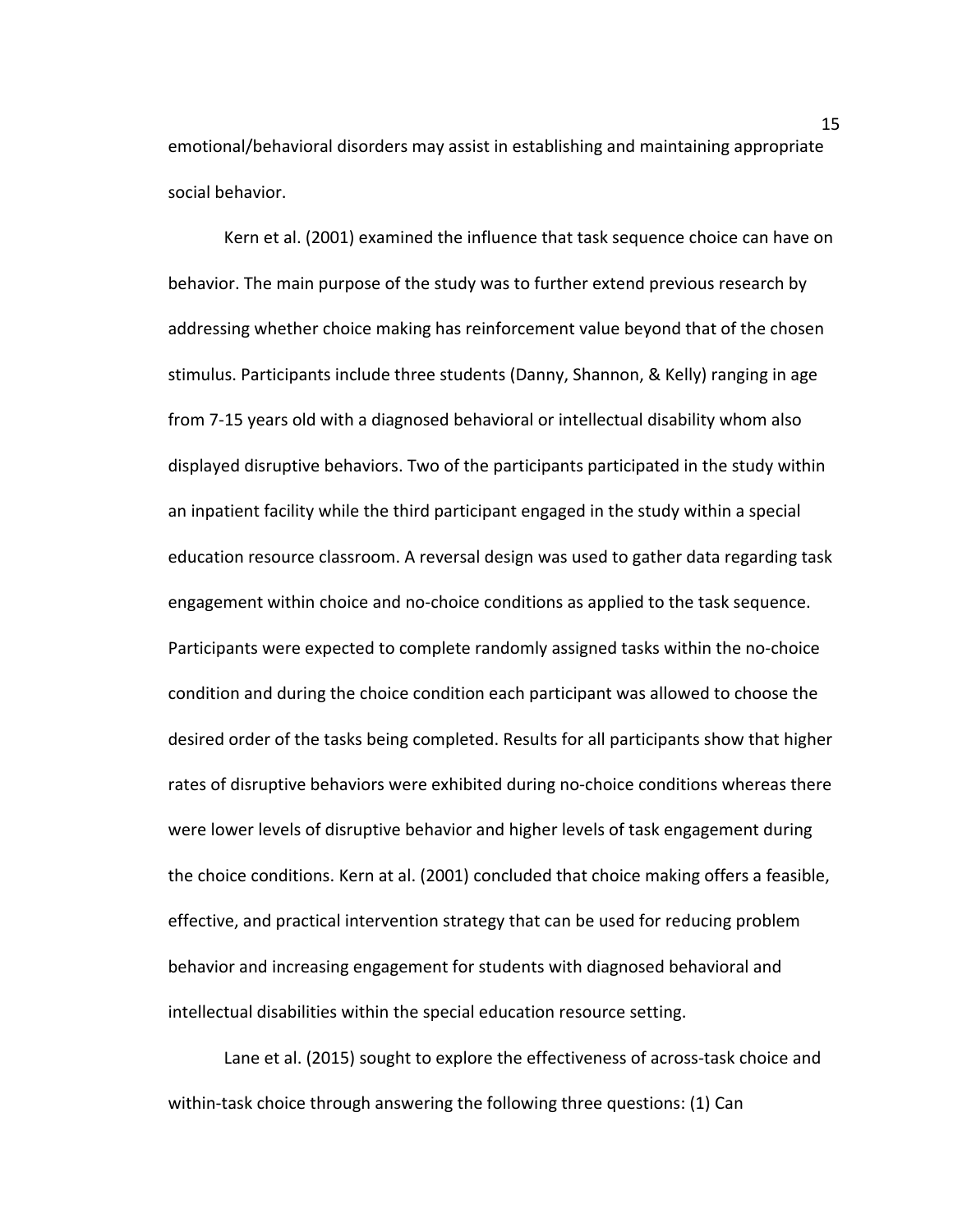instructional choice be implemented with integrity in a classroom setting? (2) "Was there a functional relation between the introduction of the across-task and within-task choices and changes in students' performance?" (p. 496), and (3) "Was the intervention viewed as feasible from teacher and student perspectives?" (p. 496). Study participants included two first grade students, one male and one being female. The male student was diagnosed with Autism Spectrum Disorder and the female was considered to be a typically developing student. Both of the students were identified through report card grades and Student Risk Screening Scales (SSRS) as needing additional behavioral support within the classroom setting. Two types of instructional choice were examined in this study: "(a) across-task choice: the option to choose the order in which to complete assigned tasks; or (b) within-task choices: options of how to complete an assigned task (e.g. writing instrument)" (p.482). The students were offered choices in the quantitative research in an ABAB treatment design. Results of within-task choice show that the academic engagement time (AET) for both students increased while disruptive behavior only decreased for one participant in the presence of choice. Results of across-task choice show that academic engagement time and disruptive behaviors for the male decreased during the choice condition while the female student demonstrated higher levels of academic engagement and lower levels of disruptive behaviors in the choice condition. Lane et al. (2015) state that both types of choice explored within this study resulted in higher levels of academic engagement time which teachers are easily able to implement in the classroom setting for students with and without diagnosed disabilities.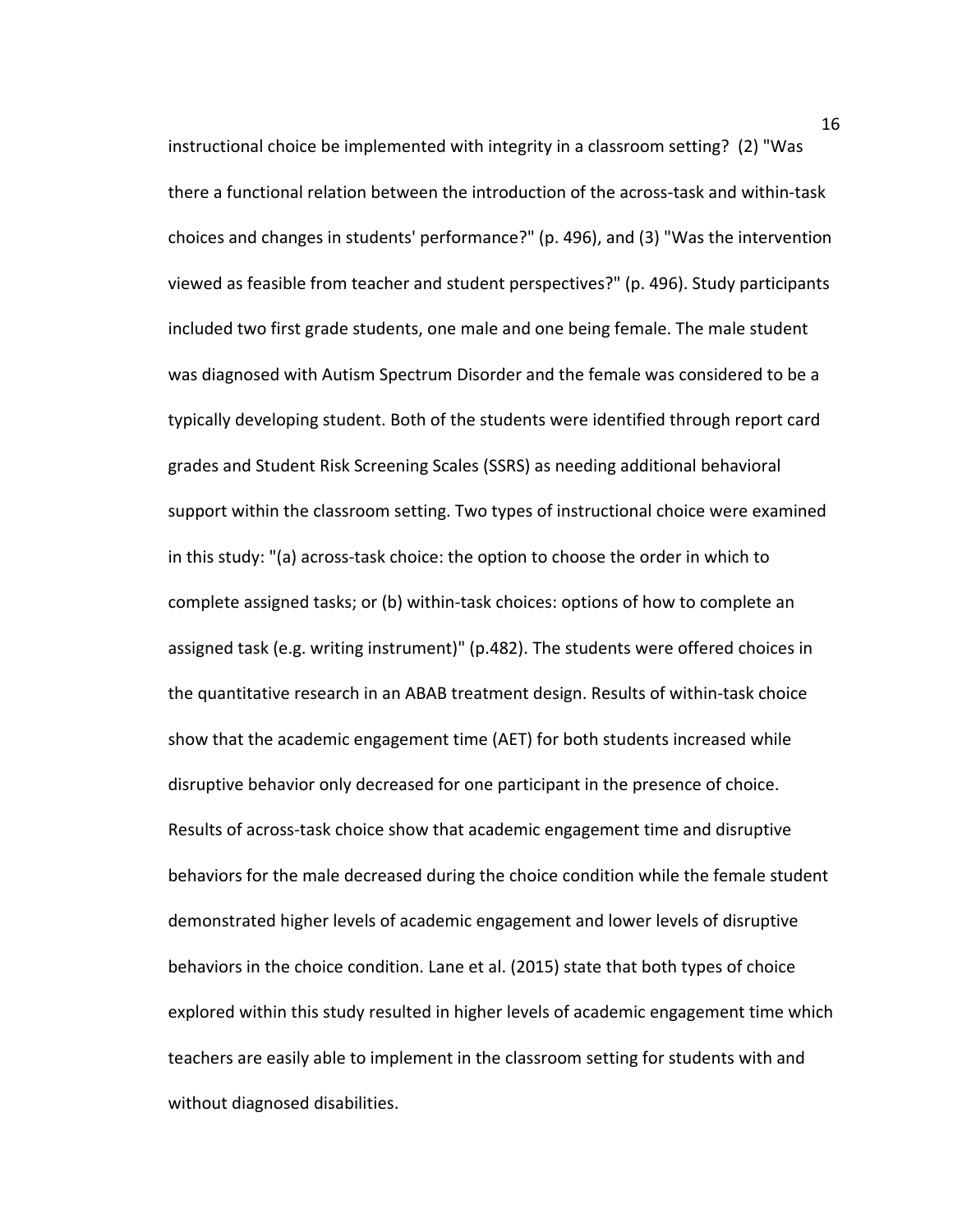Ramsey et al. (2010) explored the correlation between choice-making and time on-task behavior, task completion, and accuracy for students in the disability category area of Emotional/Behavioral Disorders within an ABAB withdrawal design research format. The purpose of this study was to replicate previous choice of task-sequence research for adolescents with E/BD in a residential facility. The study participants included five adolescents (three female and two male) within a residential facility located in the southeastern United States who were chosen based on a diagnosis of Emotional and/or Behavioral Disorders and that were functioning at least two grade levels below their same age non-disabled peers. Quantitative observational data was gathered during independent work time within the Language Arts and Math classes. Students were given two tasks to complete within the no-choice condition in which the teacher assigned the order of the tasks. Students were also given two tasks to complete during the choice condition to which they were allowed to pick the order of task completion. The results of this study yielded positive effects of choice-making within task-sequence for students with E/BD in a residential facility which therefore could be easily modified to practically fit into the classroom setting to assist students in improving their academic and social functioning. When presented with explicit choices within task-sequence, a functional relation between the variables of time on-task, taskcompletion, and accuracy were present for four of the participants. However, the results for the accuracy within the tasks completed did not increase enough to result in passing scores for four of the five participants.

17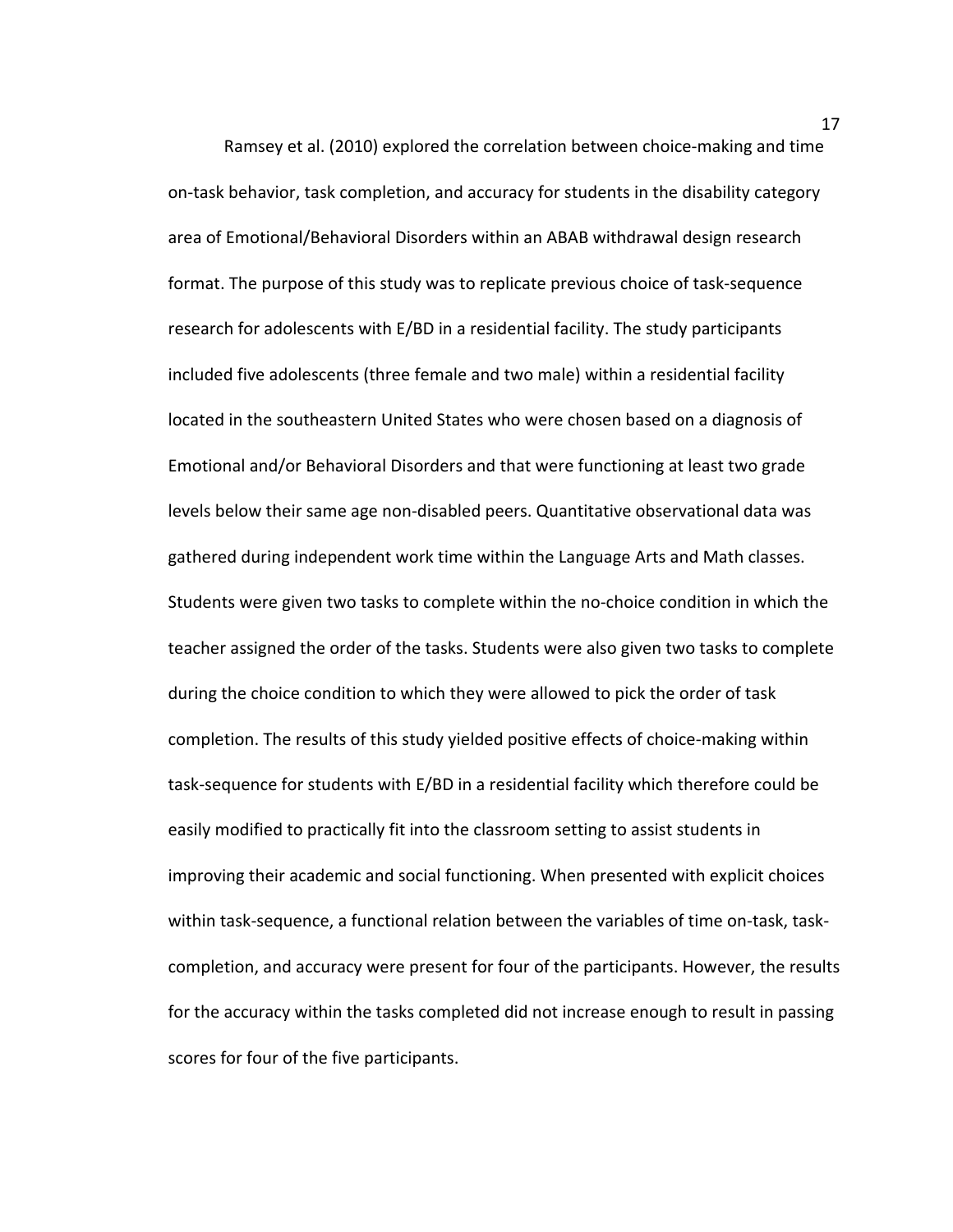#### **Preference/Task Choice**

Research shows that allowing students the opportunity to choose between multiple tasks may increase appropriate classroom behaviors (Cosden, Gannon, & Haring, 1995; Dunlap et al., 1994; Dyer, Dunlap, & Winterling, 1990; Powell & Nelson, 1997; Skerbetz & Kostewicz, 2013; & Ulke-Kurkcouglu & Kircaali-Iftar, 2010) which can result in higher levels of academic performance (Cosden, Gannon, & Haring, 1995; Patall, Cooper, & Wynn, 2010; Skerbetz & Kostewicz, 2013; & Stenhoff et al., 2008). Subsequently, when the student repeatedly or frequently chooses a task over other options available it is safe to presume that student 'preference' has been established. Student preference in the presence of choice can be used to assist in the design of effective behavior intervention plans while increasing on-task behaviors (Cole et al. 1997; Coniglio, 2000; Dunlap et al., 1994; & Killu, Clare, & Im, 1999), decreasing problematic and/or disruptive classroom behaviors (Conigilio, 2000; Dunlap et al., 1994; Foster-Johnson, Ferro, & Dunlap, G., 1994; Umbreit & Blair, 1996; & Vaughn & Horner, 1991), as well as increasing student work performance (Coniglio, 2000; & Patall, Cooper, & Wynn, 2010). One study concluded that the inconclusive data gathered during the research failed to produce effects and indicated that there is only some benefit to choice as an intervention (Cole et al. 1997). Overall, the research indicates that there is a direct correlation between student choice and positive effects within the learning environment.

Cole et al. (1997) sought to "compare the effects of choice and assignment of preferred and non-preferred tasks on work performance of students with behavioral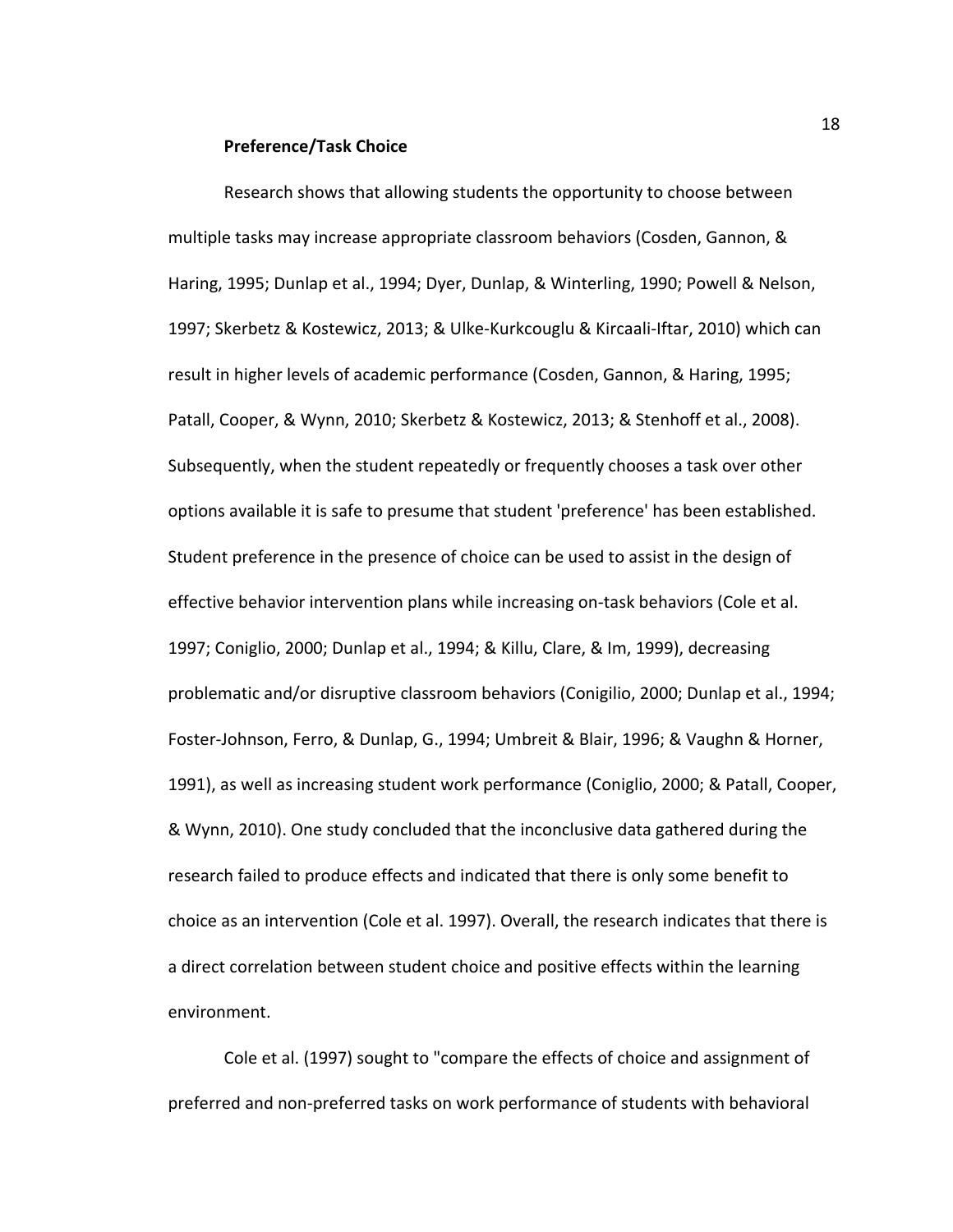disorders" (p. 66). Study participants included three male students ages 11-13 all of whom displayed disruptive classroom behavior. Task preference baseline data was gathered through offering a choice between two out of five identified classroom/vocational based tasks until all of the task choices were exhausted. A multielement design was implemented to gather quantitative observational data to which each student was (1) assigned a preferred task to complete, (2) assigned a nonpreferred task to complete, and (3) provided a choice between a preferred and nonpreferred task to complete. Results indicate that each participant identified clear task preferences, demonstrated higher levels of task engagement during choice conditions and/or teacher assigned-preferred task conditions, disruptive behaviors displayed during each condition remained relatively low and comparable, and the work productivity of two of the students was highest during the teacher assigned-preferred conditions while only one student demonstrated slightly higher work productivity during the choice condition. The data suggests that both choice and preference affected the behavioral outcomes of the participants along with the increase in task engagement.

Coniglio (2000) investigated the effects that choice-making had on on-task behavior, disruptive classroom behavior and academic performance in the presence of lower versus higher preference mathematical academic tasks. Participants included three elementary aged male students ranging in age from 8-10 all of which were referred to the study due to their low academic achievement levels and aggressive behaviors within the school setting. Problem Identification Interviews were completed for each student to assist in determining the function of the target behaviors. Disruptive

19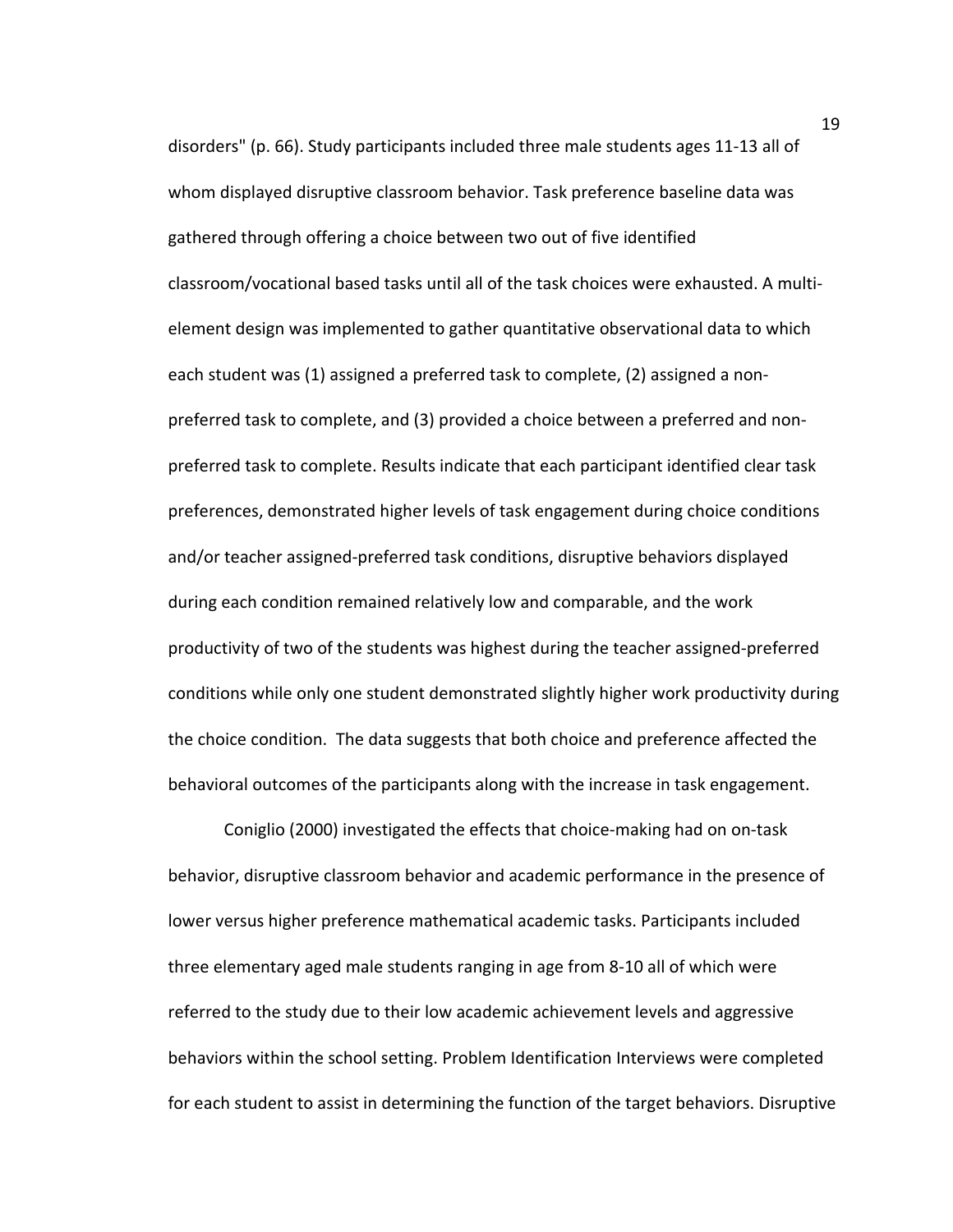behaviors included participants out of seat, talking to peers, throwing work or other materials on the ground, yelling out across the room, refusal to complete the task, and aggression towards peers during independent work time. Data was gathered through an ABAB experimental design in which condition (A) offered the student a choice between two tasks and condition (B) the teacher assigned one of two tasks to the student. Implementation of the ABAB design was conducted twice in which the first time low preference tasks were tracked and during the second implementation high preference tasks were tracked. Results show that in the presence of choice versus no-choice in the low preference tasks, there was very little difference between the academic performance as well as the disruptive and on-task behavior exhibited by the participants. In the presence of high preference tasks "the rates of disruptive behavior exhibited by each participant were variable and inconsistent" (p. 20). Academic performance increased during the high preference choice conditions for two of the three participants which resulted in higher levels of work completion and accuracy rates. It must be noted that the participants in this study were labeled as *at-risk* and therefore were not receiving formal behavioral interventions which may be the cause of the inconsistencies within the results. Subsequently, they were all referred for behavioral interventions after the conclusion of the study.

Cosden, Gannon, and Haring (1995) explored whether academic benefit could be derived from student and teacher choice regarding academic tasks and rewards. Participants included three male students (Billy, Tim, & Carlos) within a residential facility ages 11-13 and were all diagnosed with having behavioral disorders.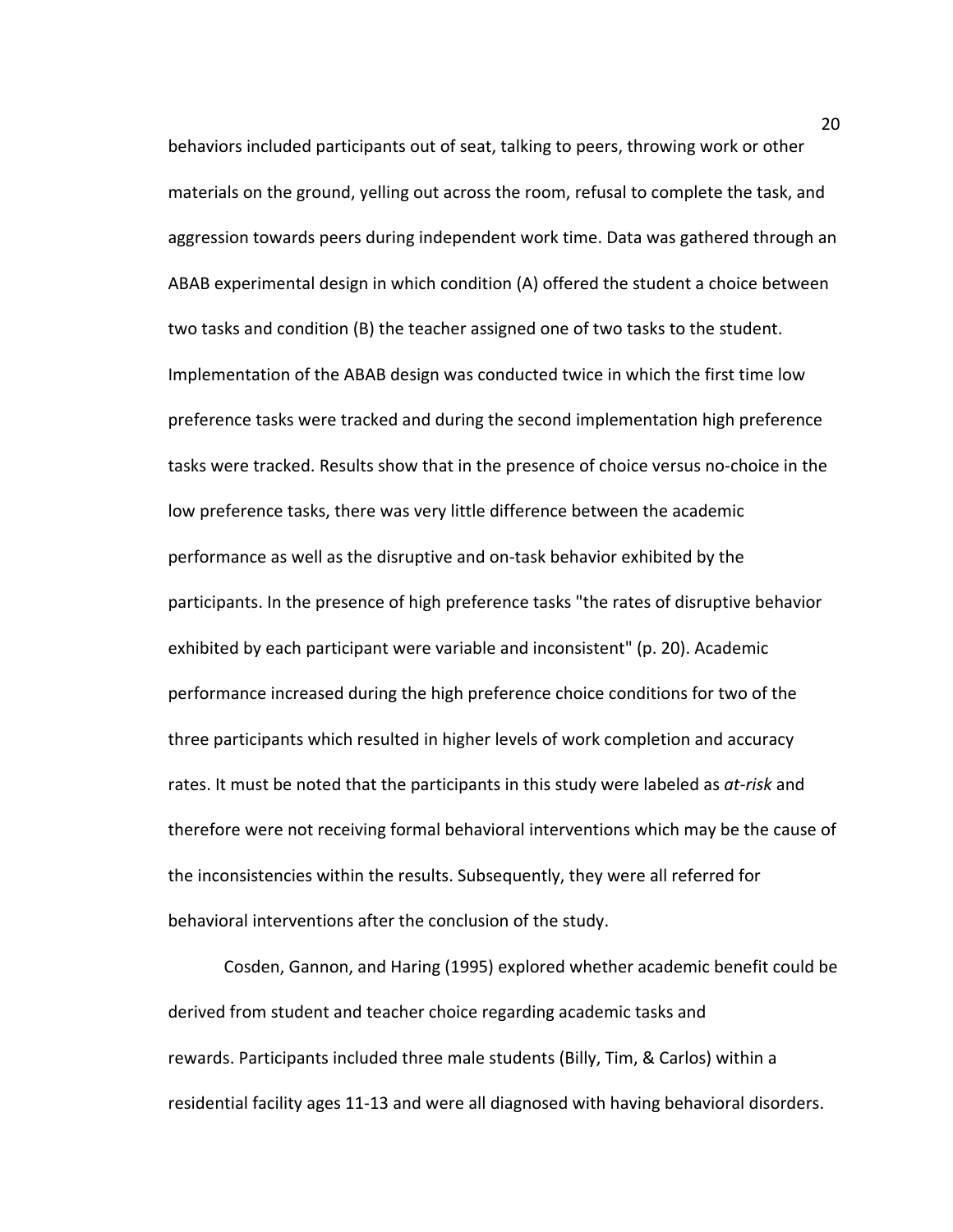Two phases of the study were conducted in which phase 1 contained an alternating treatment design containing the following three conditions: 1) teacher-control of task assignment and reinforcer, 2) student-control of reinforcer, and 3) student-control of task assignment and reinforcer. During Phase 2 an 85% accuracy condition was added to the previous three conditions along with a student control of task assignment condition in order to ascertain the independent effects of choice regarding task versus reward. Results show that the levels of performance for all three participants during phase 1 and phase 2 was significantly higher during the student-control of reinforcement and task condition versus the teacher-control of tasks and reinforcement.

Dunlap et al. (1994) conducted two qualitative analyses in which the "primary objective was to evaluate the possible benefits of choice making for elementary school students identified as having emotional and behavioral disorders" (p. 506) along with a secondary purpose to "explore a possible distinction between effects of preference and the operation of choice-making" (p. 506). The study participants included two eleven year old males and one five year old male all receiving special education services under the disability category are of Emotional/Behavioral Disorders. An ABAB research design was implemented in which the participants were offered first a no-choice condition followed by a choice condition. The participants were offered a "menu" of task options that directly correlated with the instructional subject matter in the classroom to which they had the power to choose their desired task to complete. When the data between the congruent studies are compared, results indicate that offering students the ability to make a choice within their academic tasks serves to heighten their levels of on-task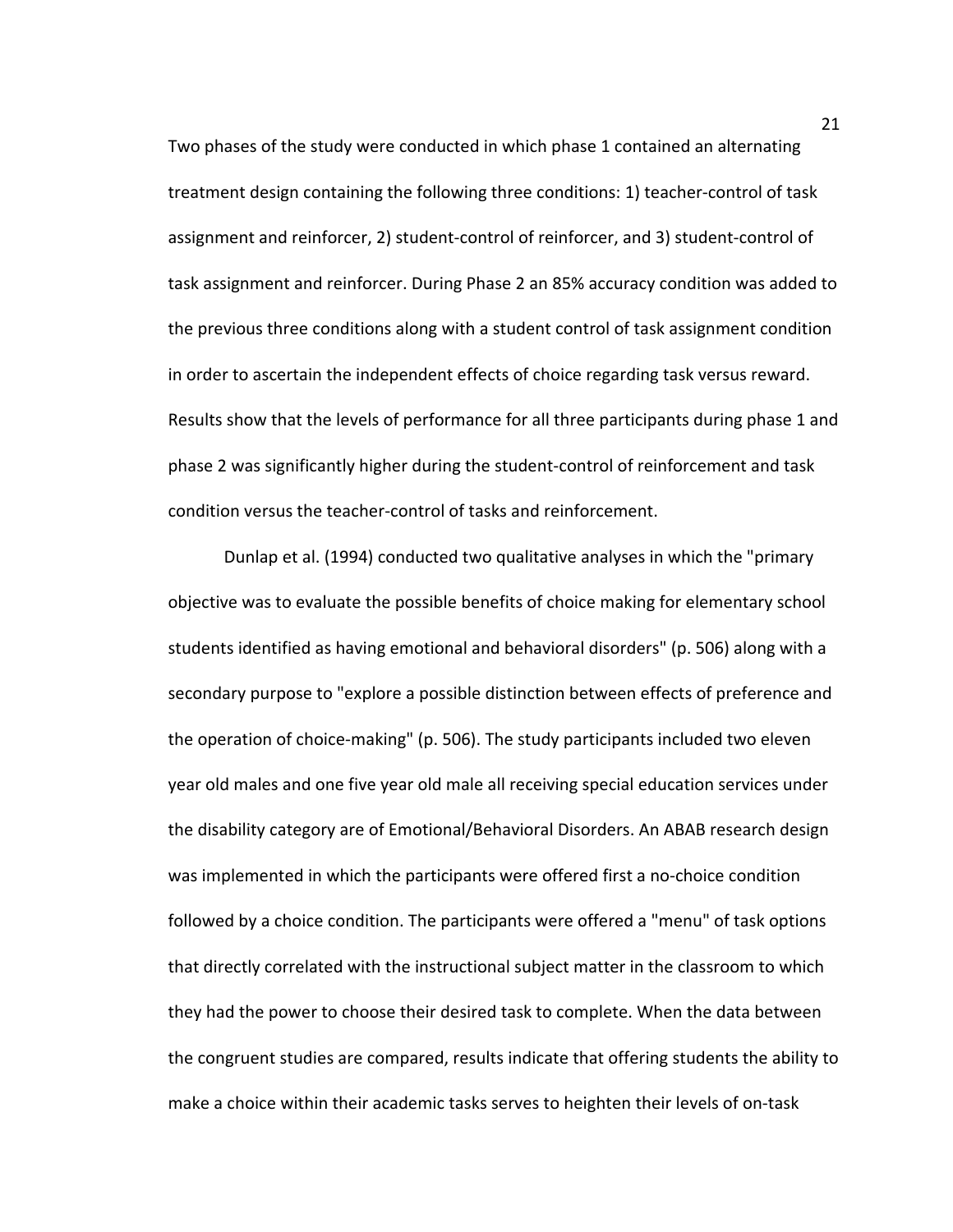behavior while decreasing their levels of disruptive classroom behavior. Furthermore, during no-choice conditions the disruptive classroom behaviors for all participants increased drastically.

Dyer, Dunlap, and Winterling (1990) sought to expand the current literature with regards to choice-making for students with severe handicaps. The purpose of the study was to implement a choice package in which students were able to choose their tasks as well as reward in order to decrease serious problem behaviors. The study participants included three non-verbal children, (Lori, Mary, and George), ages 5-11 years old all with either autism or severe mental retardation. The Vineland Social Maturity Scale was used to assess the female participants to which the results indicated that they had social age scores of 1.8 and 1.0 years of age. The male participant was assessed with the Vineland Adaptive Behavior Scales and it was determined that he had a composite behavior of 1.5 years of age. The students were explicitly instructed with regards to choice-making previous to the start of study sessions. A reversal design was implemented to gather data for which there were two conditions: choice and no-choice. All behaviors within the session were addressed according to the participant's individual behavior plan. Results show that each participant displayed a decrease in problem behaviors during the choice condition sessions and an immediate increase in problem behaviors during the reversal no-choice conditions. "In summary, the principal finding from this investigation are that (a) the choice conditions always produced lower levels of problem behavior than did the no-choice conditions, (b) during the choice conditions, levels of serious aggressive behaviors were lower for Mary and nonexistent for George, and (c) there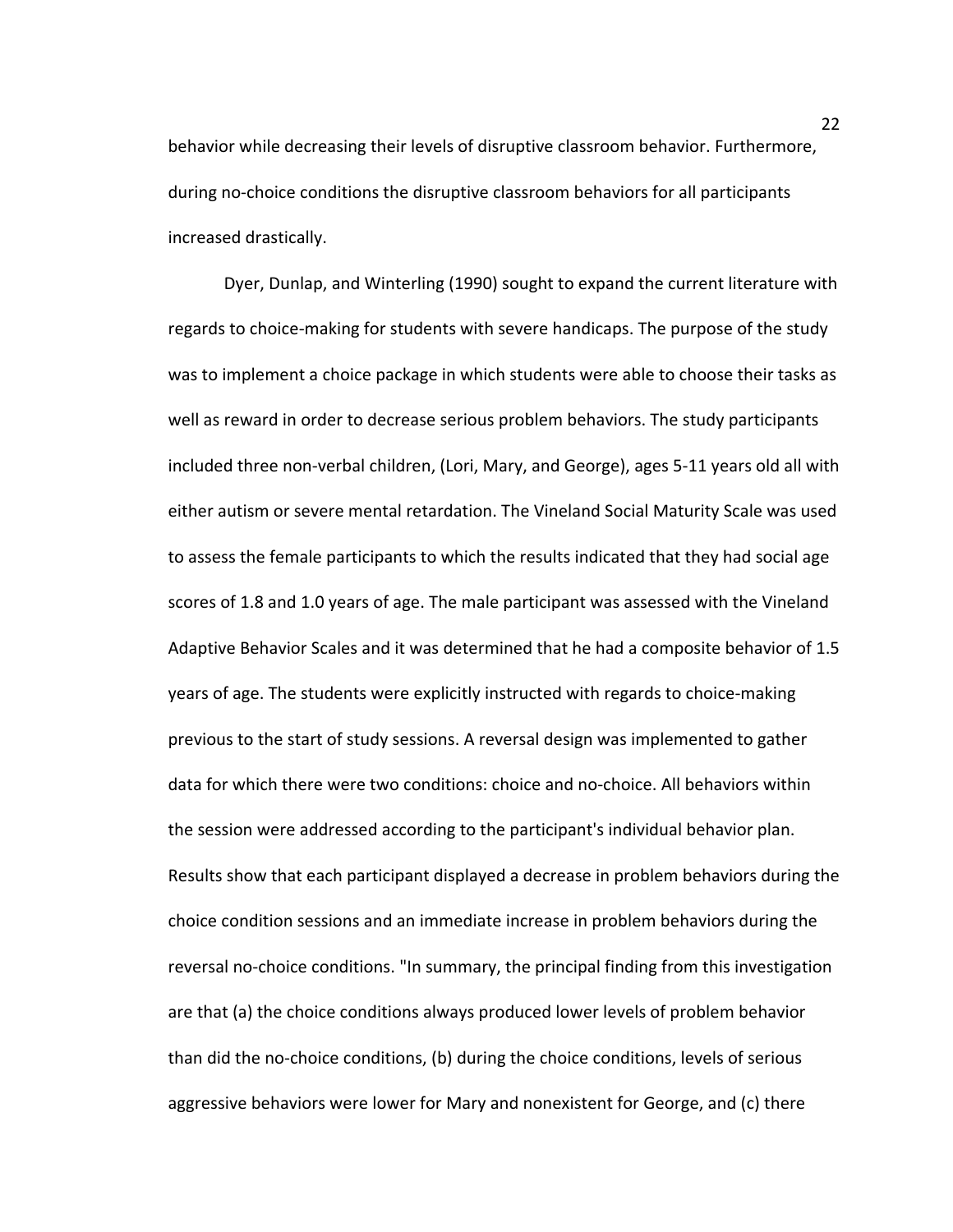were no systematic differences in the rate of unprompted correct responding across both conditions" (p. 519).

Foster-Johnson, Ferro, and Dunlap, (1994) examined the relation and influence between preferred academic activities and appropriate and problem behaviors for students with intellectual disabilities. Participants included three students (Charles, Cathy, and David) ages 9-15 years old with moderate to severe mental retardation. The study was conducted during two phases in which the participants activity preference was assessed during phase 1 and a comparison of preferred versus non-preferred activities and their relative influence on behaviors was assessed during phase 2. Results for all three participants show that there was a higher level of problem behavior exhibited during the non-preferred activity condition to which there was an average decrease of problem behaviors by 21% during the preferred activity condition. The authors state that "perhaps the most significant finding from this study is that the students' preferences for activities was associated consistently with substantial differences in behavior" (p. 501) and "the important point is that preferences can be identified and can be used to improve the quality of educational activities" (p. 503). The observations during this quantitative study lead to two important conclusions: (1) preferred activities result in fewer problem behaviors for students with intellectual disabilities, and (2) learning objectives do not need to be altered within a curriculum in order to create preferred activities.

Killu, Clare, and Im (1999) investigated the relationship between choice and no choice conditions in the presence of preferred versus non-preferred academic activities.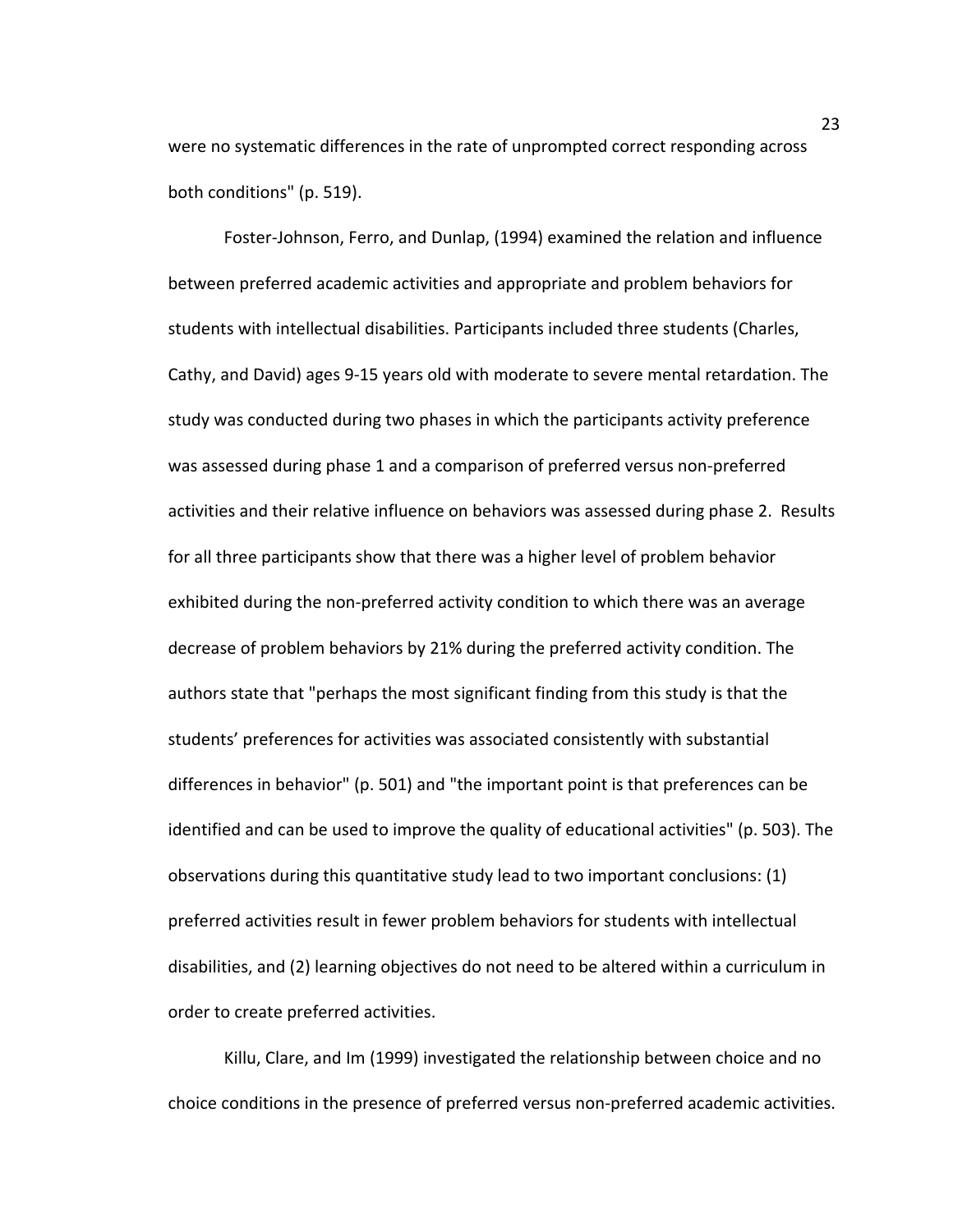Participants included three middle school age boys (Eldon, Keith, and Jeremy) all receiving special education services for learning or developmental disabilities. Data was gathered through an ABCDEF research design in which the conditions included the following: (a) choice of preferred tasks, (b) choice of non preferred tasks, (c) no choice of preferred tasks, (d) no choice of non preferred tasks, (e) no choice of preferred tasks (yoked-control), and (f) no choice of non preferred tasks (yoked-control) (Killu, Clare, & Im, 1999) during spelling instruction. Results show that all participants demonstrated higher levels of task engagement during all of the conditions that involved preferred tasks regardless of choice or no choice which leads the authors to believe that the variable of preferred tasks is a greater factor in student engagement over choice of tasks.

Patall, Cooper, and Wynn (2010) examined how choice can impact student motivation with regards to homework completion and academic performance in the classroom. Two analyses were completed during the course of this study. Analysis 1 examined the impact that choice can have on homework performance and learner outcomes and Analysis 2examined the students' perceptions regarding the importance of choice at school. The study included 207 participants in grades 9-12 from 14 classroom at two different urban high schools. Participants were randomly selected to complete assignments within a homework-choice or no homework-choice condition. Results show that students had greater success during the choice conditions than in the no-choice conditions and that when provided the opportunity to make a choice, students may complete academic tasks more effectively and efficiently.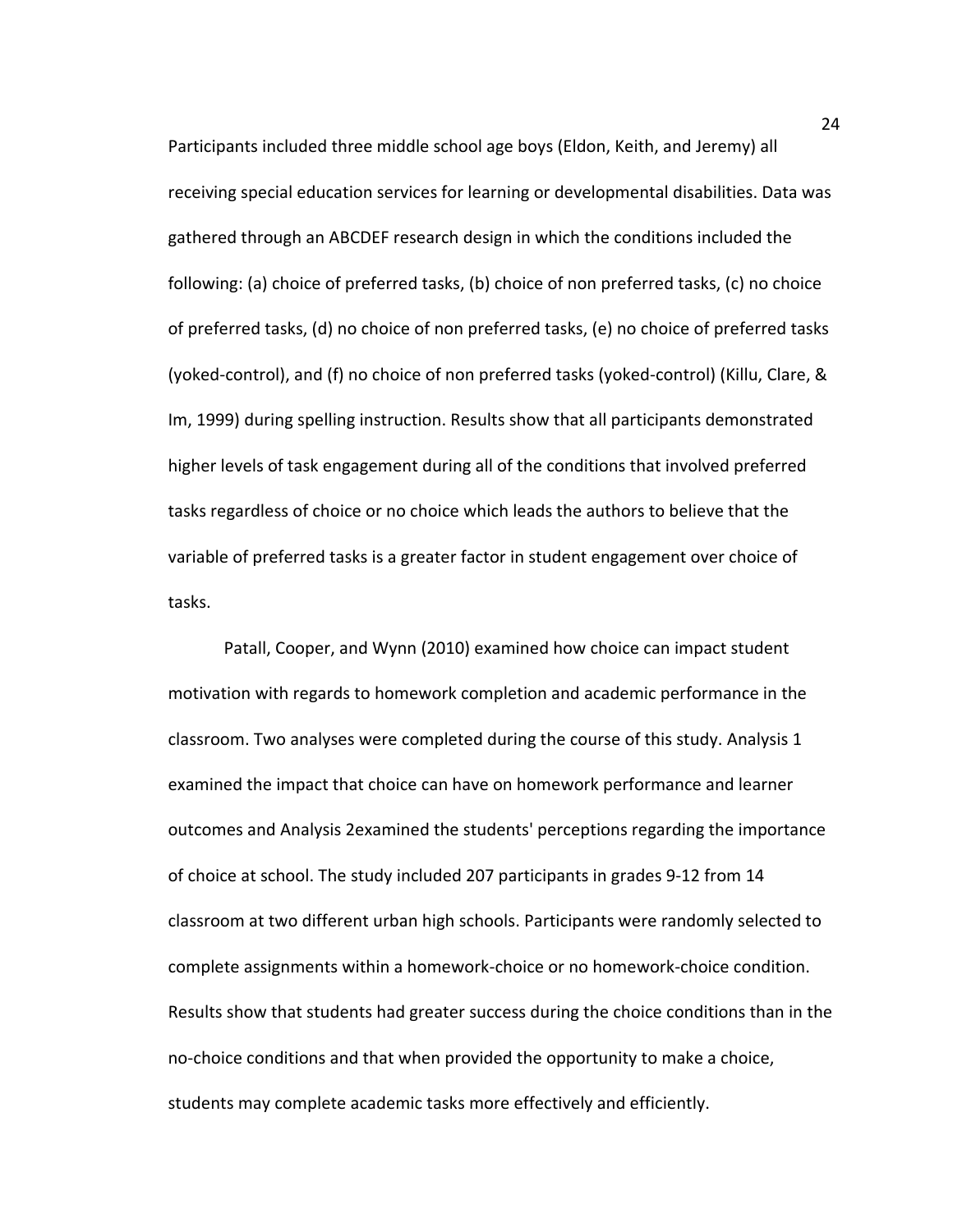Powell and Nelson (1997) conducted a study to research the effect that choice between academic assignments can have on a student with attention deficit hyperactivity disorder (ADHD). The participant was a 7 year old male with a diagnosis of ADHD and was receiving 15 mg of Ritalin daily to treat the symptoms of the disorder. Quantitative classroom observations of the participants disruptive classroom behavior took place during Language Arts instruction. A reversal ABAB design was implemented used to evaluate the effects of choice making to which the student was offered choice and no choice conditions. During the no choice condition the participant was expected to complete the same assignment as the rest of his inclusive classroom and during the choice condition he was allowed the opportunity to choose one of three different assignments to complete. Results of the research show that the participants levels of disruptive classroom behaviors decreased during the choice conditions.

Skerbetz and Kostewicz (2013) examined the effect that assignment choice can have on the academic and behavioral success on students with emotional and behavioral disorders. The main purpose of the study was to replicate and extend previous studies of choice for students with ED through providing simultaneous intervention to multiple students diagnosed with ED in an inclusive classroom to which all of the students, disabled and non-disabled, will receive choice intervention. Participants included 5 eighth grade students (Dan, Bob, Donna, Lynn, and Karen) from an urban charter school and data was gathered during Language Arts instruction through an A1-B1-A2-B2 experimental design containing choice and no choice conditions. Overall results show that 4 students (Bob, Karen, Dan and Lynn) completed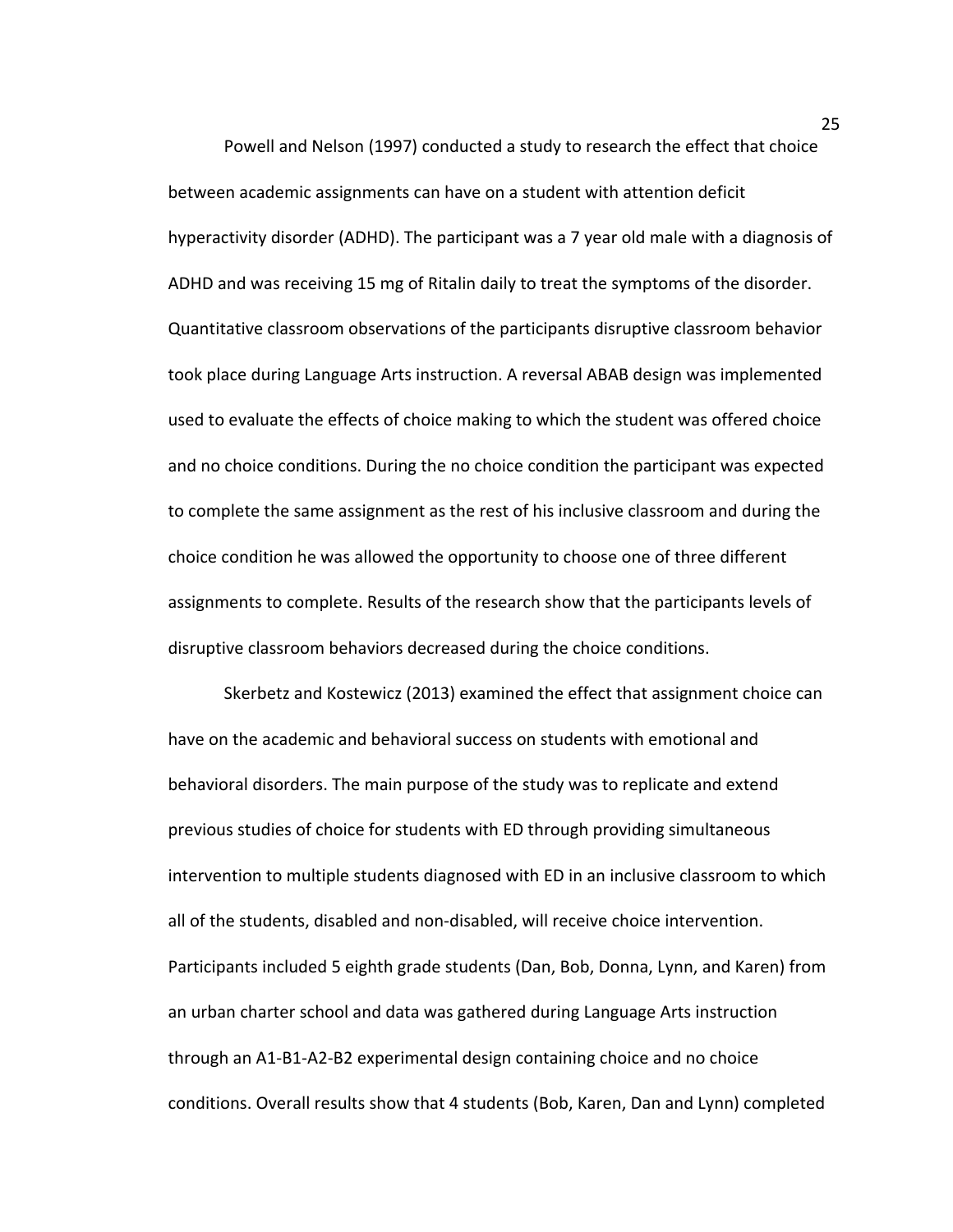assignments faster and demonstrated greater accuracy when provided academic choice. When their assignment scores for the same assignments were compared, it was noted that all of these students completed the assignment better during the choice conditions. The fifth participant (Donna) did not show the same experimental effects as her scores and the time to complete the tasks appeared unaffected through the condition changes. The authors hypothesize that this lack of change may be a result of an academic deficit rather than an interference due to inappropriate behaviors as her levels of task engagement remained relatively high through the duration of the study. "Results from the present study suggest that academic choice affects behavioral and academic gains" and "given the cost/benefit ratio of implementing academic choice, teachers may find incorporating academic choice an effective option to assist students with ED in inclusive settings" (p. 221).

Stenhoff et al. (2008) investigated the effects that choice between academic assignments has on task completion by a high school student identified as having a learning disability along with seeking to further explore the implications that assignment choice has on academic achievement. Information gathered through article research reports that allowing students a choice within and between academic tasks directly increases the amount of time-on-task behavior while subsequently decreasing disruptive behaviors displayed in the classroom. The study participant was a high school student receiving services under the disability category area of Specific Learning Disability within the context of a resource room setting for the core content area of Science. He was selected based on the qualifying factors of having poor homework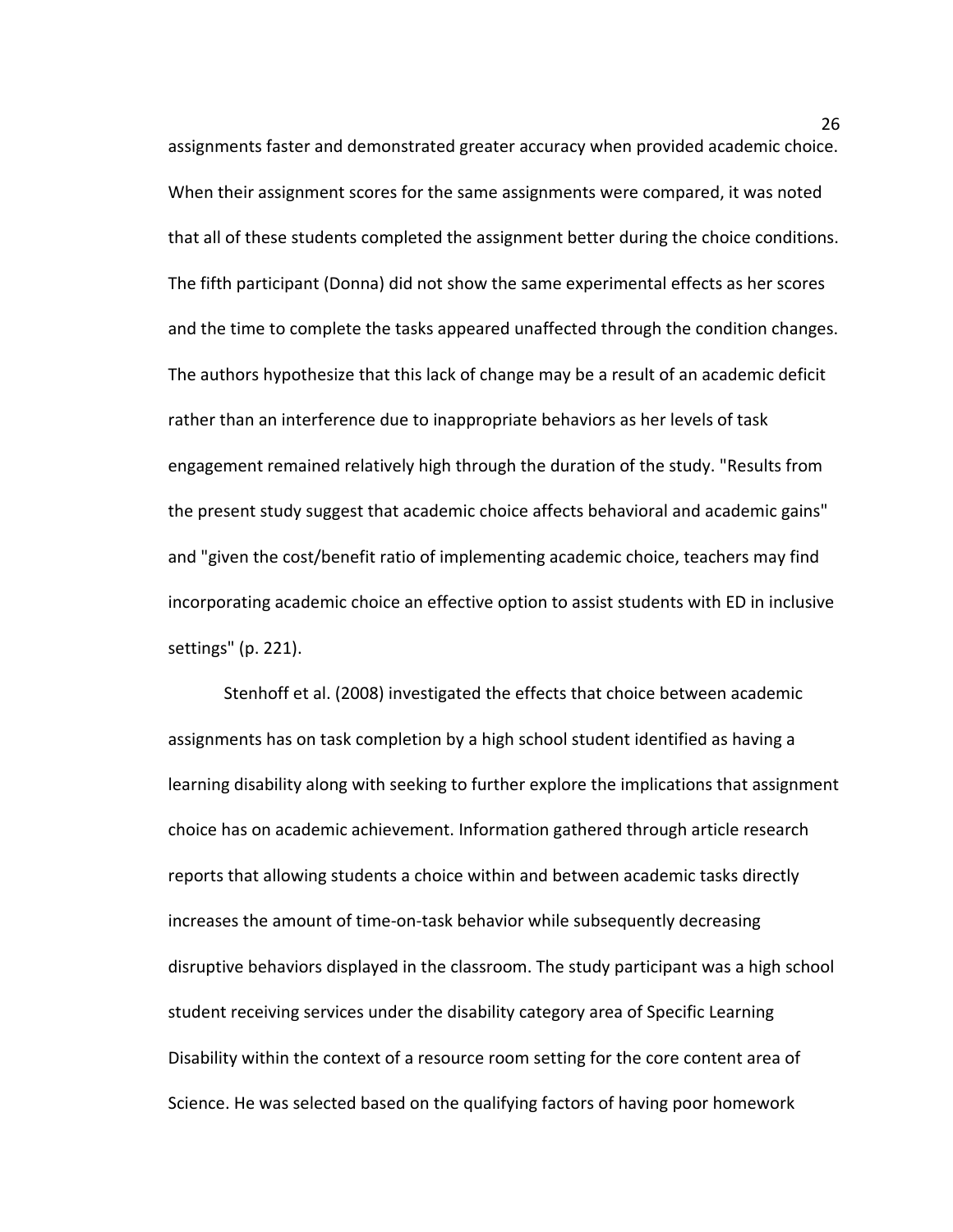completion rates resulting in poor grades. There was a focus on two dependent variables within this quantitative study including (1) the percent of assignments completed and (2) the percent of items correct within each assignment while the independent variable included the choice between two assignments. The experimental design was administered in an ABAB format where the student was offered no choice pertaining to the required academic tasks and having a choice between two academic tasks. Stenhoff et al. (2008) reports that the student went from a failing grade of 52% during baseline data gathering to a passing grade of 76% upon completion of the study. In all instances the participant chose the classroom assignment rather than the secondary assignment option. The participant also increased the rate at which assignments were completed from an average of 2% during baseline to an average of 99% upon the completion of the study.

Ulke-Kurkcouglu and Kircaali-Iftar (2010) explored the relationship between choice and no choice conditions and the effects of providing a choice between either activities or the materials used to complete the activities. Study participants included four boys with ASD ranging in age from 5-8 years old. A discrete-trial format (most to least prompting) was used in a reversal design to gather data. Students were offered two different activities to choose from during the activity choice condition and during the material choice condition they were able to choose the specific materials used to complete the activity. Results show that participants' on-task behaviors increased during choice conditions with slightly higher levels of on-task behavior during the choice between activity and on-task behaviors decreased during no choice conditions.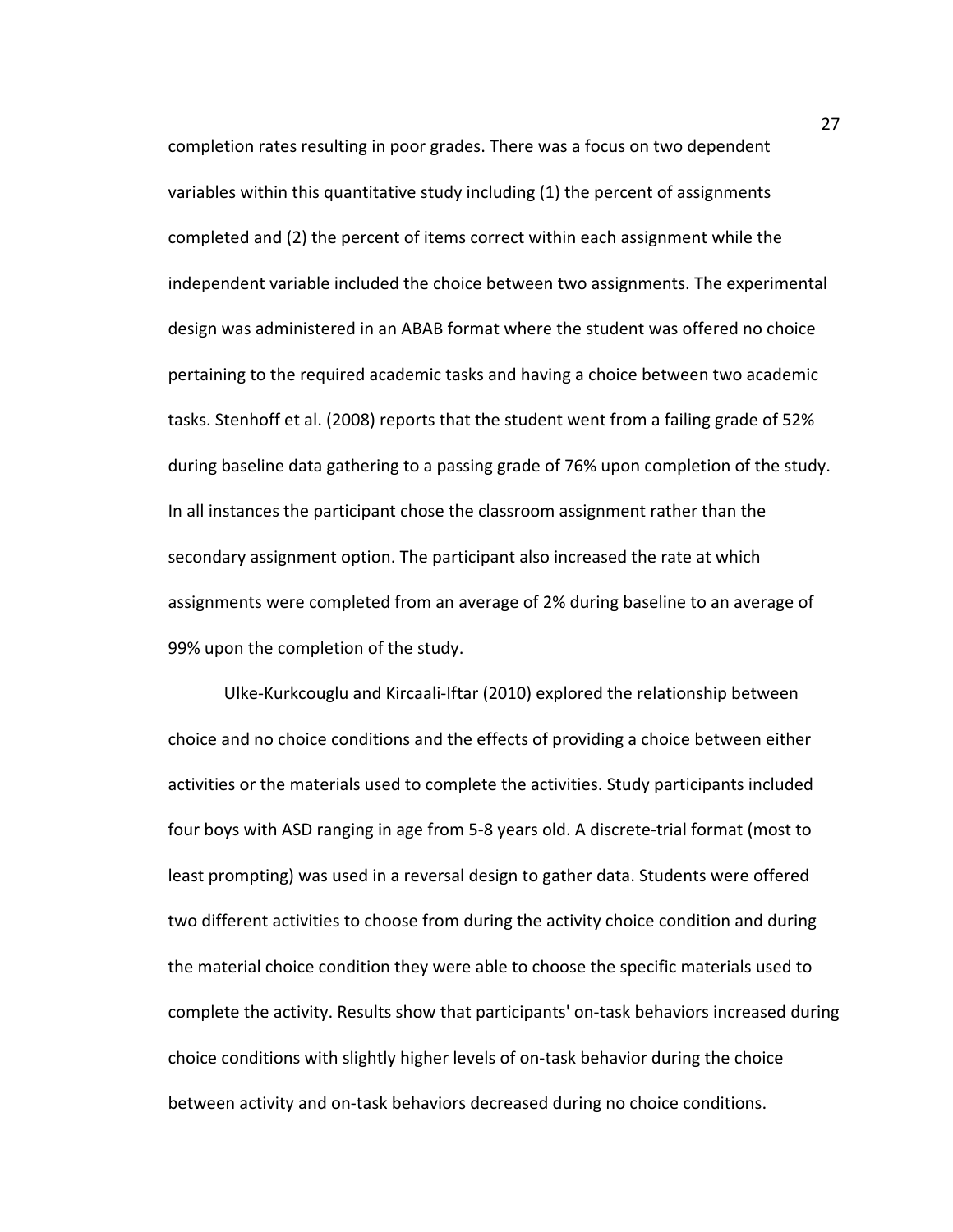Umbreit and Blair (1996) sought to determine whether the presence of preference, choice and attention from teaching staff would make a positive impact on a student with severe intellectual disability within a full inclusive classroom setting. The study participant included one 11 year old boy with diagnosed with pervasive developmental disorder including moderate-to-severe cognitive delay and extremely limited communication skills. He also displayed significant disruptive problematic classroom behaviors including making loud noises, hitting, throwing, running away, biting, spitting, and lying on the floor. Structured teacher interviews and student observations were completed in order to gather pertinent data regarding the participants classroom behavior and preferred classroom activities. The intervention phase of the study contained skills taught with preferred activities, participant choice with non-preferred activities, frequent attention when appropriate behaviors were exhibited, and instruction of appropriate communication skills. Information gathered during baseline show that the participant engaged in problematic behaviors during 55- 100% of intervals within the first half of the day and 78-97% of intervals during the second half of the day. During the intervention phase of the study, Umbreit and Blair (1996) report that problem behavior was virtually eliminated and appropriate behavior occurred nearly all of the time. As the study progressed the participant displayed more interest in academic based computer games and less interest in non-academic based activities which resulted in a dramatic increase in the amount of time the participant engaged within academic tasks. The generalized problem behaviors ceased to exists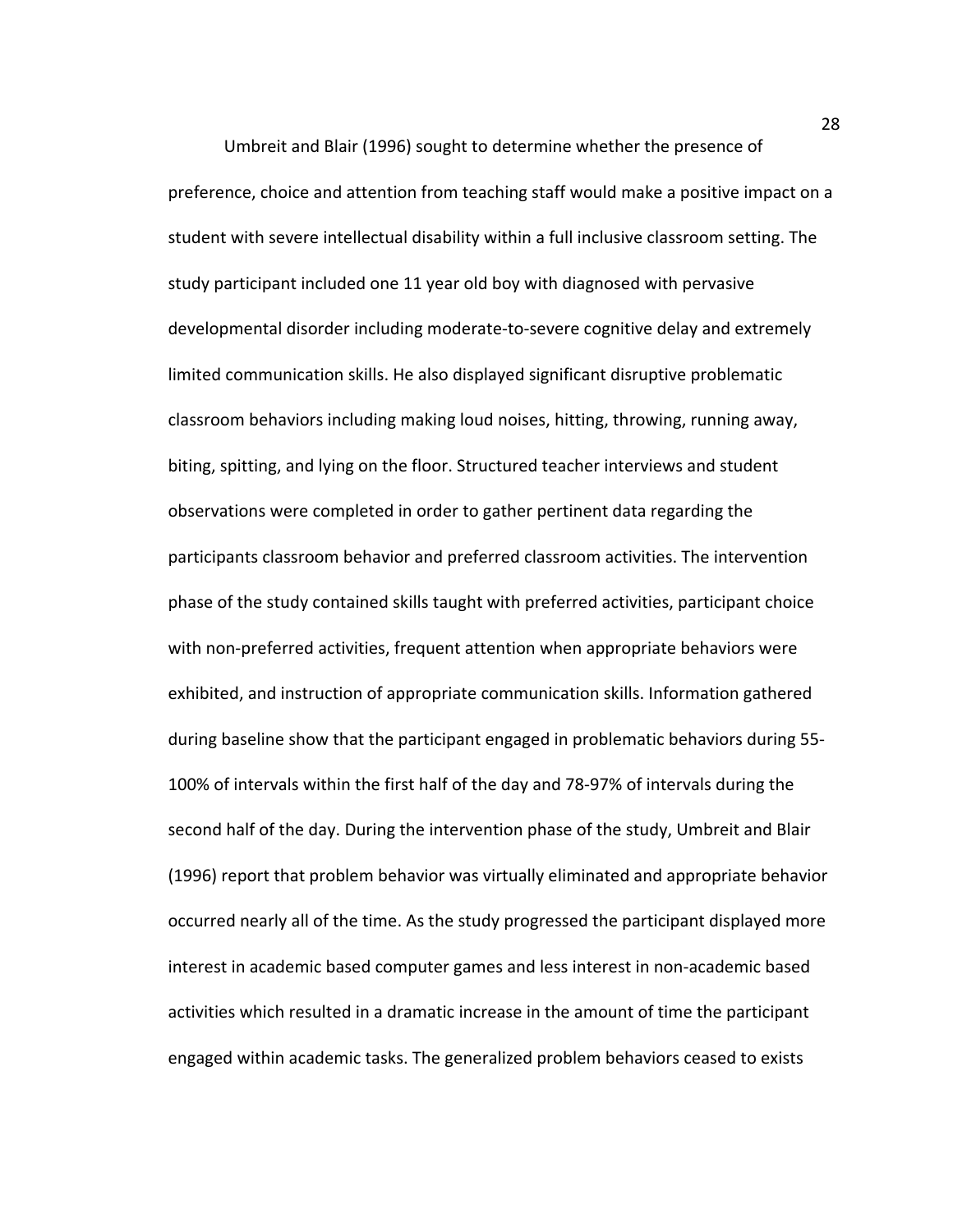during the school day in the presence of preferred activities and choice within nonpreferred activities.

Vaughn and Horner (1991) examined an informal approach to identifying lower preference and higher preference tasks and resulting problematic behaviors within each task set. This study also examined the effects that student choice versus teacher choice within these tasks sets have on problematic behaviors. Four students ranging in age from 7-12 years old with intellectual functioning in the moderately to severely profound range were chosen as the participants within this study based on teacher recommendations for their task escape behaviors. The quantitative study took place in the following three phases; *Phase 1: Functional Assessment and Teacher Nomination of Tasks,* included a structured interview to identify lower and higher preference tasks used to generate individual hypothesis for each participant, *Phase 2: Structural Analysis,*  included the use of a multielement design to evaluate the effects of higher and lower preference tasks on problematic behavior, and *Phase 3:Choice Assessment,* included the examination of the effects on problematic behavior when participants were allowed to choose between two lower preference tasks or two higher preference tasks versus when the teacher choose between the same tasks. An ABAB reversal design was implemented to gather data for student choice versus teacher choice during this phase. Results of the preference assessment show that the participants displayed higher levels of problematic behavior on tasks that were identified as lower in preference and lower levels of problematic behaviors on tasks that were identified as higher in preference. The study participants almost always chose higher preference tasks when given the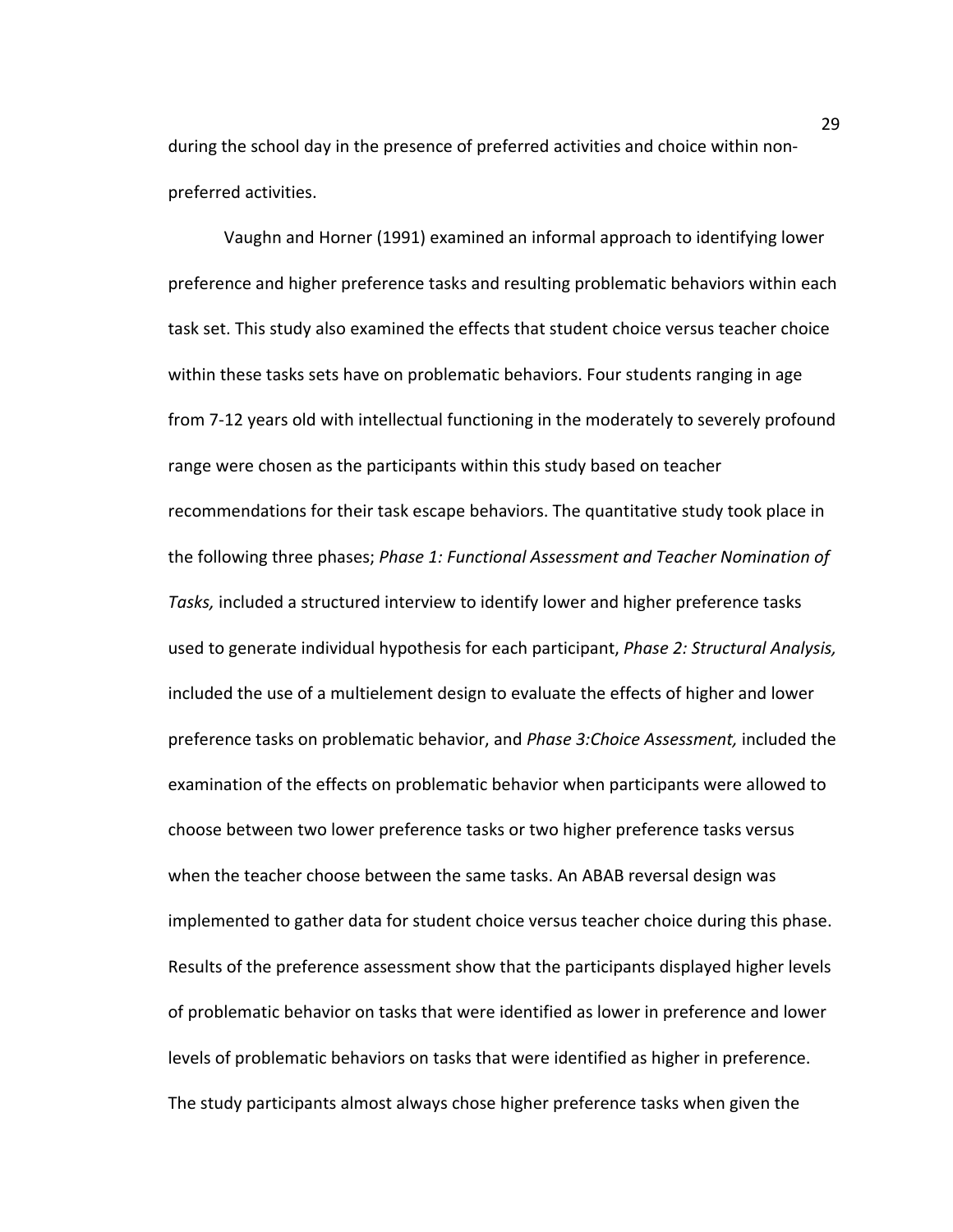opportunity for choice-making to which the problematic behavior remained low during task engagement regardless of whether the students chose the task versus the teacher choosing the task. When the participants were instructed to choose between two lower level preference tasks versus the teacher choosing between the same tasks, problematic behavior was slightly lower for two of the students when they were able to choose between non-preferred tasks while the other two students demonstrated equivalent disruptive behaviors. The author concludes that the results from this study add to the intervention options available to teachers and family members with regards to incorporating preference into the daily routines of students with disabilities.

## **Preference/Consequence (Reward) Choice**

Findings show a strong correlation between consequence choice to higher levels of appropriate classroom and residential behavior (Peck et al., 1996; Peck Peterson et al., 2001), improvement of task completion and/or time-on task rates (Mechling et al., 2006; Skerbetz & Kostewicz 2015), and higher levels of academic performance (Peck Peterson et al., 2001). However, according to research conducted by Skerbetz and Kostewicz (2015) offering students a choice in reinforcement will decrease problem behavior but may not increase academic progress or work productivity. Similar to the results found for Preference/Task Choice, there are multiple researchers (Mechling et al., 2006; Dozier et al., 2207; Harding et al., 2002; Mechling, Gast, & Cronin, 2006) who examined the effects of pairing student preference with consequence choice. Student preference in the presence of consequence choice has been attributed to increasing students' on-task and/or task completion behaviors (Harding et al., 2002; Mechling,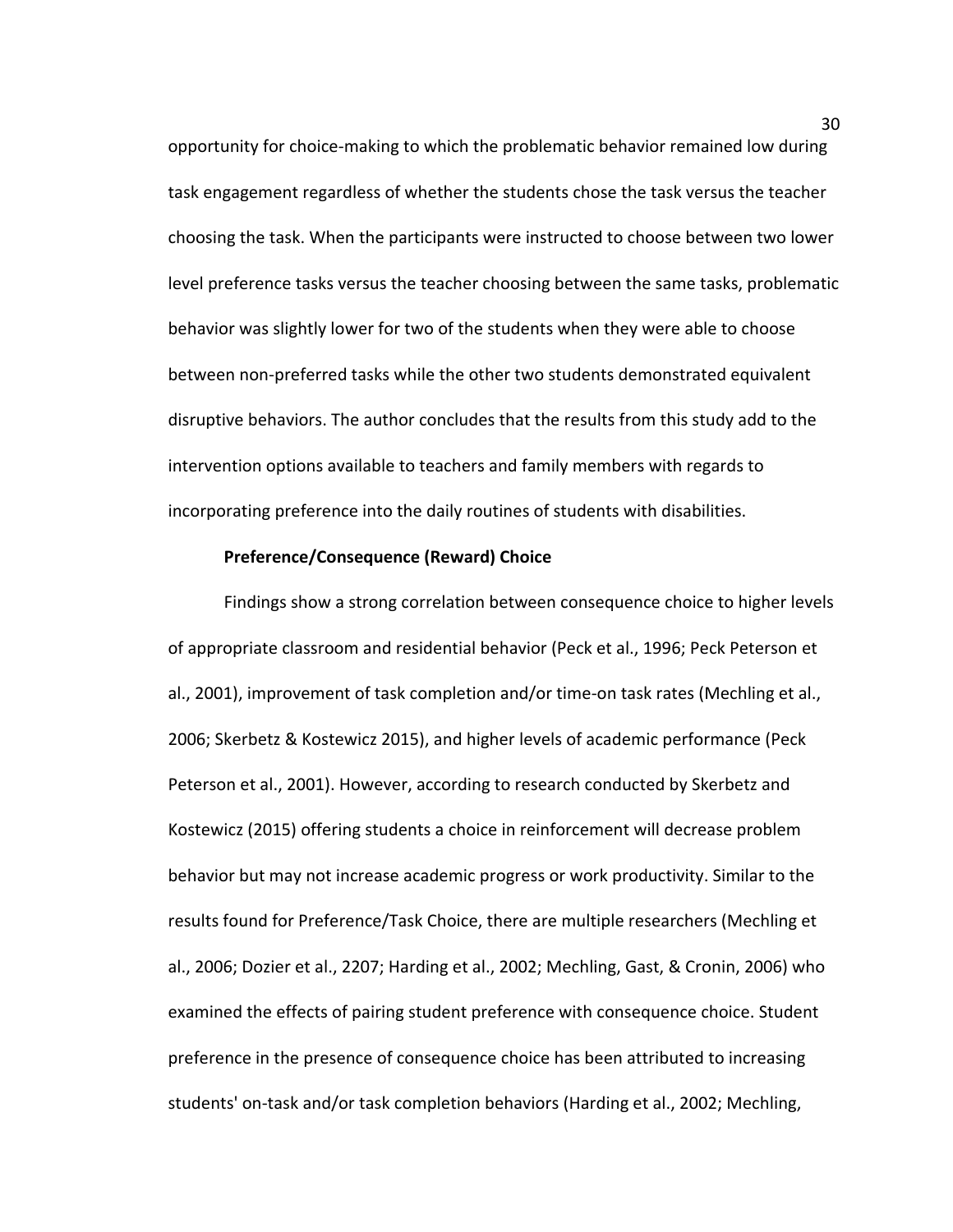Gast, & Cronin, 2006), decreasing problematic and/or disruptive classroom behaviors (Dozier et al., 2207; Foxx & Meindl, 2007; Harding et al., 2002), as well as increasing student work performance (Foxx & Meindl, 2007; Mechling, L.C., Gast, D.L., & Cronin, B.A., 2006; Mintz et al., 2007).

Dozier et al. (2007) sought to determine whether children with severe developmental and communication disabilities would choose treatment versus baseline conditions in the presence of preferred tangibles and activities. Two males age 14 and 6 were chosen for participation in this study each undergoing a functional analysis of their behaviors to determine baseline. Data pertaining to treatment preference versus no treatment conditions was collected through a concurrent choice experimental design in a restrictive setting. Results show that both participants chose the treatment condition over the baseline condition to which problematic behaviors for both boys were significantly reduced. While caregivers and teachers may prefer interventions that are considered easy to implement, students may require behavioral interventions that require more preparation time. Thus, teaching staff may need to consider sustainable intervention options that require additional time to develop and implement in order to obtain higher levels of desired outcomes.

Foxx and Meindl (2007) sought to provide a behavior program that would dramatically decrease severely aggressive/destructive problem behavior for a preadolescent with Autism while simultaneously increasing more socially appropriate or adaptive behaviors. The study participant is a 13 year old receiving special education services in a self-contained classroom setting within a public school. He was chosen for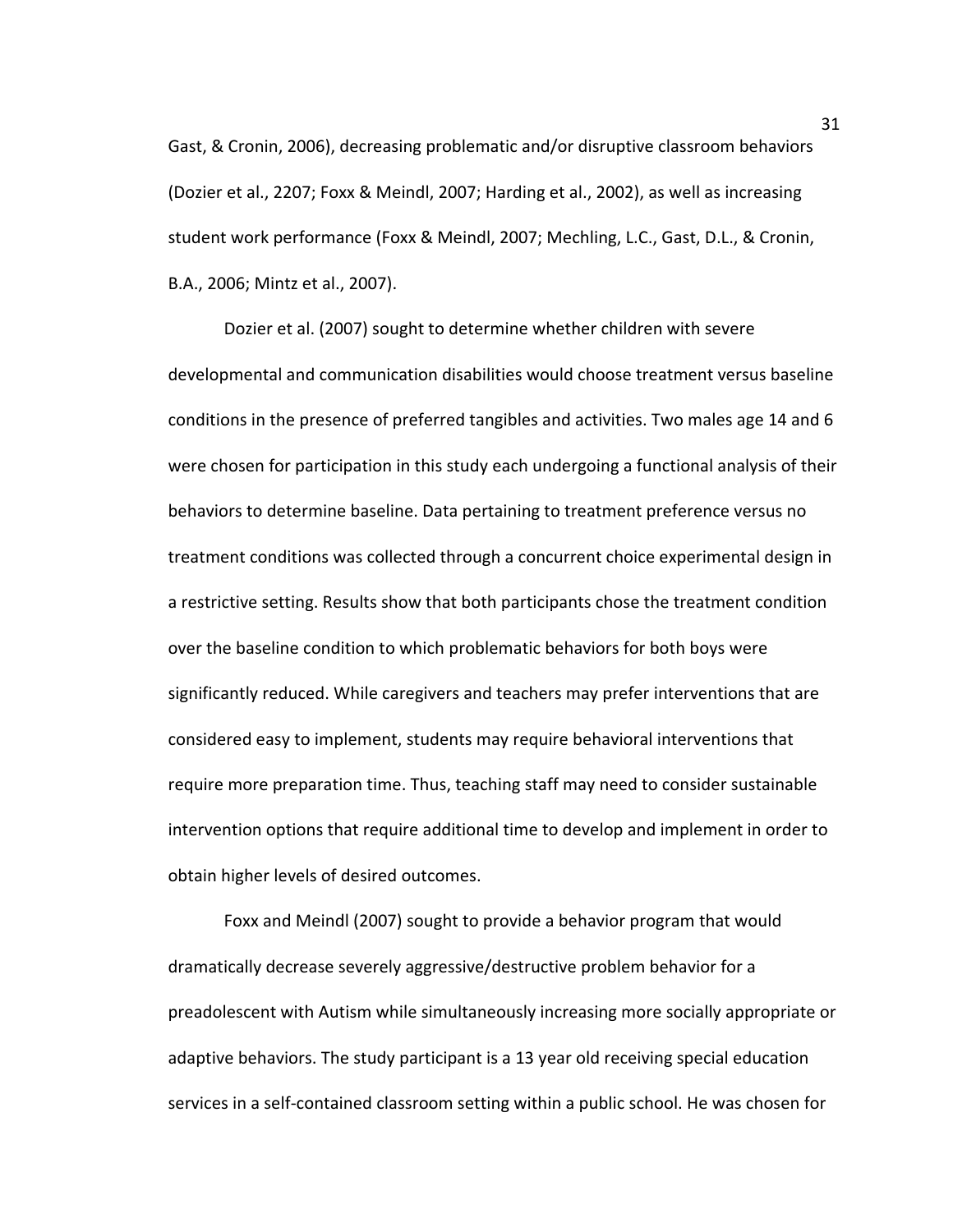this study due to his severely aggressive and oftentimes destructive behaviors. The lack of academic progress due to the intensity and duration of his behaviors was a concern identified by his teachers and parents. A functional assessment of the behaviors was conducted in order to gather baseline data as well as to ascertain the true function of the behaviors. The participant was moved to a new segregated school into his own classroom in order to receive the planned programming. A DRO (Differential Reinforcement of Other behaviors) program was implemented beginning with 5-minute intervals along with a token economy system in which the participant could earn tokens towards the acquisition of preferred consequence reinforcers. Over time the intervals increased along with the number of tokens necessary to earn a consequence reinforcer. Results gathered during the first three months of the study report that aggressive/destructive behaviors decreased from an average of 102 incidents per day to an average of five incidents per day. During the next three months incidents were further reduced to an average of .29 per day. Overtime, the aggressive behaviors displayed by the participant slowly changed into less severe forms of behavior. Foxx and Meindl (2007) report that "after eight months of treatment, negative verbal behaviors were occurring at such low frequencies that all specific consequences for them were discontinued" (p. 92). A limitation of this report is the lack of experimental design to which the authors justified its absence through the explanation that this was a clinical endeavor aimed at the treatment of severe behaviors. One of the main strengths of this study is the non-static nature of the program. For example, programmed consequences to inappropriate behavior were eliminated as the natural consequences to the

32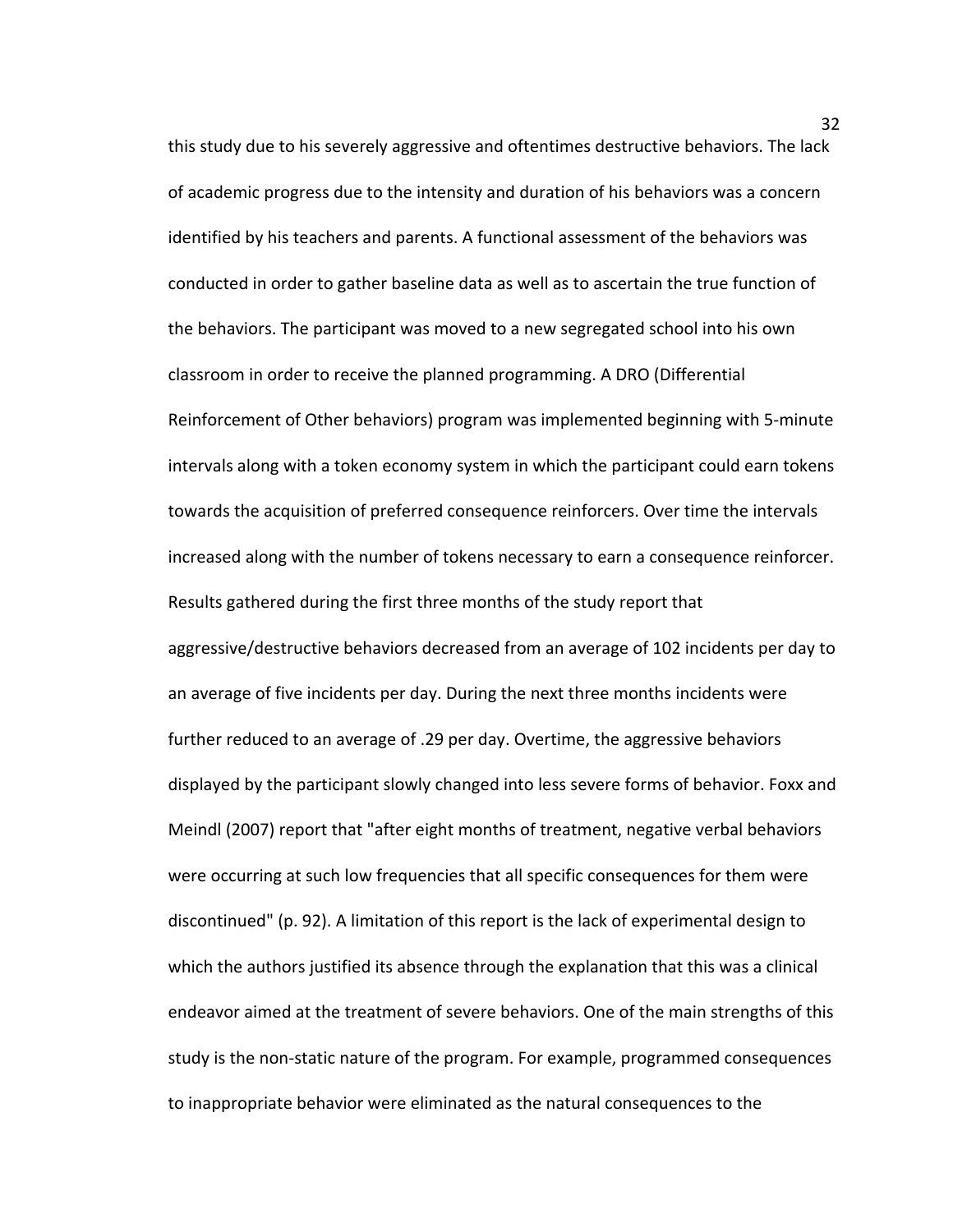participants choices were implemented. The significant decrease in the problematic behaviors exhibited by this participant resulted in "excellent educational progress" (p. 95).

Harding et al. (2002) investigated an implementation of a choice assessment in order to evaluate the relative influence that preferred toys and parent attention can have on serious problem behavior that is maintained by positive and negative reinforcement. Participants include two boys (Zeke and Gary) both diagnosed with pervasive developmental disorder. The study consisted of two phases; *Assessment Phase:* reinforcers for each participant were identified within this phase, and *Treatment Phase:* treatment interventions were administered to each participant to test the individual hypotheses. Results for Zeke demonstrated that the choice conditions yielded a higher increase in work compliance and task completion rates and the problematic behavior all but ceased in the presence of choice. Results for Gary show that in the presence of choice problematic behavior was at near zero levels along with an increased rate of task completion. This study included the necessary modifications made to both treatment interventions as the study progressed in order to provide each participant with the optimal levels of positive reinforcement necessary to produce positive behavioral choices.

 Mechling, Gast, and Cronin (2006) explored the introduction of high-preference items through video technology of student preferred stimuli and its effect on task performance for two students with Autism. Participants were middle school age and both had full scale IQ scores that placed them in the mild to moderate mental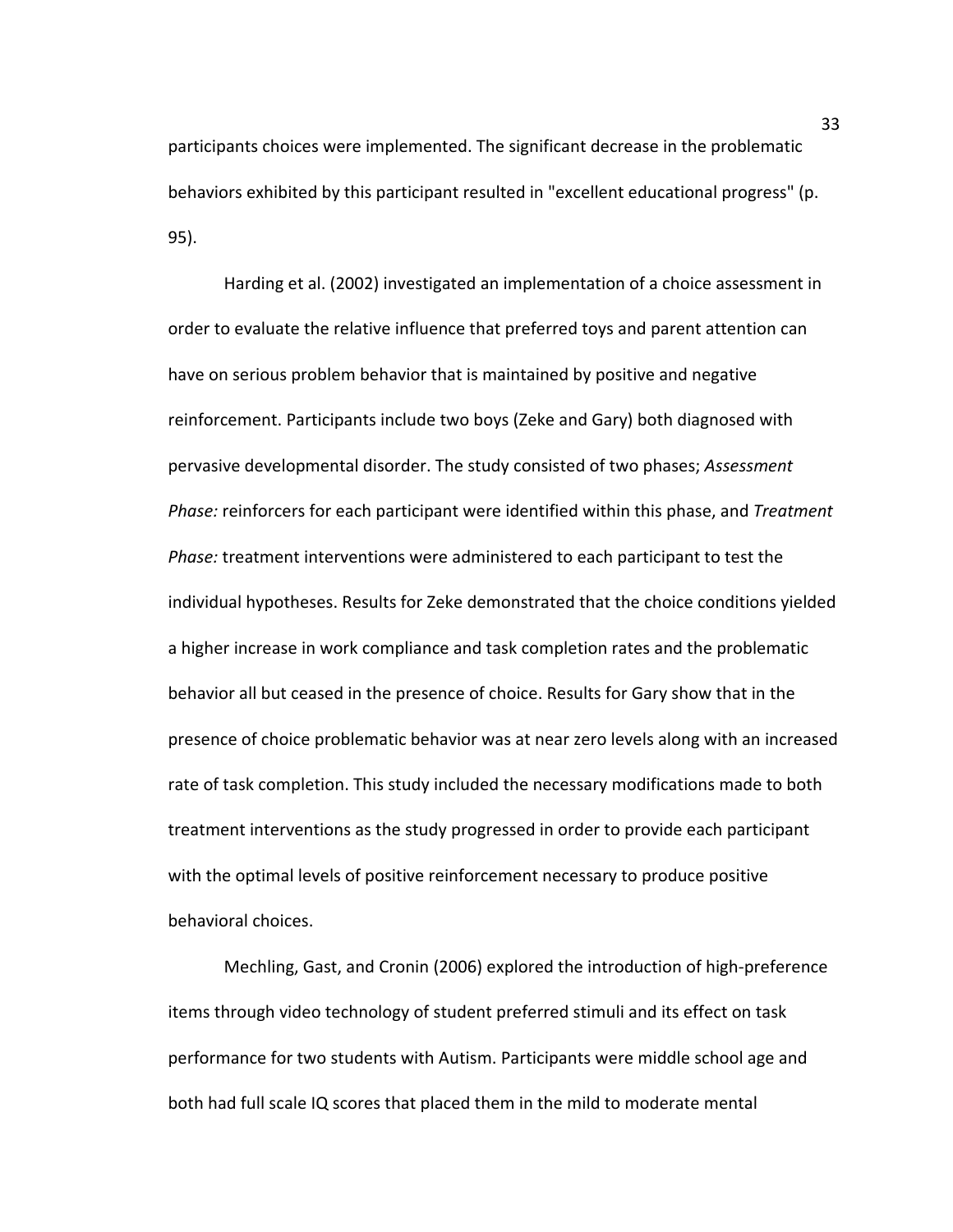retardation range of intellectual functioning. Data was collected within a self-contained classroom setting through an ABAB experimental design in which condition (A) the teacher chose the tangible reinforcement item and condition (B) through the use of video recordings, the student chose the reinforcement item. Results show that task completions times were shortest during choice conditions and the maintenance of task accuracy was consistent through the conditions which indicates that students were able to work more efficiently to complete a task in the presence of preferred reinforcement stimuli without compromising the quality of work being completed.

Mintz et al. (2007) explored the quantitative evaluation of consequence choice for students without learning or developmental disabilities in order to ascertain if the choice in preferred reinforcers identified by a teacher versus the individual student results in higher levels of responding for typically developing children. Four 10-12 year old students, three male and one female, receiving specialized instruction for behavioral problems within a public day treatment program were chosen as the participants for this study. The study participants demonstrated difficulties with regards to achievement in mathematics as identified by the Kaufman Test of Educational Achievement (KETA). Two of the students have a diagnosis of Bipolar Disorder, one student was dually diagnosed as having Attention Deficit Hyperactivity Disorder and Bipolar Disorder, and one student was void of having a diagnosed behavioral disorder. Participants were given timed addition facts tests to which they were held to an 80% accuracy mastery criterion before advancing to the next level of instruction. The study participants and the teacher were directed to generate a list of potential reinforcers to be used as a reward for the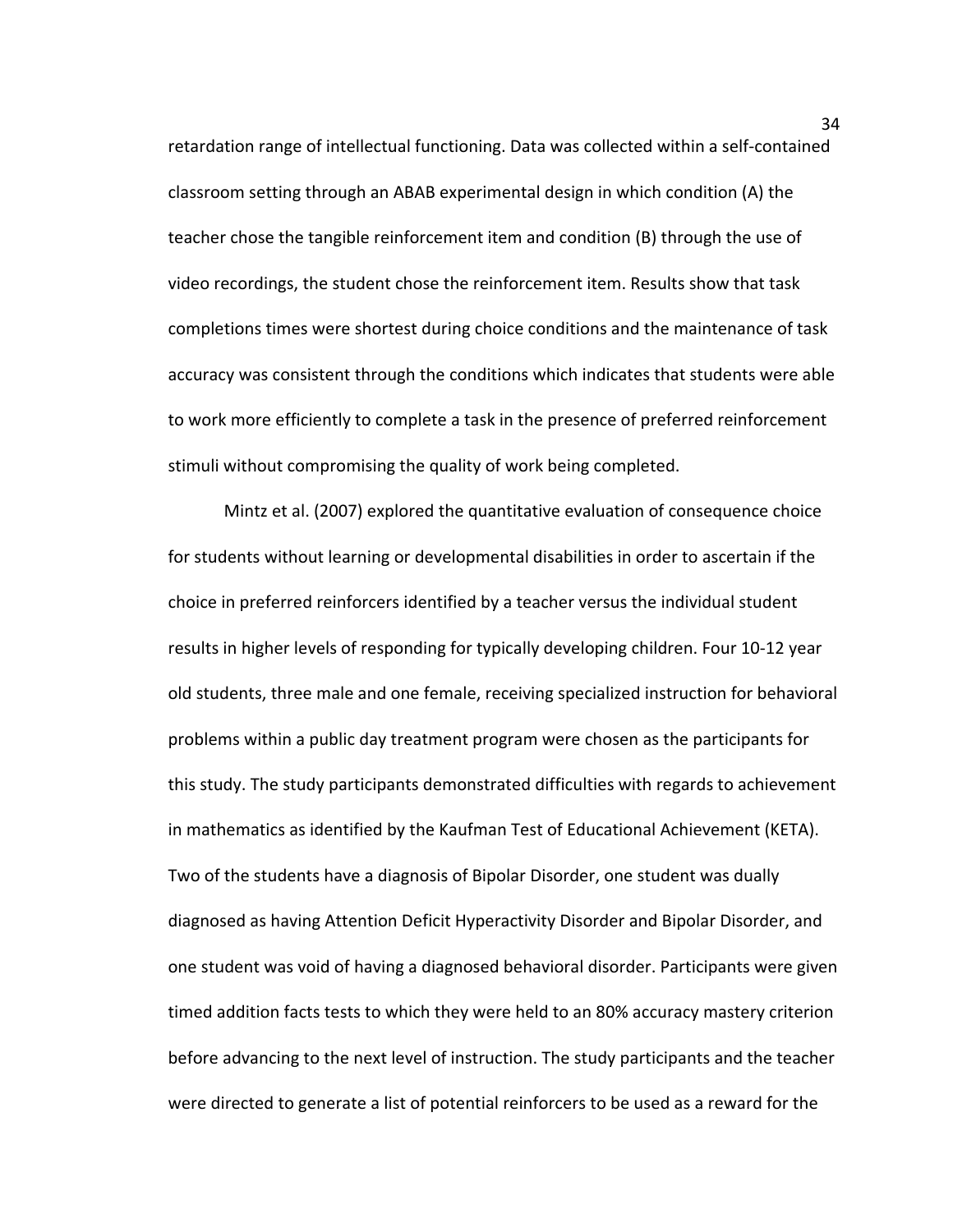completion of academic tasks done well. The study was conducted in five phases including: *Baseline;* four minutes assessment probes were administered to the participants to which there was no reinforcement offered, *Teacher generated list/teacher choice;* four minute assessment probes were administered to which the participants received a reinforcement choice randomly selected by the teacher that the participants had no previous knowledge of, *Teacher generated list/student choice;* four minute assessment probes were administered to which the participants were able to chose the teacher generated reinforcer prior to the assessment, *Student generated list/teacher choice;* identical to the teacher generated list/teacher choice phase with the exception being that the student generated the list of reinforcers, *and Student generated list/student choice;* identical to the teacher generated list/student choice phase with the exception being that the generated list of reinforcers was created by the students. Results indicate that there is an increase in all four methods which implicates that consequence choice in any stage can be an effective strategy to increase student responding. For all participants, effective reinforcers appear to have been identified based upon increases in level and/or trend across phases from which reinforcement was provided. Likewise, student and teacher choice were both effective methods for identifying and delivering reinforcers for all participants.

Peck et al. (1996) utilized a qualitative concurrent operants framework to explore the choice-making behavior of five children with severe developmental disabilities. Their main purpose of the investigation was to analyze the children's behavior choice-making skills within the context of their ongoing displays of aberrant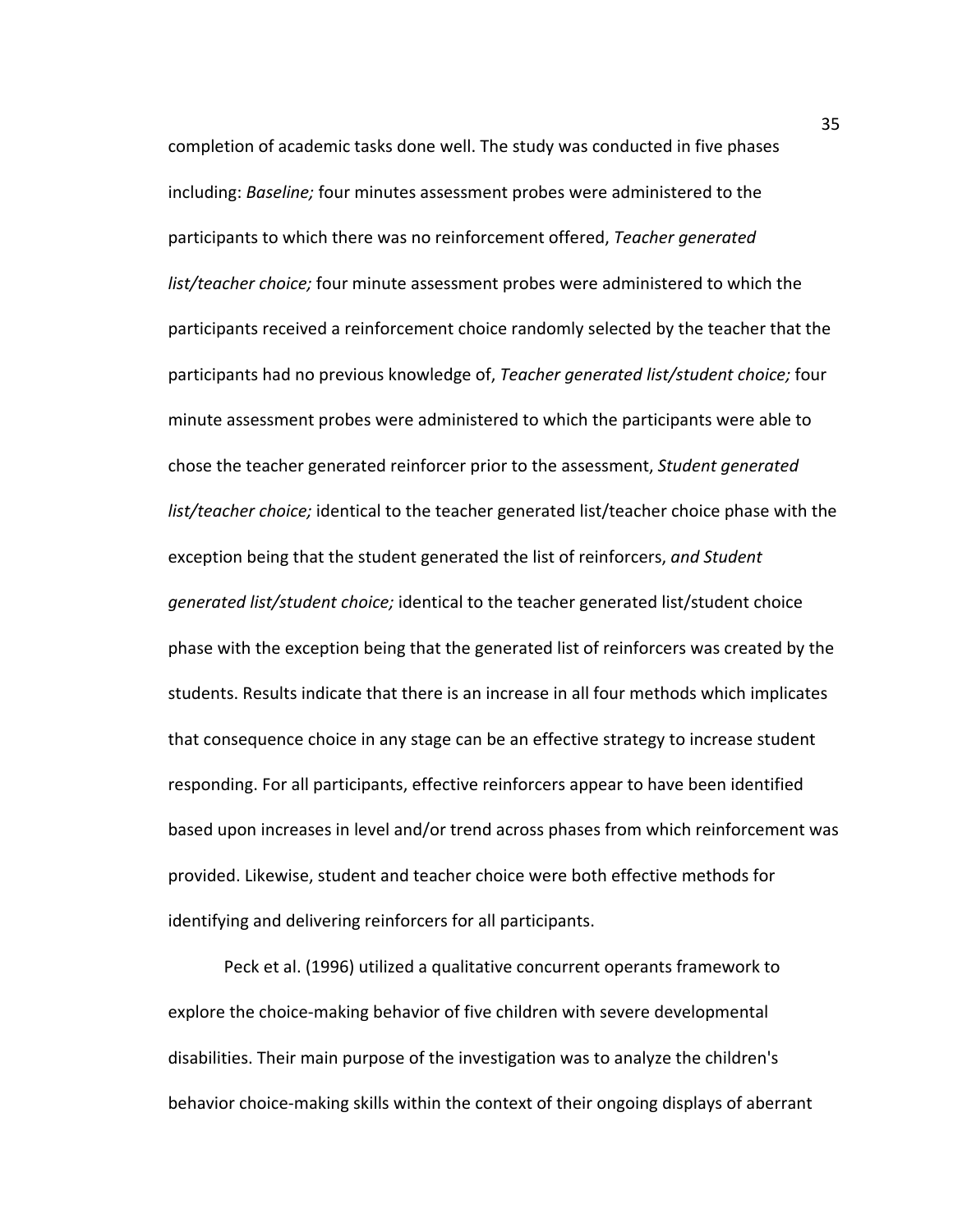behavior versus the manding behavior to which the hypothesis for each child varied slightly based in the severity of the displayed behaviors. It was determined through individual functional analysis that the children were either escaping from demands or maintaining current behavior through negative attention. Participants included five children, one female and four males, ranging in age from 16 months old to four years old. All of the study participants were chosen based in their diagnoses of developmental delays, mental disabilities, or chronic health problems and engaged in inappropriate behavior that is considered life threatening and/or considered a serious risk to either themselves or others. The research was conducted in three phases including; *Phase 1: Experimental Analysis:* This phase of the research was conducted over the span of ten days and was used to gather pertinent information regarding the identification of the situations in which the subjects either rarely or commonly displayed inappropriate behaviors. Information was gathered through survey questionnaires and participant observations. This information was then used to formulate the hypotheses about the situations that maintained inappropriate behaviors. For four of the participants an antecedent analysis was conducted during this phase as well. *Phase 2: Choice-making analysis:* This phase of the research was conducted over the span of two days and focused on two steps (a) FCT and (b) choice making. Verbal and physical prompts were given during this phase to reinforce the mand. Each FCT session was conducted during 10-15 minutes intervals, twice per day until the child was independently displaying the mand for two consecutive sessions. *Phase 3: Follow-up treatment probes:* This phase of the research was conducted over six months in one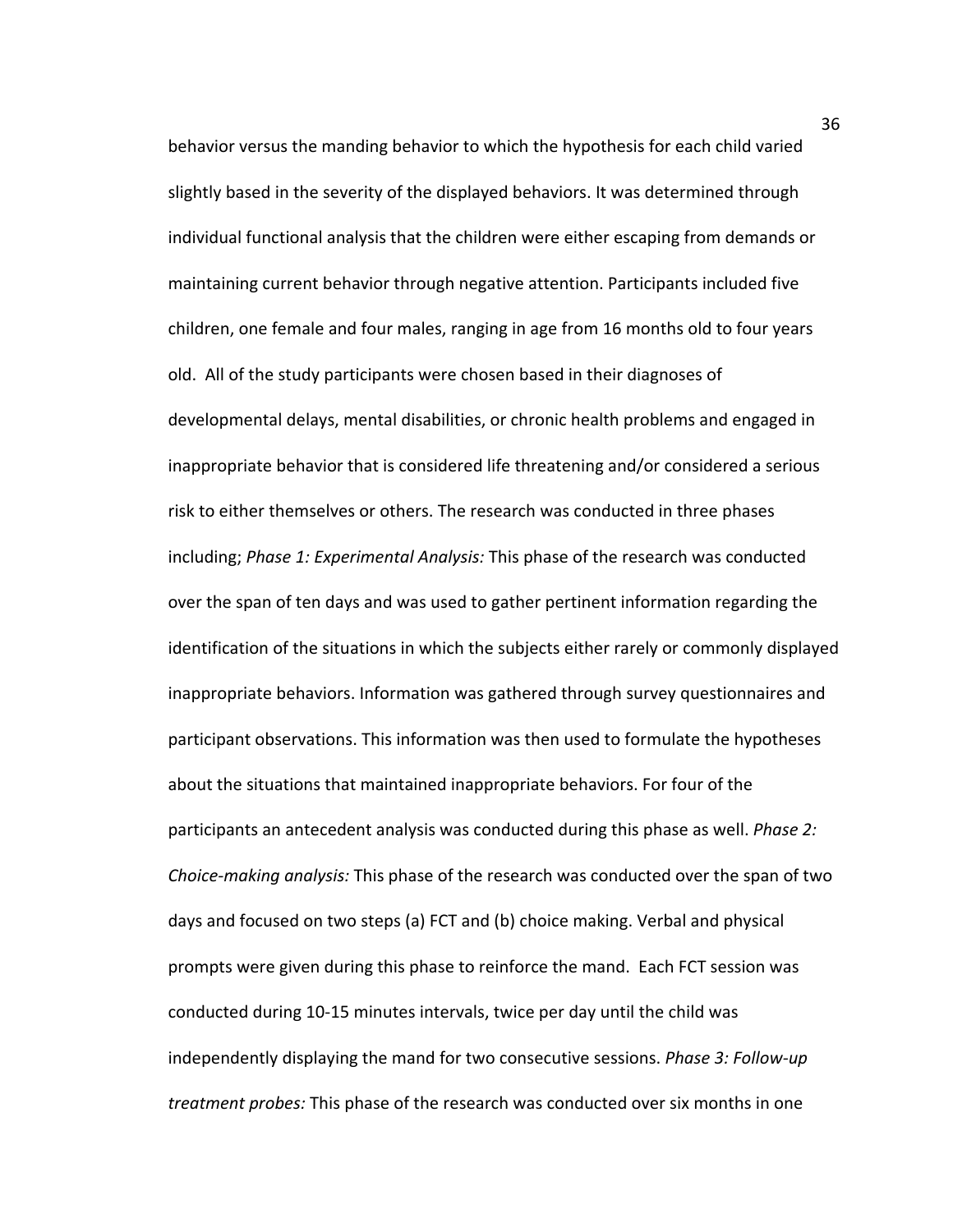session per day for a duration between 10-20 minutes in length which focused on increasing the participants choice-making between longer duration and higher quality of reinforcement that was being supplied. Overall, each participant decreased the amount and duration of the inappropriate behaviors identified during phase 1 of the study. Furthermore, the implementation of explicitly teaching severely disabled children how to make appropriate choices can significantly decrease their potentially harmful behaviors from occurring in the future. The authors note that this study gives evidence that choice-making along with positive and negative reinforcement reduces the need for punishment of inappropriate behaviors. This study reinforces the belief that all behaviors are a form of communication, especially for those with very limited communication skills such as the severely and multiply impaired participants in this article.

Peck Peterson et al. (2001) applied a functional behavior assessment on a 10 year old male diagnosed with Autism and whom was displaying disruptive behaviors including crawling under tables and verbal outbursts throughout the school day in an attempt to show that choice-making has a positive effect on decreasing disruptive behaviors. A Functional Behavior Assessment (FBA) it was conducted in order to ascertain the main function of the problematic behaviors which subsequently determined the hypothesis that the participant engaged in the disruptive behavior to escape from the task demands presented in the classroom and to obtain attention from the teaching staff. Four conditions comprised the multielement design of the baseline data collection which included (1) Free Play, the participant was allowed to play with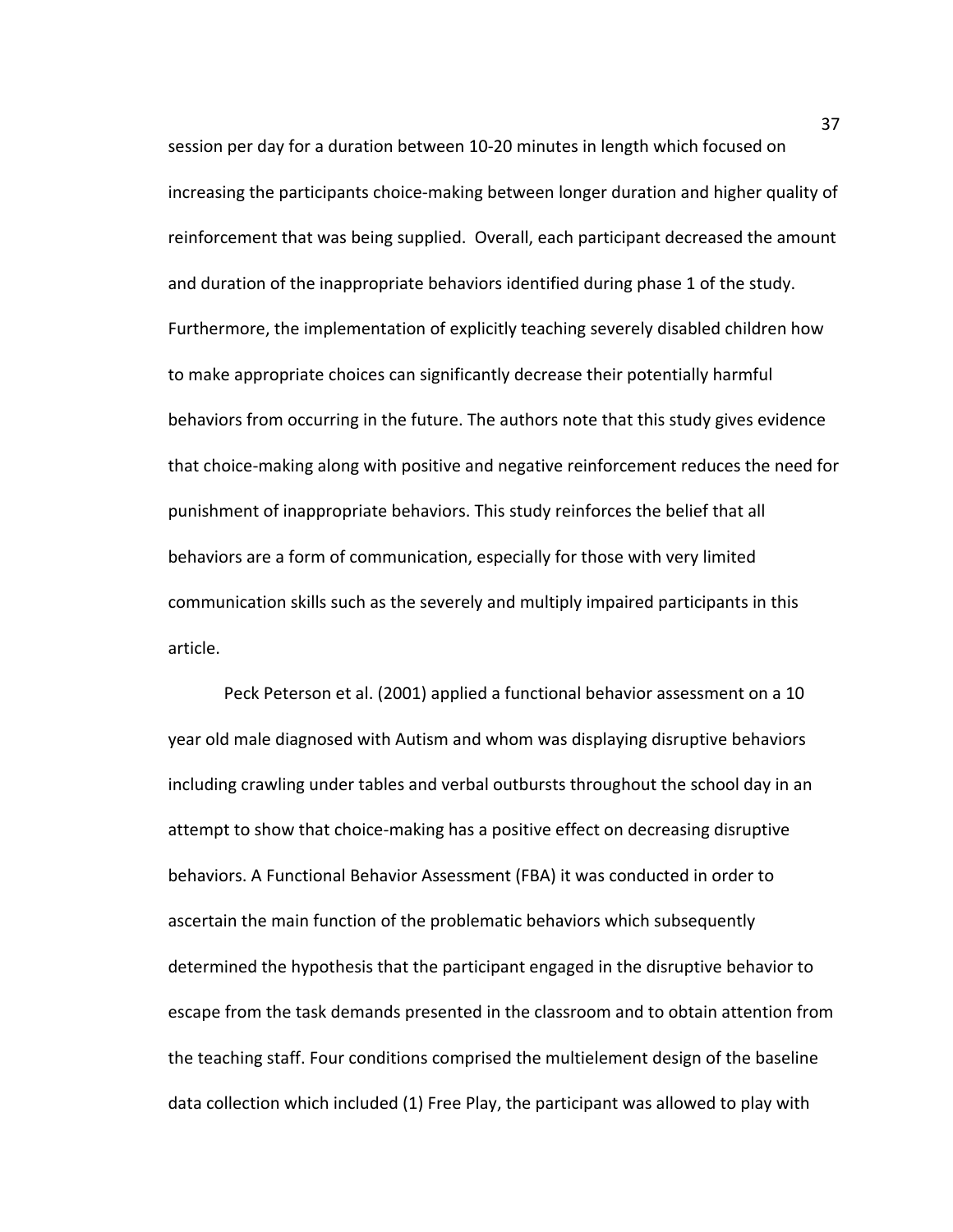teaching staff to which no tasks demands were in place and inappropriate behavior was ignored, (2) Contingent Attention Toys, the participant was allowed to play with his favorite toys during independent free play void of attention from teaching staff except when inappropriate behaviors were being mildly re-directed, (3) Contingent Attention Work, this condition was identical to the Contingent Attention Toys condition with the exception that the participant was prompted to complete an academic task independently, (4) Contingent Escape Work, the participant was prompted to work with the teaching staff to complete a difficult academic task to which the teaching staff would walk away from the participant if he displayed inappropriate behaviors. Results show that during the free play condition and the contingent attention toys condition the participant rarely displayed inappropriate behaviors. Peck Peterson et al. (2001) state that "these results suggested that Trevor's inappropriate behavior was not maintained by adult attention when toys were present" (p. 242). High percentages of inappropriate behavior were displayed by the participant during both of the work conditions with a more consistent occurrence of inappropriate behaviors being displayed by the contingent escape work condition to which the author stated "this indicated that when academic tasks were present, the participant engaged in inappropriate behavior both to obtain teacher attention and to escape task demands" (p. 243). During the application of the choice intervention, inappropriate classroom behavior during academic tasks decreased to which the intervention was applied across the participants school day. Results of observational classroom data report that the participant increased the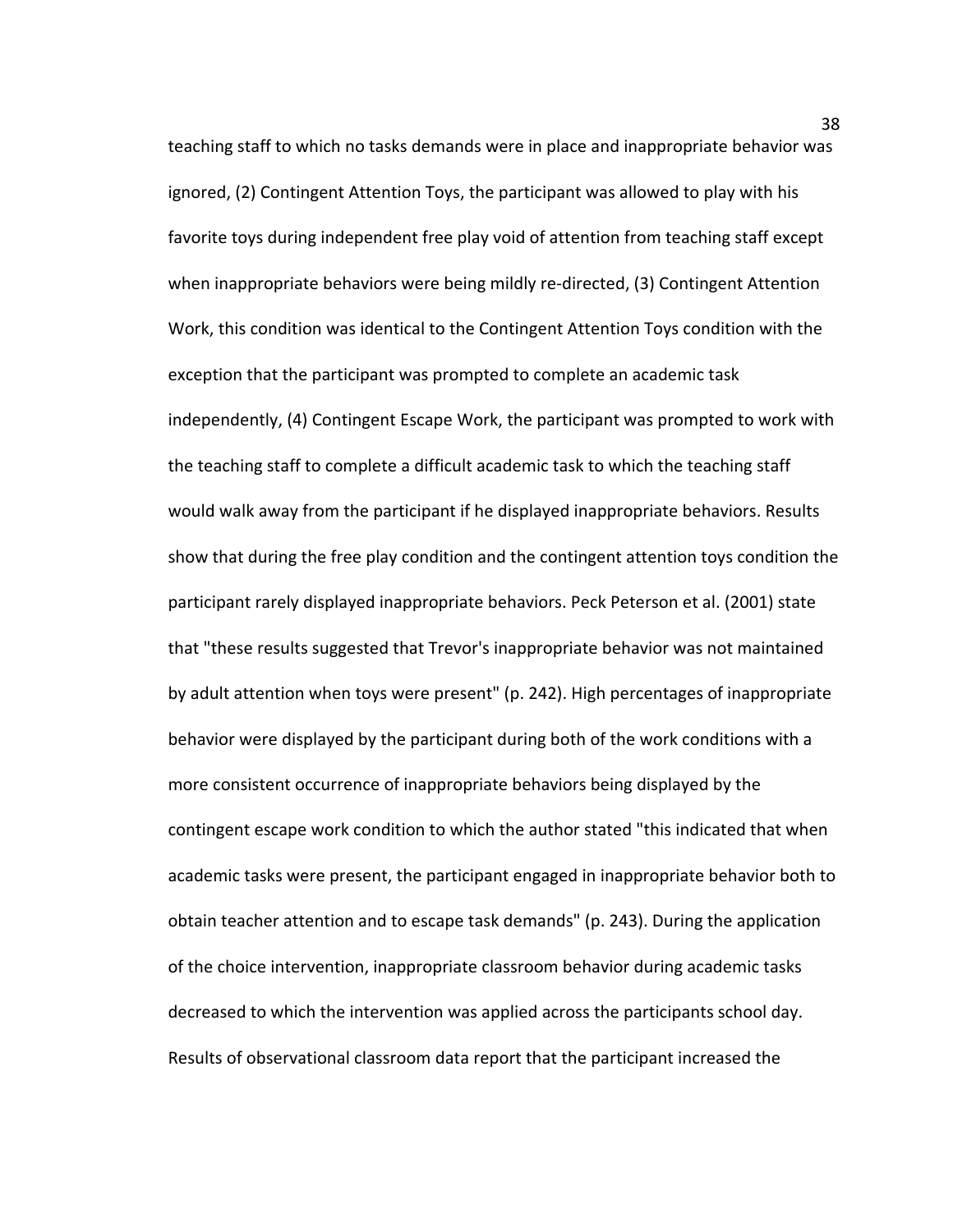amount of time spent completing independent academic work along with decreasing the inappropriate behaviors displayed in daily school activities.

Skerbetz and Kostewicz (2015) sought to explore the effects that consequence choice would have in an inclusive setting for students that have been receiving specialized instruction for the disability category area of Emotional and Behavioral Disabilities (E/BD). A vast majority of research in the area of consequence choice has taken place within the confines of a segregated setting, therefore this study focused on the investigation of consequence choice for students within an inclusive setting. More specifically, Skerbetz and Kostewicz (2015) wanted to answer the following research questions: "What effect will consequence choice in the form of choice reinforcement during independent math activities have on the (1) task engagement and (2) academic performance of students with E/BD served in an inclusive setting?" (p. 16). The study participants included four fifth-grade students with either an Emotional Disturbance or a behavioral diagnosis recognized within the fifth edition of the Diagnostic and Statistical Manual of Mental Disorders (DSM)-IV. Two of the participants were receiving specialized support through an individualized education plan while the other two participants were receiving support within the classroom through 504 plans. Support services were provided daily through a co-teaching model with the general education and special education teacher in an inclusive classroom setting. Students within the math class were grouped into ability levels to which the participants were placed in their own group that allowed for the special education teacher to directly implement the consequence choice and differentiated instructions. The four dependent variables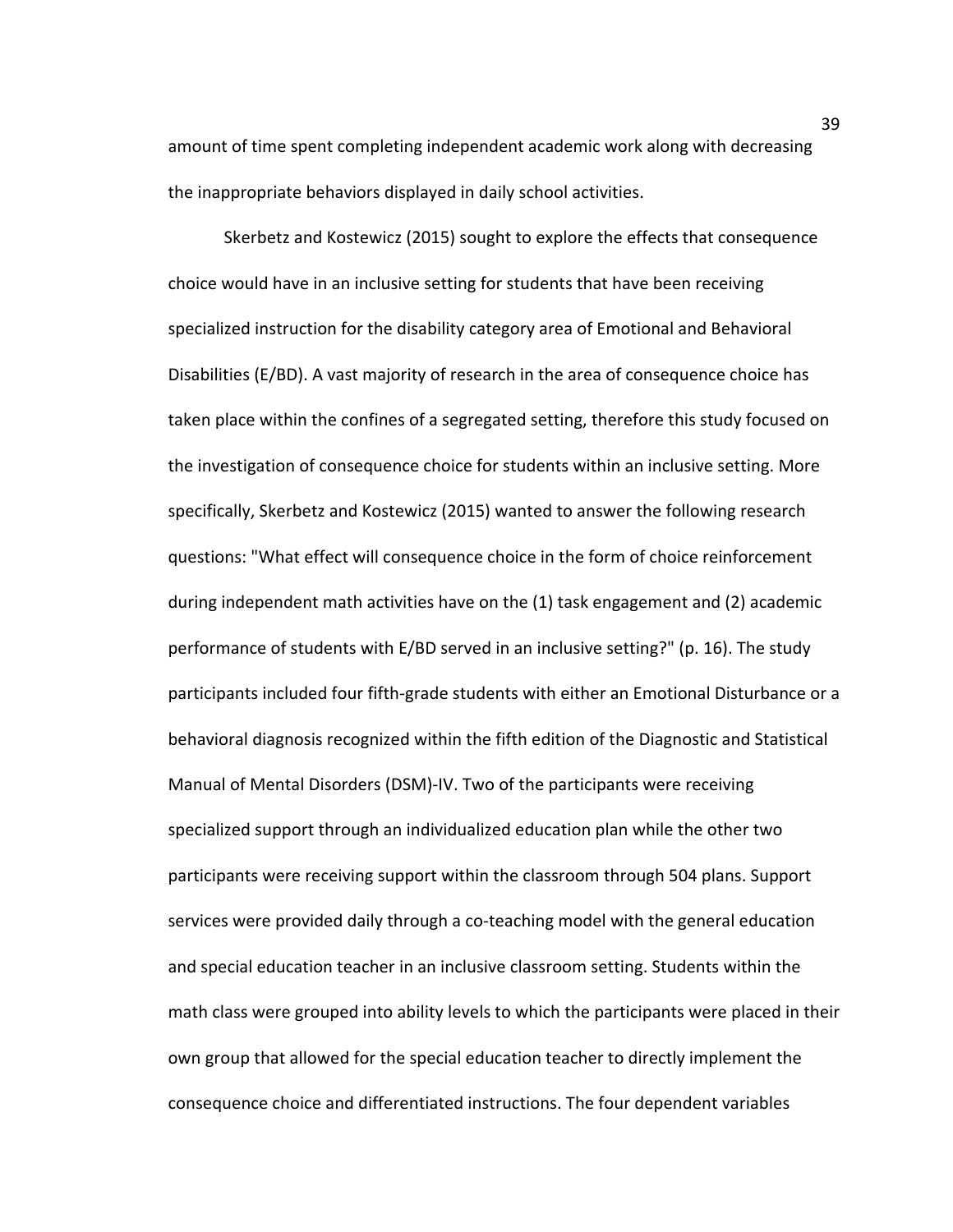within the study included the duration and frequency of student academic engagement along with correct and incorrect mathematical digits gathered from daily probes. The independent variable used throughout the study involved the manipulation of consequence choice. Individual baseline data was gathered for each study participant that included both present levels of mathematical ability and reinforcer preference. Data gathered from this study indicated that students engaged more often on academic tasks and remained engaged for longer periods of time on difficult material when they were presented with a choice in reinforcement. It must be noted that participants in this study did not show an increase in task performance which indicates that offering students a choice in reinforcement will decrease problem behavior but may not increase academic progress or work productivity.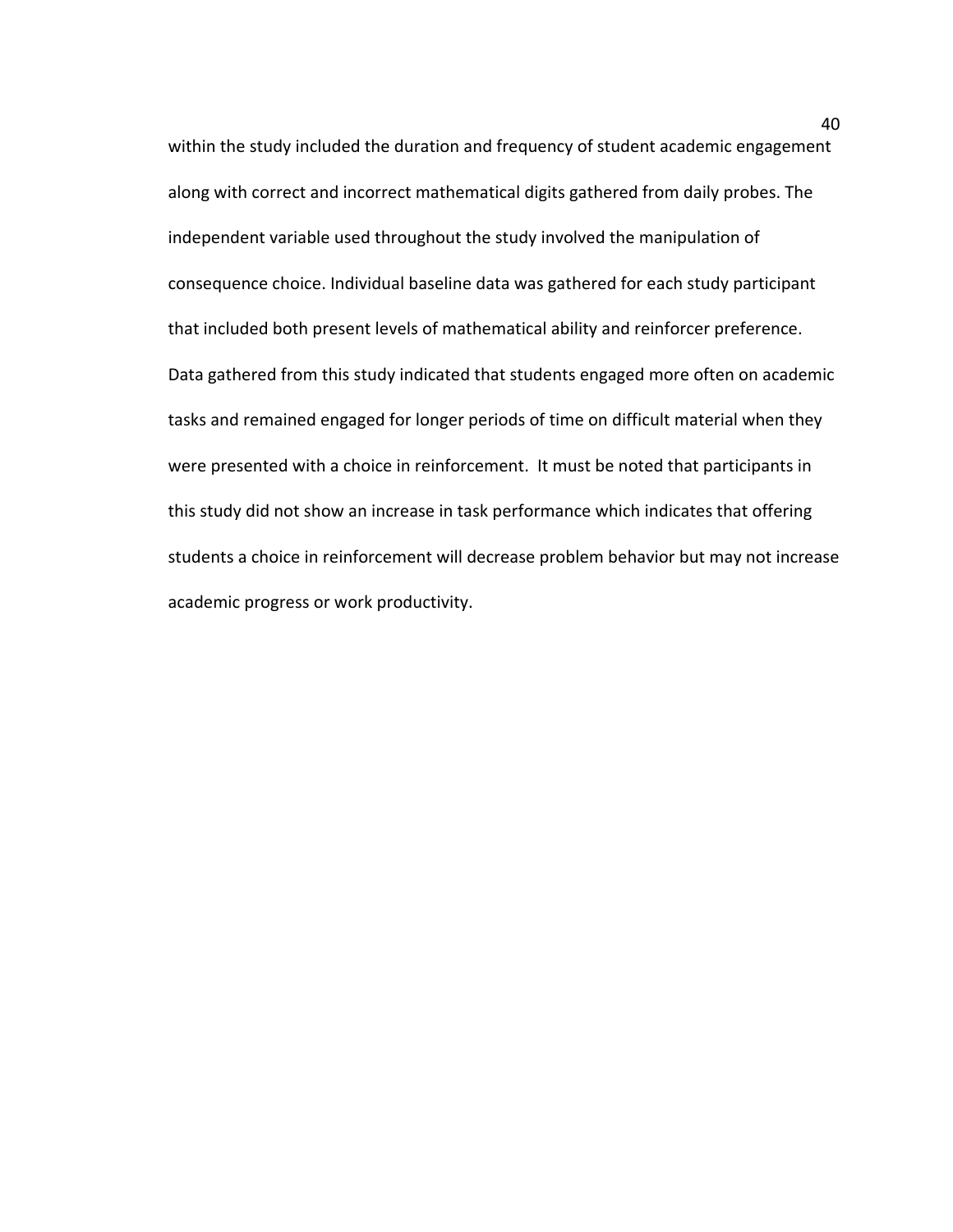#### **CHAPTER III: DISCUSSION AND SUMMARY**

#### **Summary of Literature**

The purpose of this literature review was to determine the effects of student choice-making and preference on the behavioral responses and academic achievement of students with disabilities. Powell and Nelson (1997) found "that choice procedures may be helpful to educators in managing the behaviors of students in general education classrooms" (p. 183) and the results from several other studies strongly suggest that in the presence of choice and preference students display a significant decrease in problematic behavior (Cole et al., 1997; Dozier et al., 2007; Dunlap et al., 1994; Dyer, Dunlap, & Winterling, 1990; Foxx & Meindl, 2007; Jolivette et al., 2001; Kern et al., 2001; Kern Koegel et al., 2010; Lane et al., 2015; Peck et al., 1996; Peck Peterson et al., 2001; Rispoli et al., 2013; Skerbetz & Kostewicz, 2013; Ulke-Kurkcouglu & Kircaali-Iftar, 2010, Umbreit & Blair, 1996; & Vaughn & Horner, 1997) which could result in a more positive inclusive experience for students with disabilities. Dyer et al. (1990) went so far as to say that "choice conditions always produced lower levels of problem behavior than did the no-choice conditions" (p. 519) while Dunlap et al. (1994) and Jolivette et al. (2001) determined through their investigations that choice making provides substantial benefits for students with emotional and behavioral challenges including high levels of student task engagement that can positively influence the behaviors of students which provides proof that giving choice-making opportunities to students with emotional and/or behavioral disorders and Autism can assist in establishing and maintaining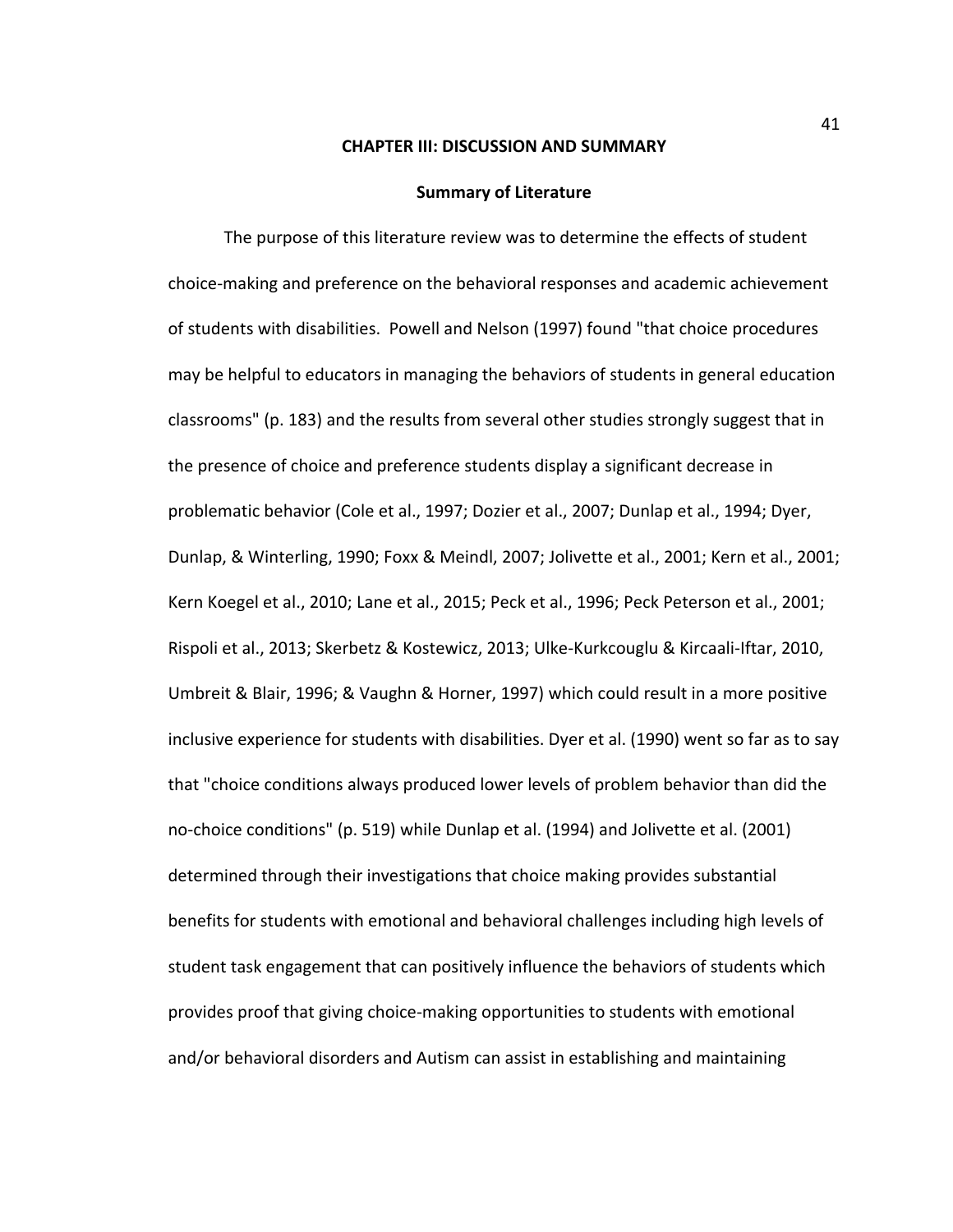appropriate social and classroom behavior while increasing the amount of time spent engaged in academic tasks without compromising the integrity of the curriculum.

This decrease in problematic behavior can also result in a more effective and efficient use of student work time, increased levels of academic engagement times, and an increase in task completion skills (Kern Koegel et al., 2010; Jolivette et al., 2001; Lane et al., 2015; Mechling, Gast, & Cronin, 2006; Mintz et al., 2007; Patall, Cooper, & Wynn, 2010; Ramsey et al., 2015; Ulke-Kurkcouglu & Kircaali-Iftar, 2010; & Umbreit & Blair, 1996) which can lead to significant academic gains (Cole et al., 1997; Cosden, Gannon, & Haring, 1995; Daly III et al, 2006; Foxx & Meindl, 2007; Lane et al., 2015; Stenhoff et al., 2008) including higher performance and accuracy scores on tasks that were chosen by the student versus tasks that were assigned by the teacher.

Killu, Clare, and Im (1999) "provide evidence to suggest that choice and preference are variables that have implications for education students with disabilities" (p. 252). When considering the impacts that choice can have within the classroom it is imperative for educators to also take into account the effects that preference may have on the behavioral and academic success of students as found in research conducted by Cole et al. (1997); Harding et al. (2002); Hua et al. (2014); Kern Koegel et al. (2010); Killu, Clare, and Im (1999); Mechling, Gast, and Cronin (2006); Umbreit and Blair (1996); and Vaughn and Horner (1991). It is also imperative that when utilizing student preference in conjunction with choice educators must identify high preference items for the students involved in the intervention (Harding et al., 2002) as this enables educators the ability to develop individualized and specific treatment packages. Furthermore, when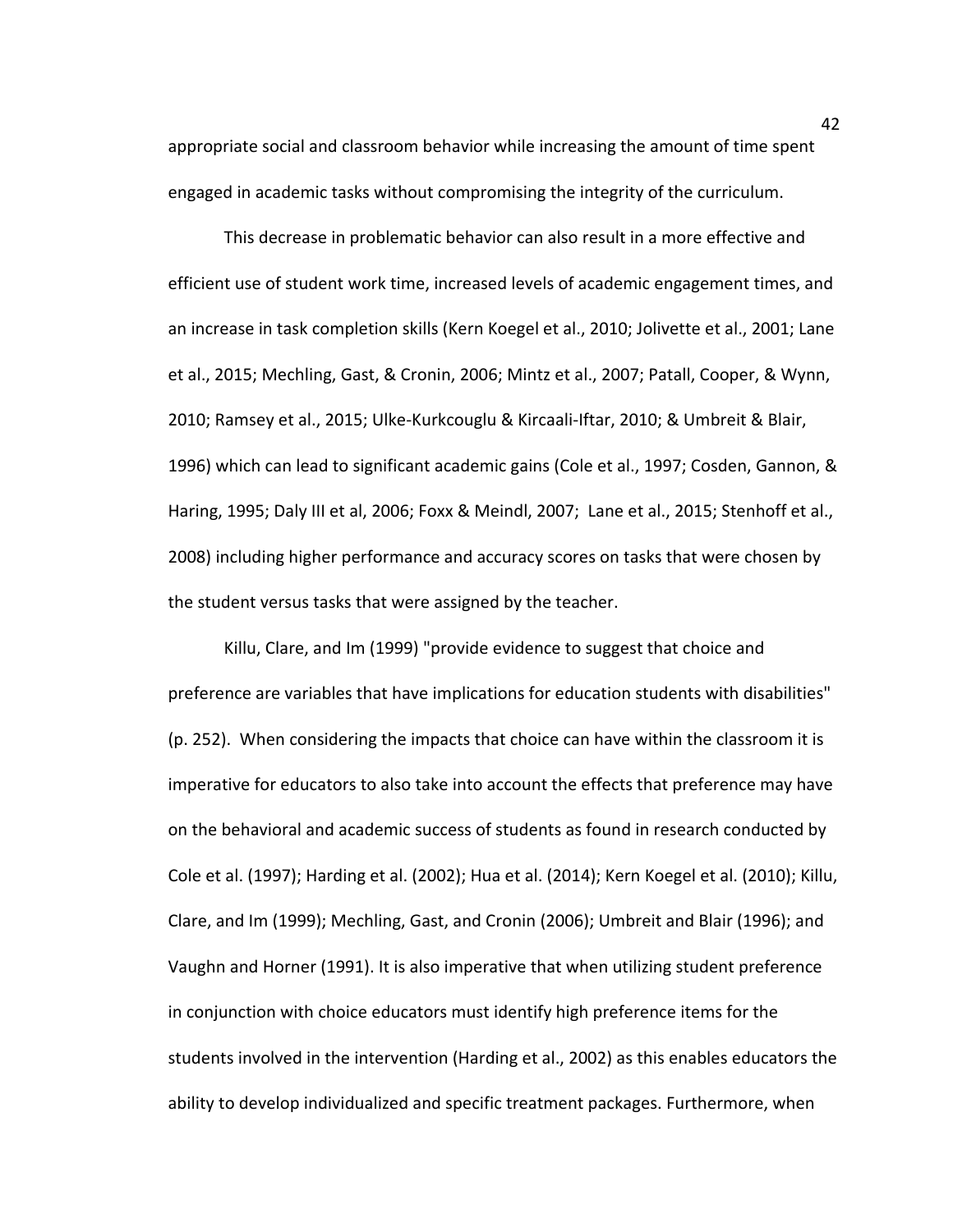educators apply choice and preference simultaneously as an intervention package Kern & Koegel et al. (2010) found that "incorporating motivational components in academic tasks resulted in faster completion rates, decreased disruptive behavior, and improved interest" (p. 1065).

In contrast to what much of the research shows, three research teams suggest that their data indicates that choice and preference may not be an effective intervention strategy. Skerbetz and Kostewicz (2015) caution that "based on the findings, teacher's should consider using reinforcements and consequence choice as a back-up strategy to maintain engagement levels on matched tasks and improve engagement when tasks may prove too difficult for a student" (p. 27) and Hua et al. (2014) determined that there was little difference noted pertaining to the task accuracy between the choice and no-choice conditions and state that "the results of the study also suggest that the effectiveness of choice-making depends on the relative discrepant preference levels of the choice alternatives" (p. 107) while Coniglio (2000) feels that due to the variable and inconsistent nature of the disruptive behaviors exhibited by the participants throughout the study that "it is still unclear if choices of activities or preference for various activities were responsible for behavioral changes in these participants" (p. 36). Thus, they conclude that choice and preference may not be effective enough as a stand-alone intervention to simultaneously decrease problematic behavior and increase academic work progress or work productivity.

43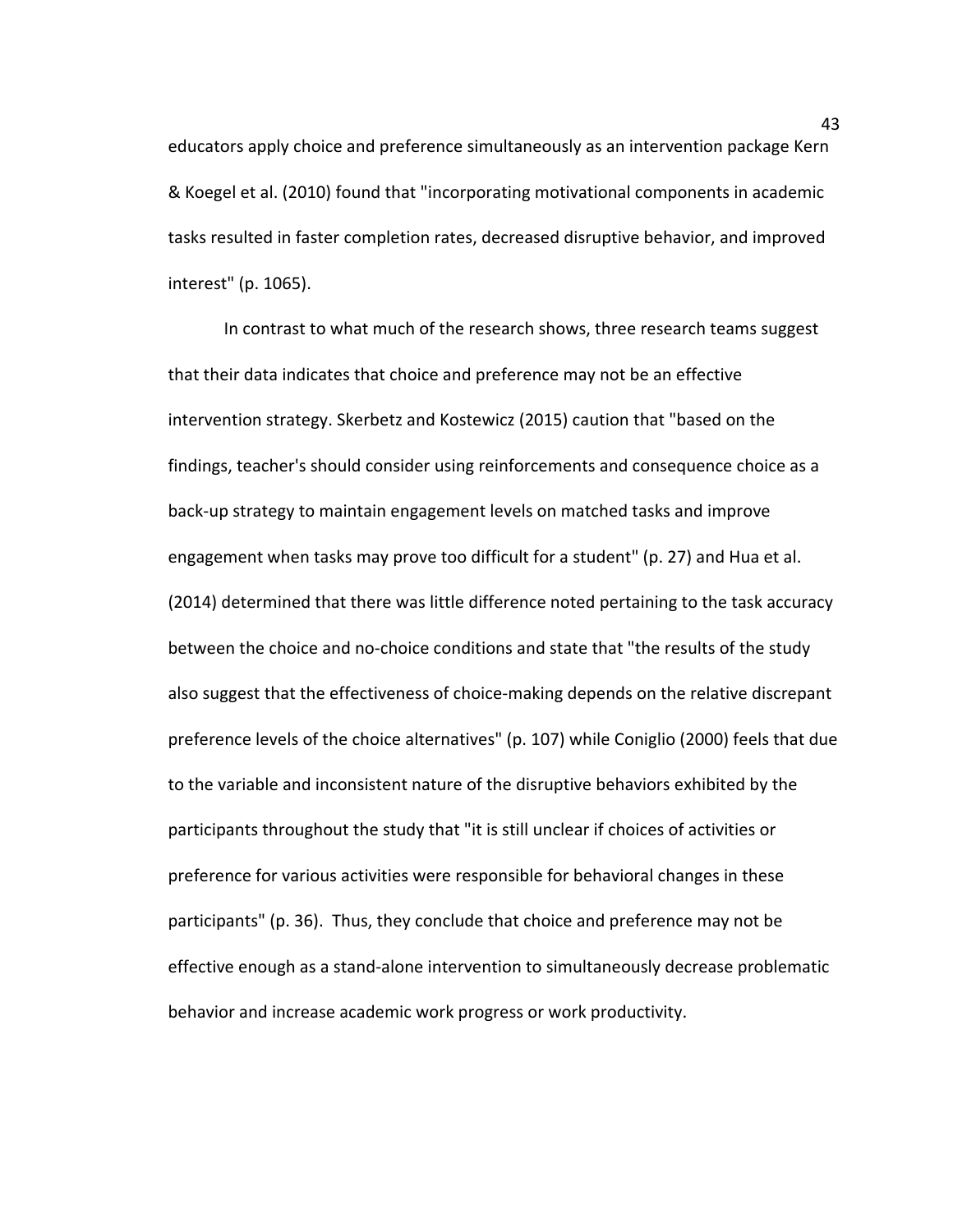#### **Limitations of the Research**

This literature review evaluated 30 empirical articles that investigated choicemaking and preference and the impact that those intervention strategies can have on the academic progress and management of behaviors both in and out of the inclusive classroom setting for individuals with disabilities. Articles were located through searches of ERIC, Academic Search Premier, and EBSCO MegaFILE for publications from 1990- 2015. The initial key words that were used in the search included "academic choice students with disabilities achievement" which located three articles that explored the effects of choice for students with emotional and behavioral disorders as well as learning disabilities in the naturally occurring inclusive setting. Subsequently the scope of the search was widened to include the effects of choice and preference for students with disabilities in restrictive settings such as special education resource rooms, afterschool programs, and student home and residential facilities using the following key words; "choice problem behavior," "preference choice problem behavior," "choice task preference students with disabilities", and "academic choice making disabled students."

In researching the topic of choice-making and preference interventions, the main limitation of the available research include the restrictive educational and residential settings in which the data was gathered. While there was a vast amount of articles available pertaining to restrictive educational or residential settings, very few researchers have tackled the implication of these intervention strategies in the naturally occurring general education classroom setting. This may beg the reader to ask the question, if the studies are replicated within a small group where the possibility of peer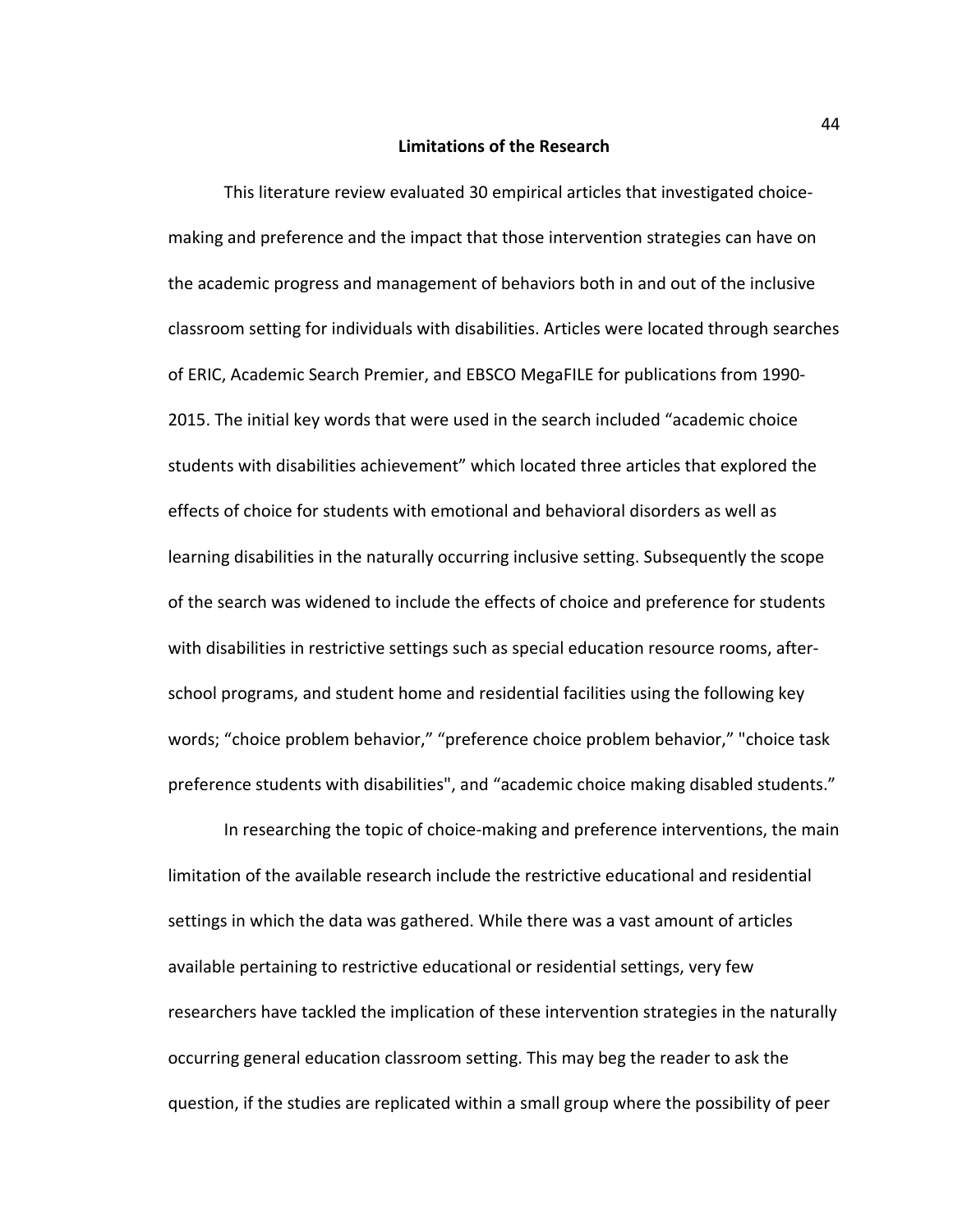modeling exists or within the naturally occurring inclusive classroom would there be higher levels of academic gain for the research participants? Furthermore, would there be additional benefits to the socially appropriate behaviors exhibited by these students including increased problem solving skills, decision making skills, and the acceptance of their non-disabled peers?

Another limitation of the available research includes the significant lack, almost absence, of data pertaining to the effects of choice and preference interventions with regards to students having a diagnosis of learning disabilities or developmental and cognitive disabilities. A relatively large pool of research has been conducted within the past twenty-five years resulting in data that exists for the effects pertaining to students with behavioral disorders and Autism, however it seems that if one wants to better understand the full ramifications that this intervention may have on those with learning disorders or developmental and cognitive disabilities, they may need to accept the challenge to conduct their own research to add to the pool of available data.

It also seems that researchers could have added further validation to results of their studies pertaining to the behavioral impact of the intervention by simply adding data regarding the participants work performance during these structured observations. Yoking the results from these two components would truly display the full impact that these intervention strategies could have on the education of students with diagnosed disabilities.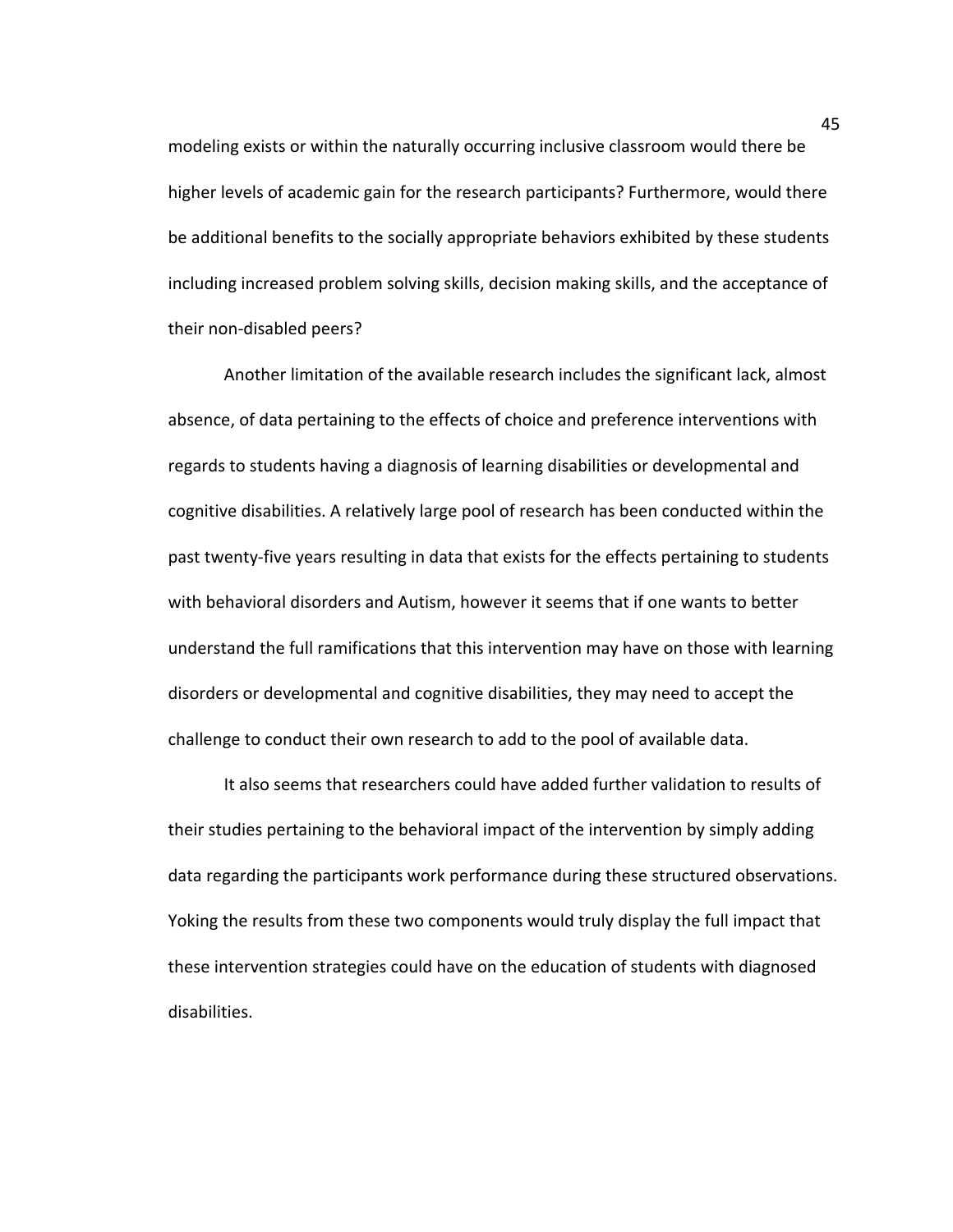#### **Implications for Future Research**

After reviewing the available research pertaining to choice and preference for children with disabilities educators may want to see more data as it relates to: (a) the naturally occurring inclusive classroom setting, (b) the relationship that choice as an early intervention may have on the prevention of future disruptive behaviors, and (c) choice and preference as it applies to students with intellectual disabilities.

Over the past twenty-five years researchers have gathered data that shows the powerful impact of offering choice and preference within a restrictive setting can have on the behaviors and academic performance of children. In order to validate the effectiveness of choice and/or preference as an intervention within the inclusive setting researchers will need to focus on gathering future data in the naturally occurring inclusive classroom setting.

Failure or the fear of failure can be a powerful determination in an individuals willingness to participate in or complete a task. Students that experience high rates of failure early in their educational career may suffer from decreased levels of motivation resulting in increased levels of withdrawal and/or task avoidance. Experiencing early academic success may prevent these feelings of failure and offering students the extrinsic motivators of choice or preference within the learning environment may be the empowering tool necessary for success later in their schooling. The next step would be finding a research team daring enough to accept the daunting task of following students through their educational career in order to ascertain the impact that early choice interventions have on the long term academic success of students with disabilities.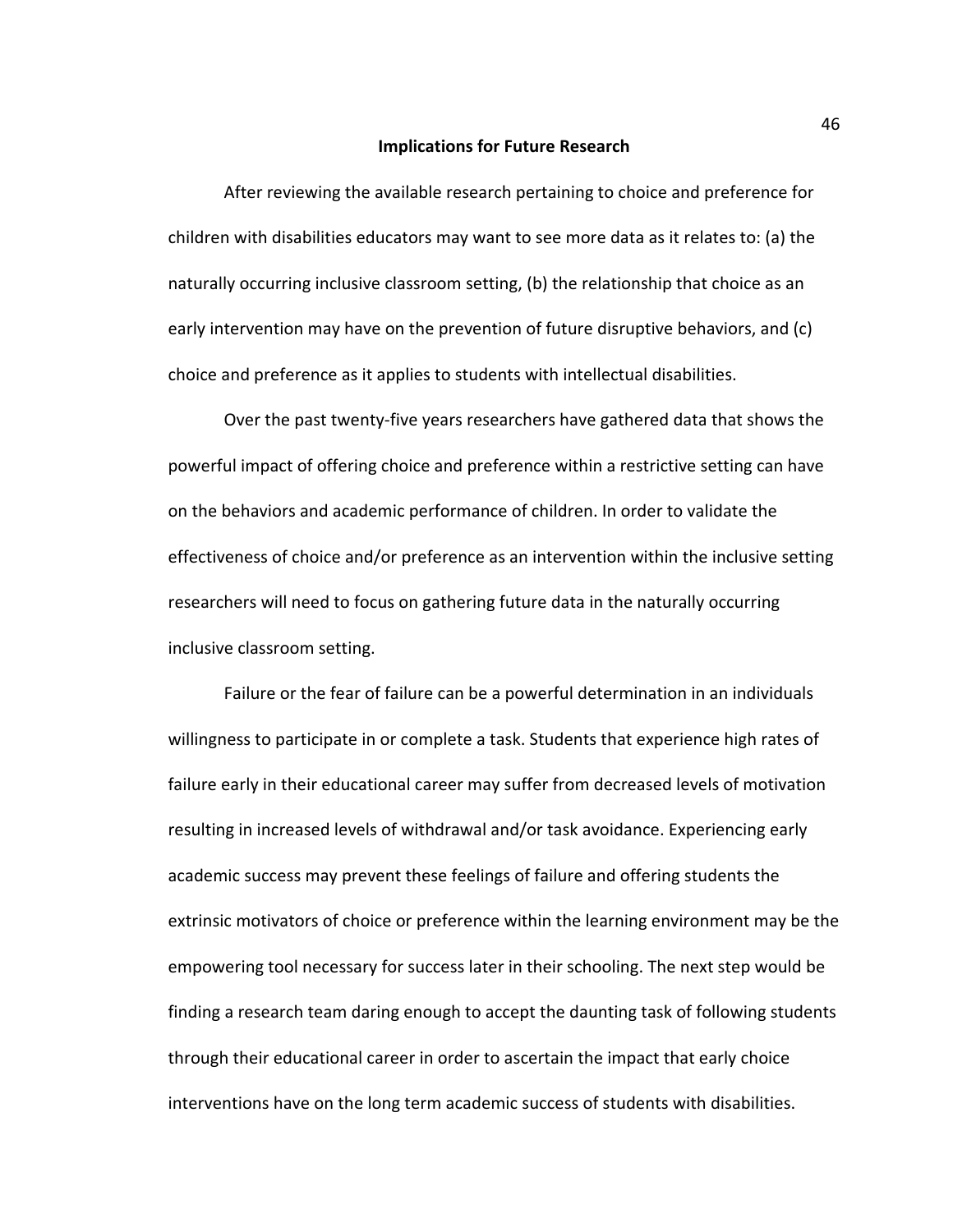Through researching choice and preference an overwhelming amount of data was located pertaining to its impact on students with emotional/behavioral disorders and Autism. Very little choice and preference research seems to have been conducted as it applies to students with intellectual disabilities. Having strong choice-making skills are vital to the self-advocacy, self-determination and preservation skills necessary for those with the most significant of disabilities to have a voice in their future roles within our society. Being that the individual education plans for this population of students are functional in nature, having a better understanding of how choice within their educational settings impacts them would allow for teachers to provide learning environments more suited to their specific and unique needs.

#### **Implications for Professional Application**

The research of the literature for this study has shown that choice-making and preference interventions can bring numerous benefits to the classroom setting for students with disabilities. The evidence suggests that including preference in the curriculum can increase student motivation to participate within and complete academic tasks and as Harding et al. (2002) stated, identifying highly preferred items is paramount to the success of the preference package within the curriculum.

Moving forward with the results discussed in this review will allow educators to improve their craft through the incorporation of preference and choice in student programming. Educators have the distinct opportunity to begin the implementation of this practical intervention through the simple data gathering tool of student interest surveys or, if the situation warrants, the more complex tool of a functional behavioral

47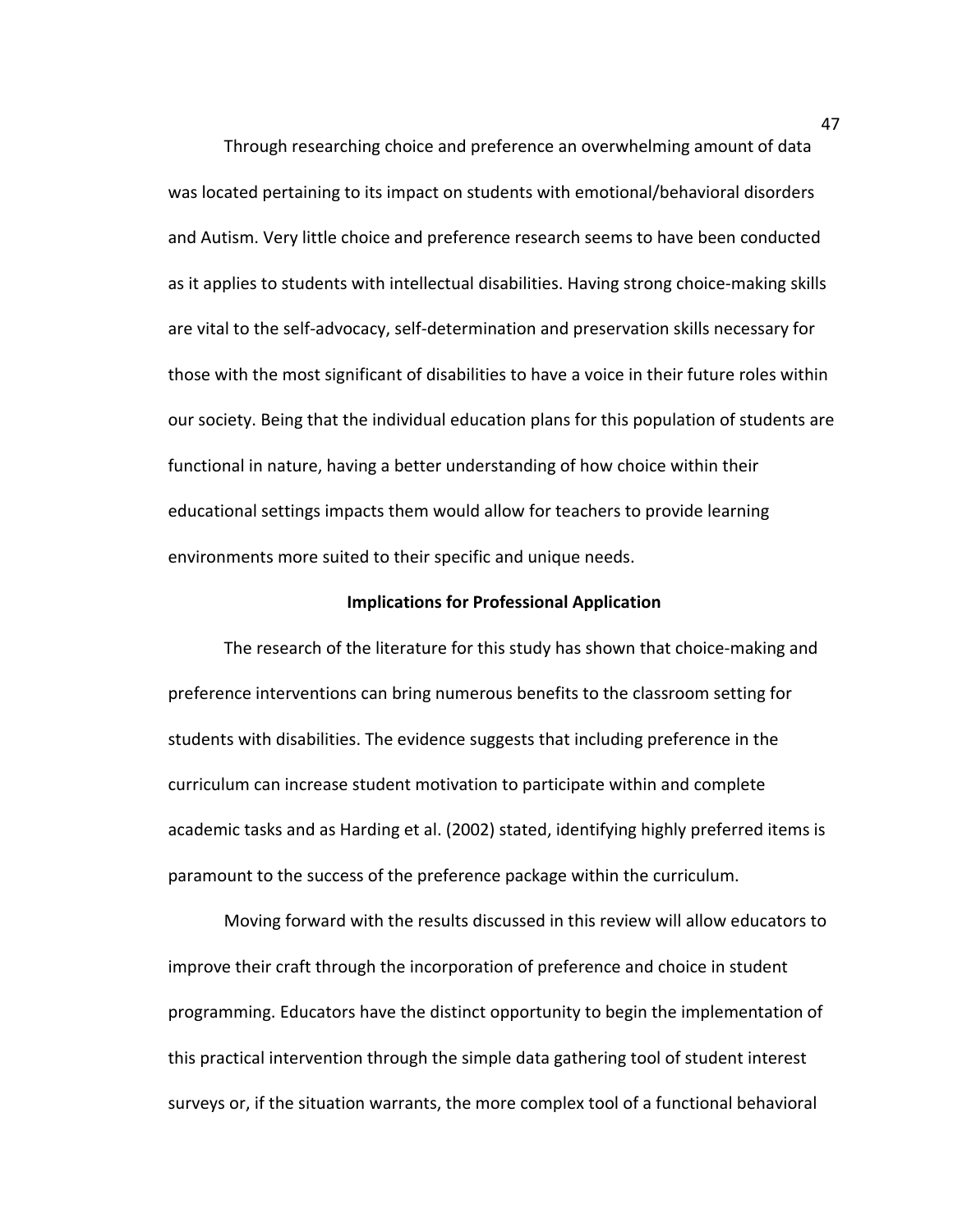analysis. Once preferred items have been identified by the education team, educators can integrate activity/task choice within the naturally occurring curriculum by simply allowing the student to chose the homework/academic task that they prefer. As it applies to students within a more restrictive ASD or DCD curriculum, allowing them to chose the order of the tasks that are required to be completed, the materials used to complete the tasks, or the environment in which the tasks are completed has been shown to result in significantly lower incidents of disruptive behaviors which in turn may result in higher levels of student work engagement time thus resulting in higher levels of work performance. Furthermore, if educators implement this strategy early in a students' educational career there may be a greater impact to the social, emotional, and behavioral success of students with significant behavioral disabilities.

Educators at the high school level have the distinct privilege to assist students with disabilities to set attainable goals for their futures that include important decisions pertaining to the five transitional areas of (1) jobs and job training; (2) recreation and leisure; (3) home living; (4) community participation; and (5) post secondary education in their programming. Using student preference information can be used to direct the IEP and create a highly motivating educational experience for students with disabilities. Including individual student preference and choice interventions within the identified transitional goal areas of the Individualized Education Plan (IEP) can increase student motivation to participate more fully in their programming. These opportunities to make choices will also provide much needed opportunities to practice and reinforce the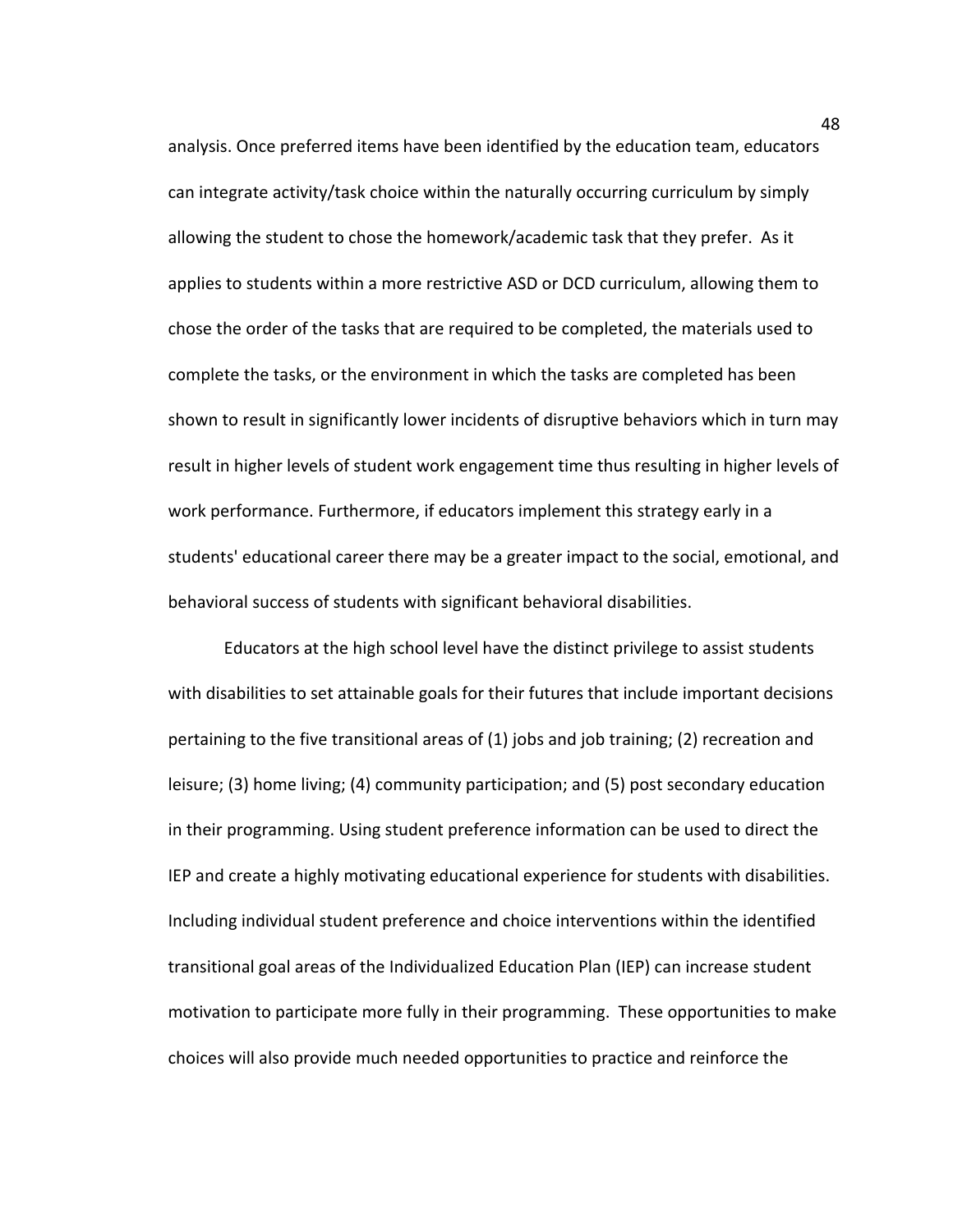students decision making skills thus making choice a necessary component to the future success of the individual as they enter the work force.

Overall, the education team can use the information gathered from this literature review to assist in creating highly interesting curricular modifications for students with disabilities that engage, empower, and motivate the individual which can then catapult students towards greater academic success within the naturally occurring classroom setting.

## **Conclusion**

In conclusion, choice-making and student preference are highly practical intervention strategies that teachers can feasibly and easily implement in the daily classroom routine with relatively minimal preparation time. These strategies can decrease disruptive and problematic classroom behavior while increasing the academic performance of students with disabilities without compromising the integrity of the curriculum.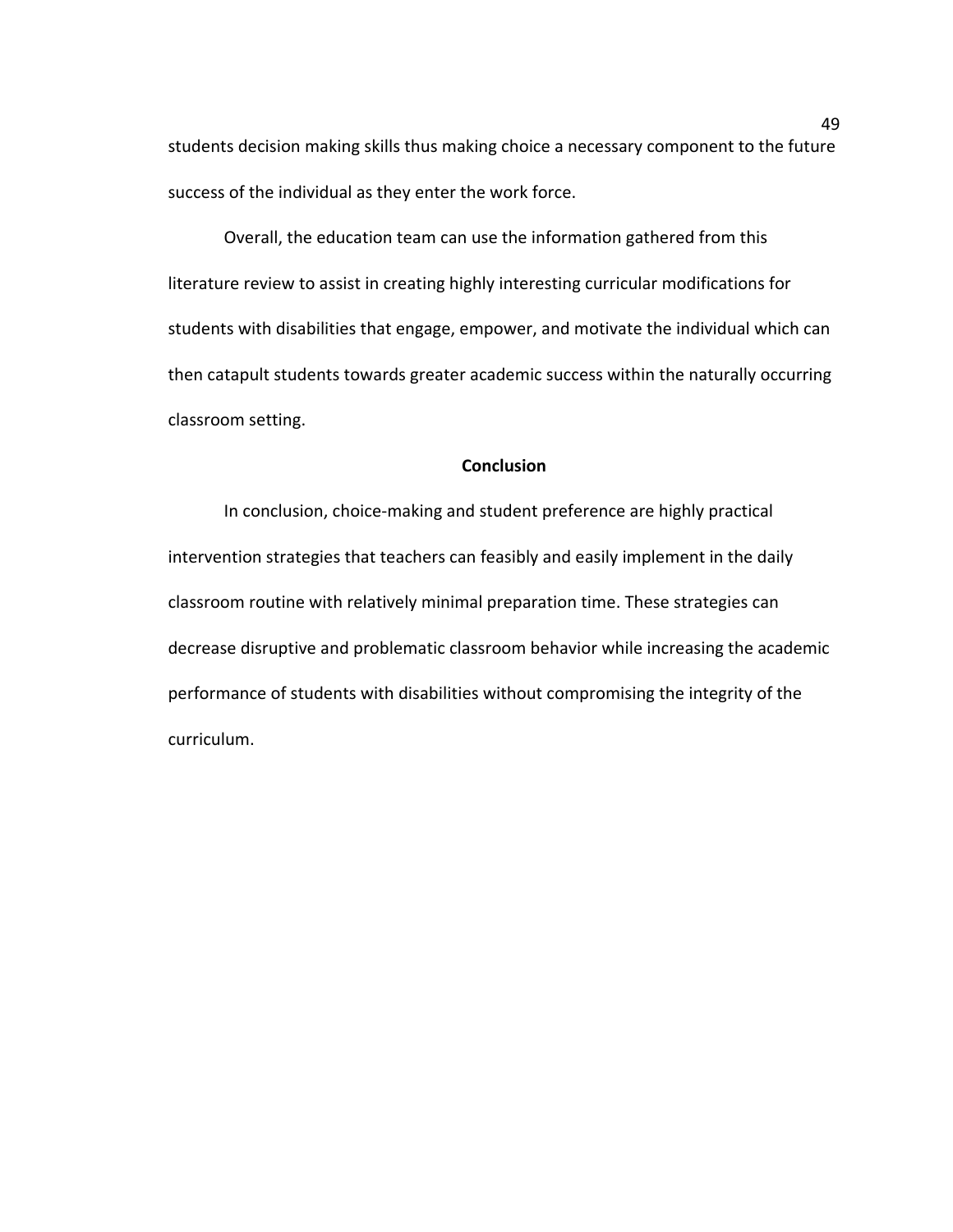#### References

Andersen, M., & Daly, E. J. (2013). An experimental examination of the impact of choice of treatment components on treatment integrity. *Journal of Educational & Psychological Consultation*, *23*(4), 231-263. doi:10.1080/10474412.2013.845493

Cole, C. L., Davenport, T. A., Bambara, L. M., & Ager, C. L. (1997). Effects of choice and task preference on the work performance of students with behavior problems. *Behavioral Disorders, 22*(2), 65. Retrieved from https://search proquest-com.ezproxy.bethel.edu/docview/219674094?accountid=8593

- Coniglio, J. (2000). Identification and effects of choice of higher versus lower preference assignments for students at risk for ed. *Annual Meeting of the American Pschological Association, August 4-8.*
- Cosden, M., Gannon, C., & Haring, T.G. (1995). Teacher-control versus student-control over choice of task and reinforcement for students with severe behavior problems. *Journal of Behavioral Education, 5*(1), 11-27.

doi:10.1007/BF02110212

Daly III, E. J., Garbacz, S. A., Olson, S. C., Persampieri, M., & Hong, N. (2006). Improving oral reading fluency by influencing students' choice of instructional procedures: An experimental analysis with two students with behavioral disorders. *Behavioral Interventions*, *21*(1), 13-30. doi:10.1002/bin.208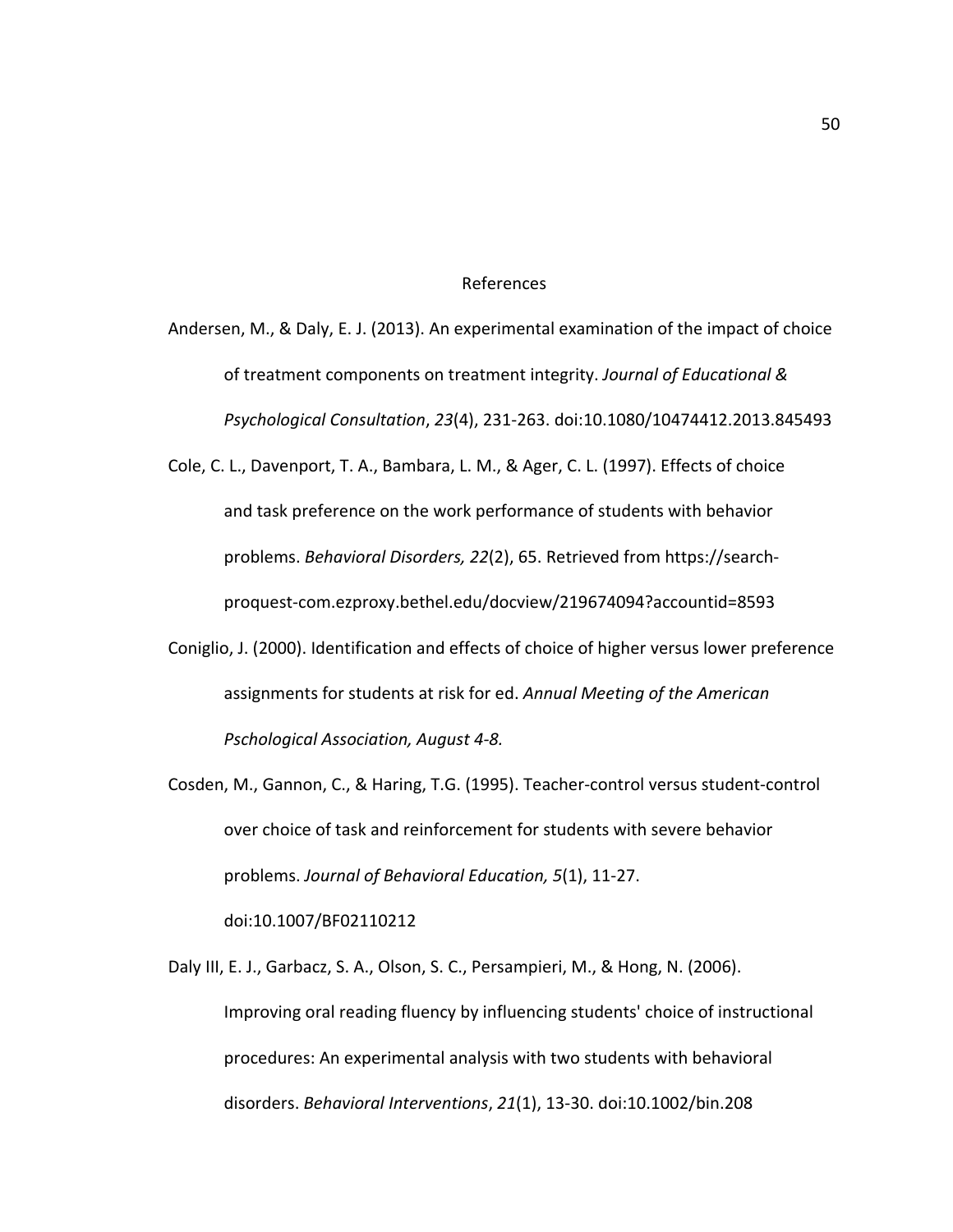Dozier, C. L., Vollmer, T. R., Borrero, J. C., Borrero, C. S., Rapp, J. T., Bourret, J., & Gutierrez, A. (2007). Assessment of preference for behavioral treatment versus baseline conditions. *Behavioral Interventions*, *22*(3), 245-261. doi:10.1002/bin.241

Dunlap, G., DePerczel, M., Clarke, S., Wilson, D., Wright, S., White, R., & Gomez, A. (1994). Choice making to promote adaptive behavior for students with emotional and behavioral challenges. *Journal Of Applied Behavior Analysis*, *27*(3), 505-518. doi:10.1901/jba.1994.27-505

- Dyer, K., Dunlap, G., & Winterling, V. (1990), Effects of choice making on the serious problem behaviors of students with severe handicaps. *Journal of Applied Behavior Analysis, 23*(4), 515-524. doi:10.1901/jaba.1990.23-515
- Foster-Johnson, L., & And, O. (1994). Preferred curricular activities and reduced problem behaviors in students with intellectual disabilities. *Journal of Applied Behavior Analysis*, *27*(3), 493-504. doi:10.1901/jaba.1994.27-493
- Foxx, R.M. & Meindl, J. (2007). The long term successful treatment of the aggressive/destructive behaviors of a preadolescent with autism. *Behavioral Interventions,* 22(1), 83-97. doi:10.1002/bin.233

Harding, J. W., Wacker, D. P., Berg, W. K., Barretto, A., & Rankin, B. (2002). Assessment and treatment of severe behavior problems using choice-making procedures. *Education & Treatment of Children*, *25*(1), 26-46. Retrieved from http://www.freepatentsonline.com/article/Education-Treatment-Children/86044700.html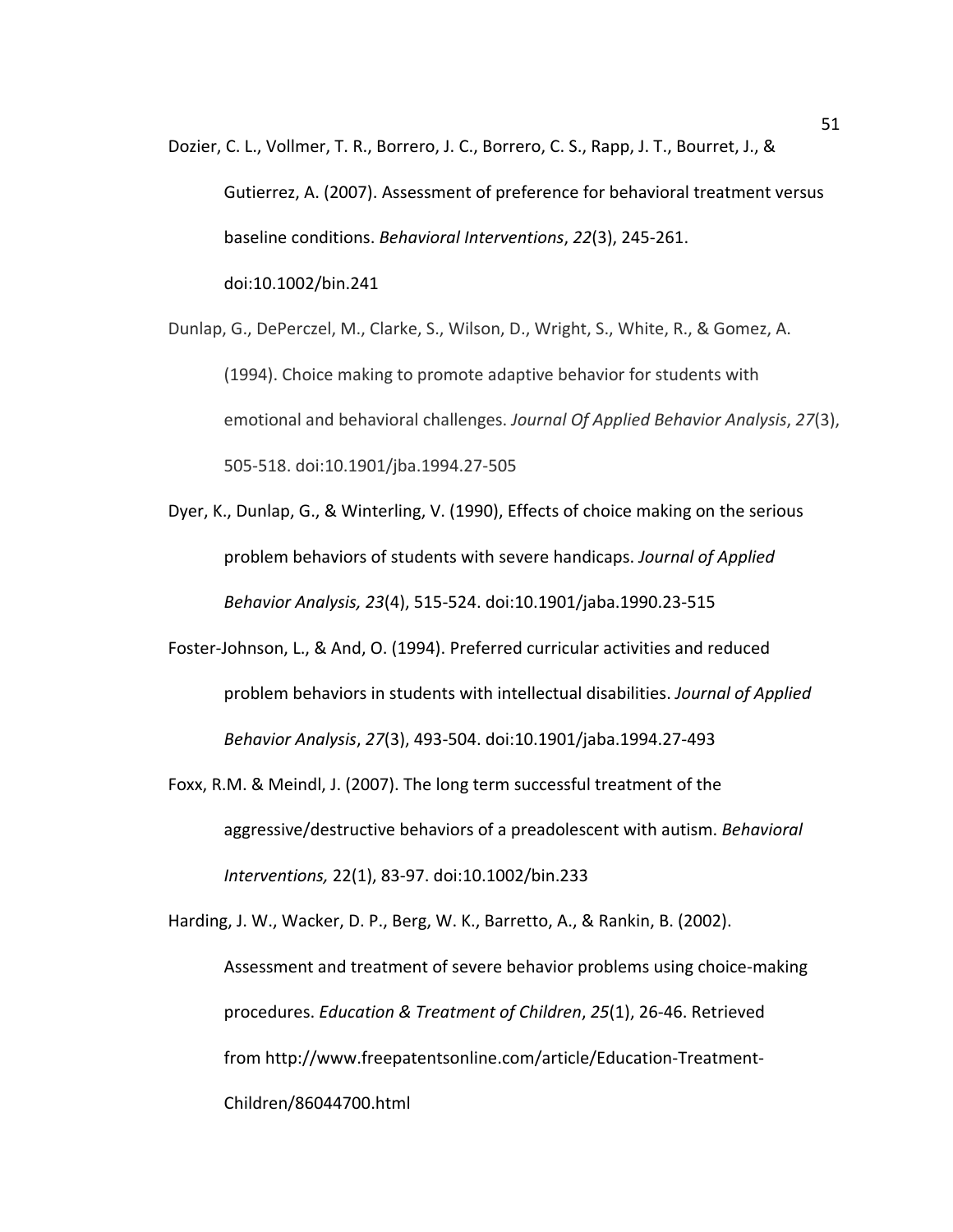Hua, Y., Lee, D., Stansbery, S., & McAfee, J. (2014). The effects of assignment format and choice on task completion. *Journal of Education and Learning*, *3*(1), 101- 110. doi:10.5539/jel.v3n1p101

Jolivette, K., Wehby, J. H., Canale, J., & Massey, N. G. (2001). Effects of choice-making opportunities on the behavior of students with emotional and behavioral disorders. *Behavioral Disorders, 26*(2), 131-145.

doi:10.1177/10983007040060040401

- Kern, L., Mantegna, M. E., Vorndran, C. M., Bailin, D., & Hilt, A. (2001). Choice of task sequence to reduce problem behaviors. *Journal of Positive Behavior Interventions*, *3*(1), 3-10. doi:10.1177/109830070100300102
- Kern Koegel, L., Singh, A. K., & Koegel, R.L. (2010). Improving motivation for academics in children with autism. *Journal of Autism & Developmental Disorders*, *40*(9), 1057-1066. doi:10.1007/s10803-010-0962-6
- Killu, K., Clare C.M., & Im, A. (1999). Choice vs. preference: The effects of choice and no choice of preferred and non preferred spelling tasks on the academic behavior of students with disabilities. *Journal of Behavioral Education, 9,* 239- 253. doi:10.1023/A:102214376509

Lane, K. L., Royer, D. J., Messenger, M. L., Common, E. A., Ennis, R. P., & Swogger, E. D. (2015). Empowering teachers with low-intensity strategies to support academic engagement: Implementation and effects of instructional choice for elementary students in inclusive settings. *Education and Treatment of Children, 38*(4), 473-504. doi:10.1353/etc.2015.0013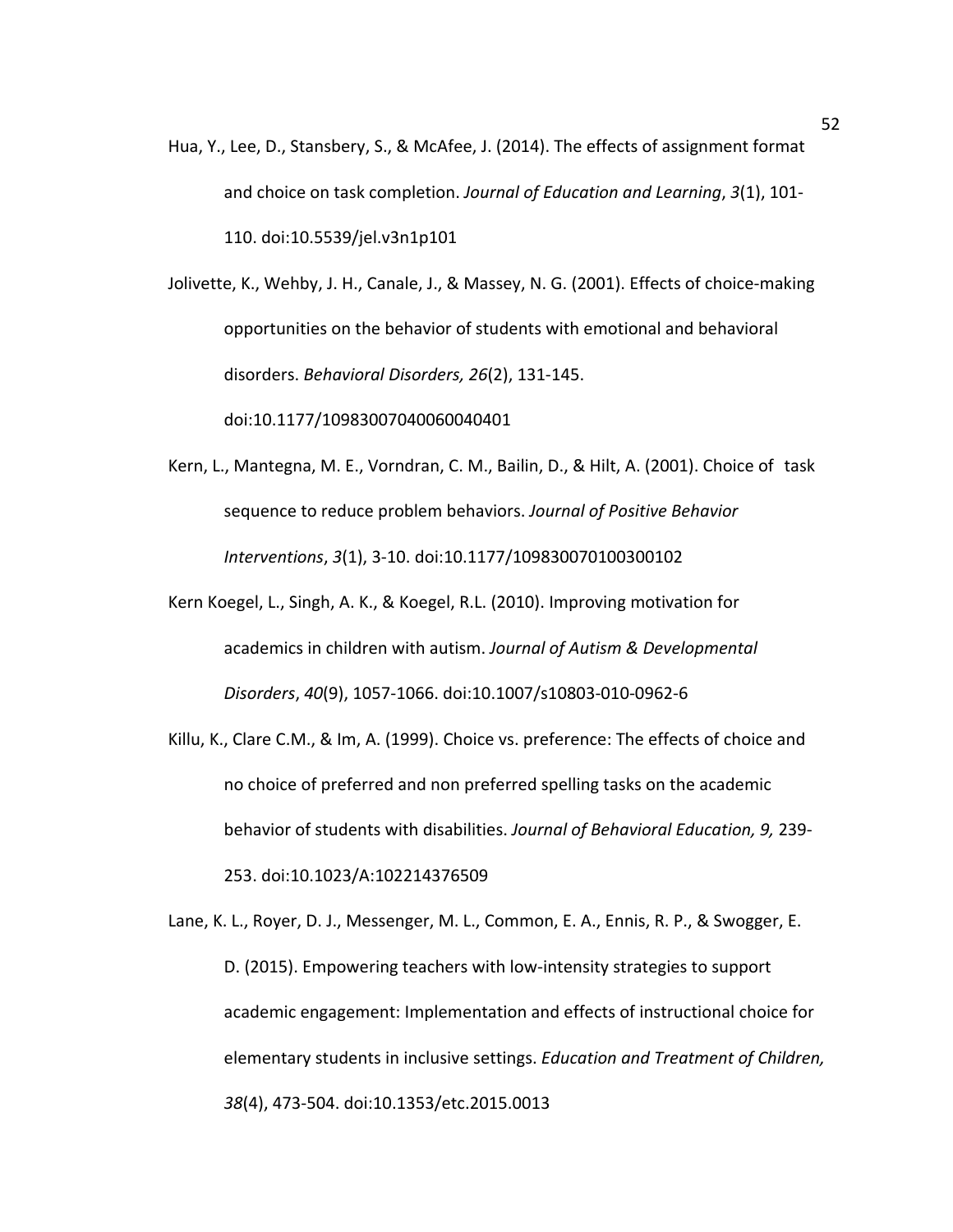- Mechling, L. C., Gast, D. L., & Cronin, B. A. (2006). The Effects of Presenting High-Preference Items, Paired with Choice, via Computer-Based Video Programming on Task Completion of Students with Autism. *Focus On Autism And Other Developmental Disabilities*, *21*(1), 7-13. doi: 10.1177/10883576060210010201
- Mintz, C., Wallace, M., Najdowski, A., Atcheson, K., & Bosch, A. (2007). Reinforcer identification and evaluation of choice within an educational setting. *Journal of Behavioral Education*, *16*(4), 333-341. doi:10.1007/s10864-007-9045-y
- Patall, E.A., Cooper, H., & Wynn, S.R. (2010). The effectiveness and relative importance of choice in the classroom. *Journal of Educational Psychology, 102*(4), 896-915. doi: 10.1037/a0019545
- Peck, S. M., Wacker, D. P., Berg, W.K., Cooper, L.J., Brown, K.A., Richman, D., McComas, J.J., Frischmeyer, P., & Millard, T. (1996). Choice-making treatment of young children's severe behavior problems. *Journal of Applied Behavior Analysis*, *29*(3), 263-290. doi:10.1901/jaba.1996.29-263
- Peck Peterson, S. M., Caniglia, C., & Royster, A. J. (2001). Application of choice-making intervention for a student with multiply maintained problem behavior. *Focus on Autism & Other Developmental Disabilities*, *16*(4), 240-246.

doi:10.1177/108835760101600407

Powell, S., & Nelson, B., (1997). Effects of choosing academic assignments on a student with attention deficit hyperactivity disorder. *Journal of Applied Behavior Analysis, 30*(1), 181-183. doi:10.1901.jaba.1997.30-181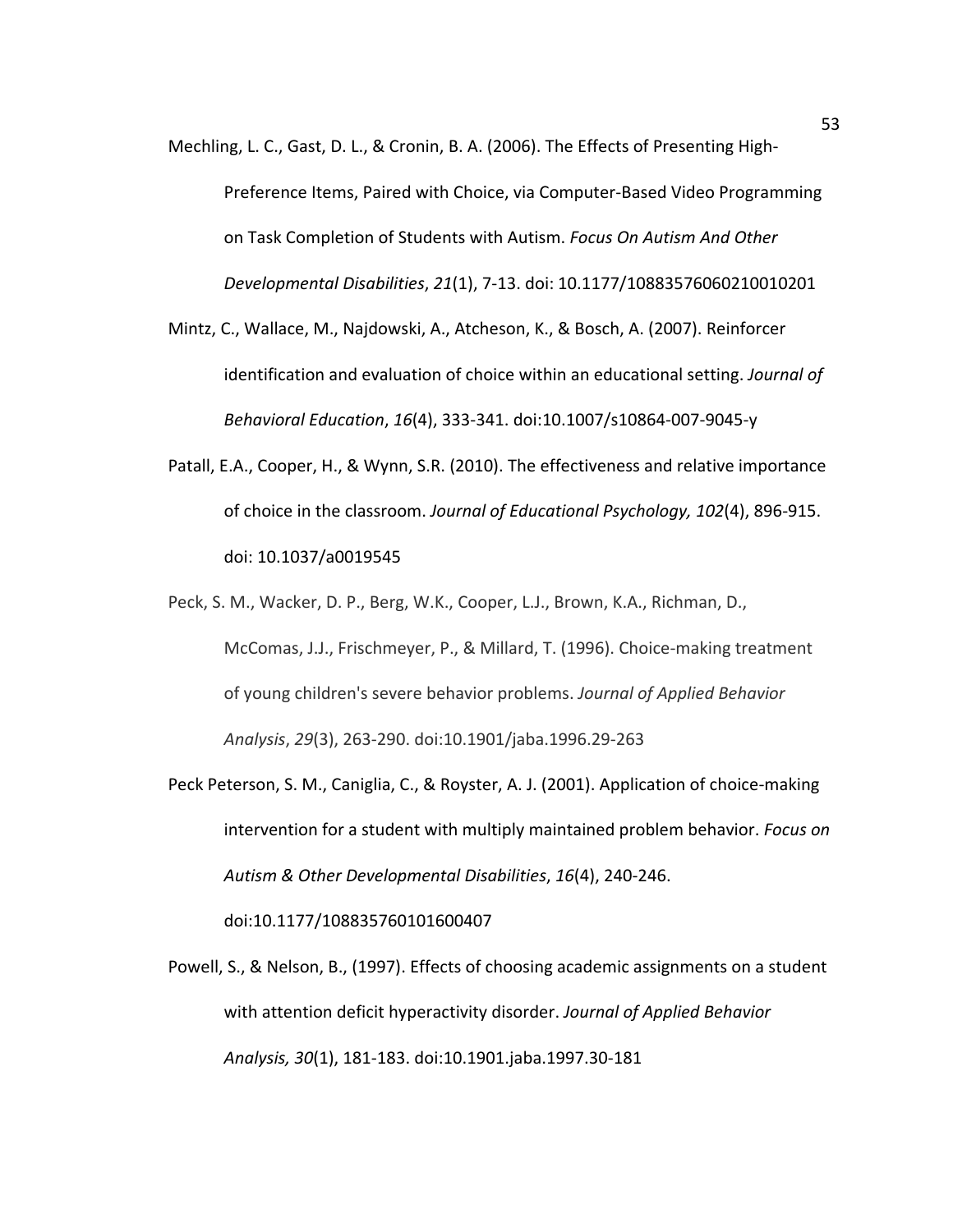- Ramsey, M. L., Jolivette, K., Patterson, D. P., & Kennedy, C. (2010). Using choice to increase time on-task, task-completion, and accuracy for students with emotional/behavior disorders in a residential facility. *Education & Treatment of Children*, *33*(1), 1-21. doi:10.1353/etc.0.0085
- Rispoli, M., Lang, R., Neely, L., Camargo, S., Hutchins, N., Davenport, K., & Goodwyn, F. (2013). A Comparison of within- and across-activity choices for reducing challenging behavior in children with autism spectrum disorders. *Journal of Behavioral Education*, *22*(1), 66-83. doi:10.1007/s10864-012-9164-y
- Skerbetz, M. D., & Kostewicz, D. E. (2015). Consequence choice and students with emotional and behavioral disabilities: Effects on academic engagement. *Exceptionality*, *23*(1), 14-33. doi:10.1080/09362835.2014.986603
- Skerbetz, M. D., & Kostewicz, D. E. (2013). Academic choice for included students with emotional and behavioral disorders. *Preventing School Failure*, *57*(4), 212-222. doi:10.1080/1045988X.2012.701252
- Skinner, C. H., Wallace, M. A., & Neddenriep, C. E. (2002). Academic remediation: educational applications of research on assignment preference and choice. *Child & Family Behavior Therapy, 24*(1), 51-65. doi:10.1300/J019v24n01 04
- Strain, P. S., & Hemmeter, M. L. (1997). Keys to being successful when confronted with challenging behaviors. Young Exceptional Children, 1, 2-9. doi:10.1177/109625069700100101
- Stenhoff, D. M., Davey, B. J., & Lignugaris/Kraft, B. (2008). The effects of choice on assignment completion and percent correct by a high school student with a